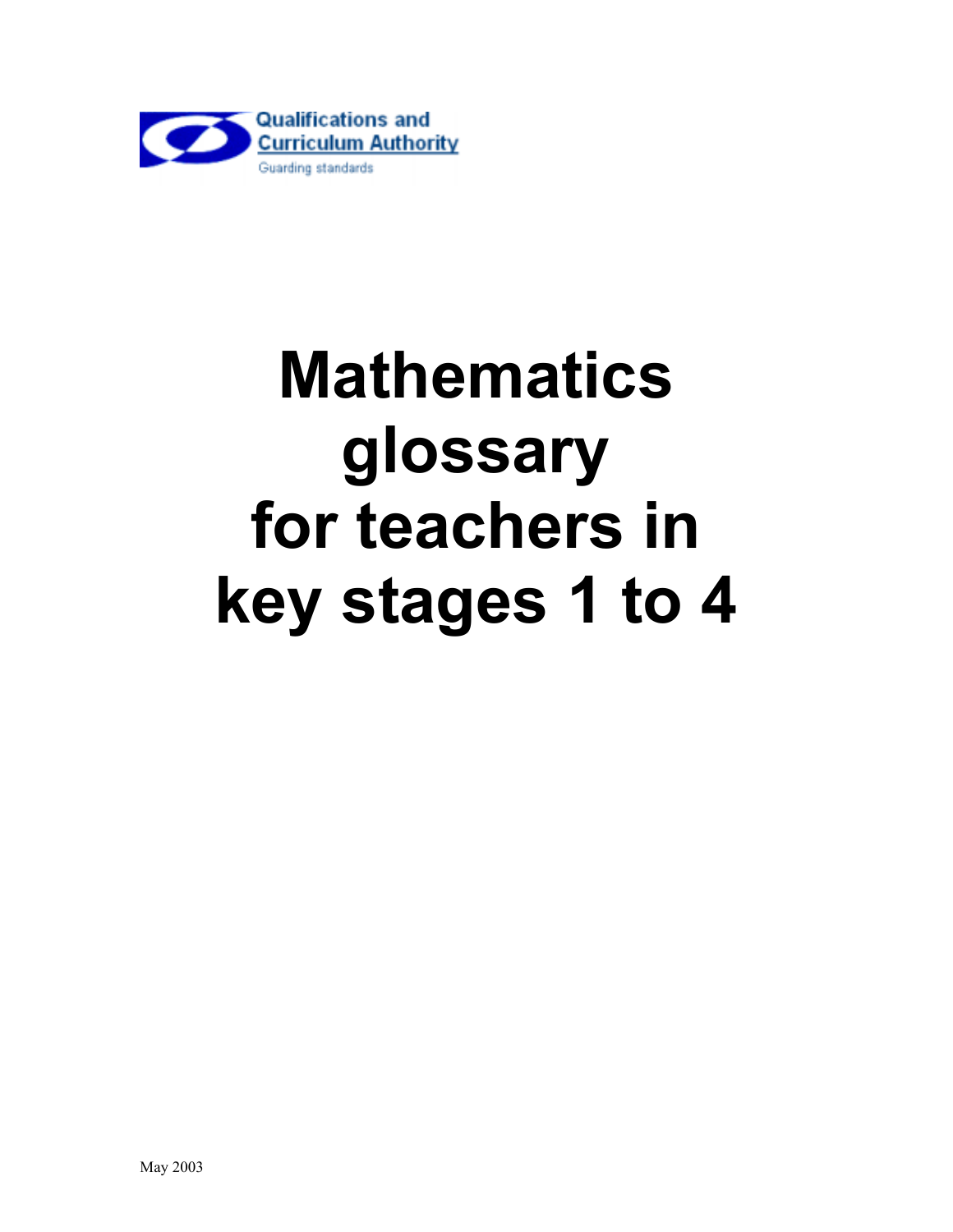## **[A](#page-2-0) [B](#page-3-0) [C](#page-4-0) [D](#page-11-0) [E](#page-13-0) [F](#page-15-0) [G](#page-16-0) [H](#page-17-0) [I](#page-18-0) J [K L](#page-19-0) [M](#page-20-0) [N](#page-22-0) [O](#page-23-0) [P](#page-24-0) [Q](#page-27-0) [R](#page-28-0) [S](#page-31-0) [T](#page-35-0) [U](#page-37-0) [V W](#page-38-0) X [Y Z](#page-38-0)**

This glossary is being developed in response to requests from teachers and others during the national curriculum consultation in 1999. The definitions refer to the terms as they are used in the programmes of study. Other terms defined are taken from supporting publications, including:

- 1 National Numeracy Strategy **Framework for teaching mathematics from Reception to Year 6**  DfEE, 1999
- 2 National Numeracy Strategy, **Mathematical vocabulary** BEAM for DfEE, 1999
- 3 Qualifications and Curriculum Authority / National Numeracy Strategy, **Standards in mathematics: exemplification of key learning objectives from reception to year 6**  QCA 1999
- 4 Qualifications and Curriculum Authority / National Numeracy Strategy, **Teaching mental calculation strategies: guidance for teachers at key stages 1 and 2**  QCA 1999
- 5 Qualifications and Curriculum Authority / National Numeracy Strategy, **Teaching written calculations: guidance for teachers at key stages 1 and 2**  QCA 1999
- 6 Key Stage 3 National Strategy **Framework for teaching mathematics: Years 7, 8 and 9**  DfEE, 2001

The glossary is a work in progress. It is located on the QCA website, www.qca.org.uk and can be accessed by choosing Curriculum and Assessment, subjects, mathematics and Mathematics glossary for teachers in key stages 1 to 4.

Readers are invited to suggest refinements to definitions or to offer alternative definitions. Readers may also suggest further terms that should be defined or deletions where it is felt that definitions are unnecessary. Please e-mail Pamela Wyllie, wylliep@qca.org.uk with your suggestions.

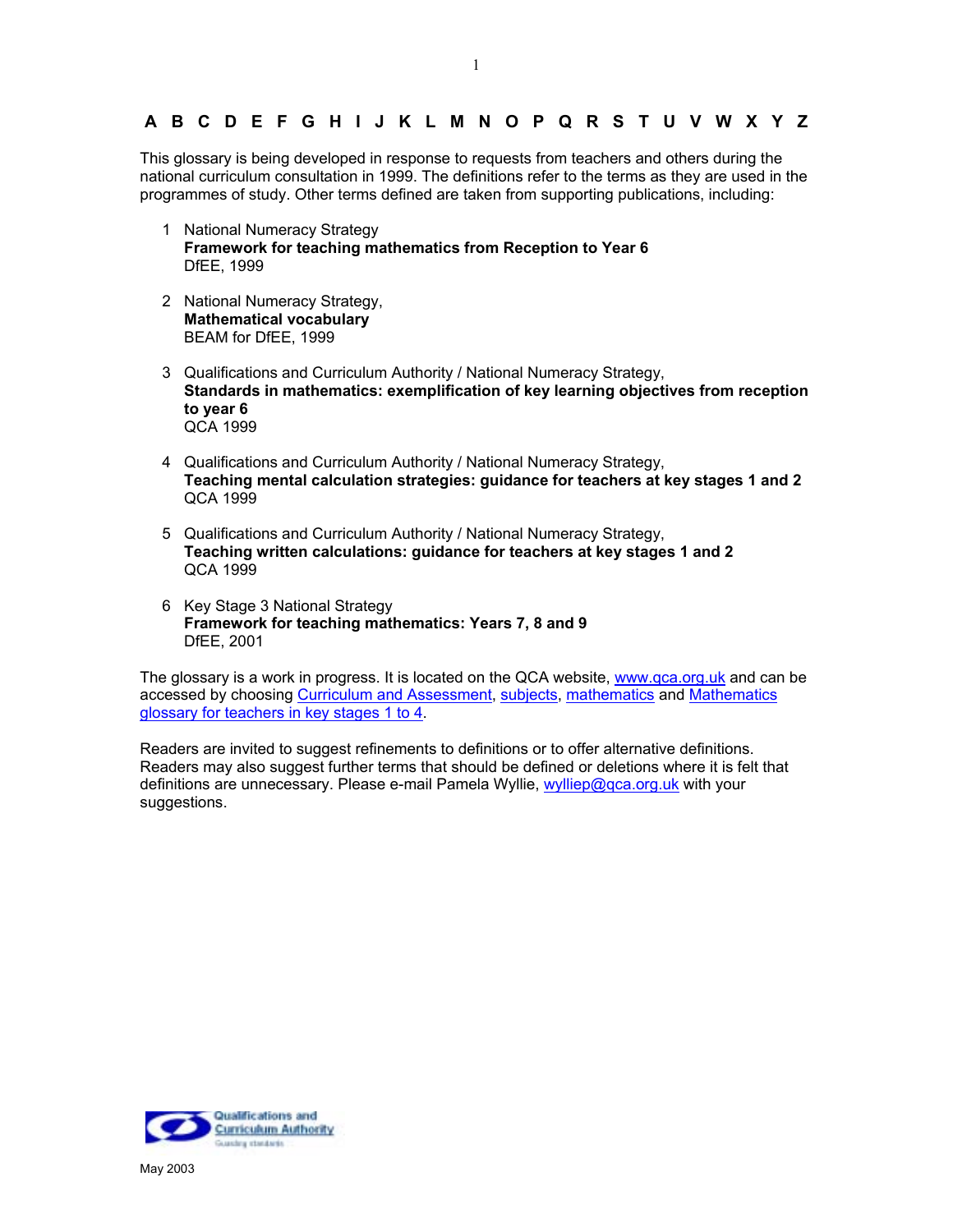<span id="page-2-0"></span>

| acute angle      | An angle between 0° and 90°.                                                                                                                                                                                                                                                                                                                                             |  |  |
|------------------|--------------------------------------------------------------------------------------------------------------------------------------------------------------------------------------------------------------------------------------------------------------------------------------------------------------------------------------------------------------------------|--|--|
|                  |                                                                                                                                                                                                                                                                                                                                                                          |  |  |
| addition         | The operation to combine two numbers or quantities to form a further<br>number or quantity, the sum or total. Addition is the inverse operation to<br>subtraction.                                                                                                                                                                                                       |  |  |
| algebra          | The part of mathematics that deals with generalised arithmetic. Letters are<br>used to denote variables and unknown numbers and to state general<br>properties. Example: $a(x + y) = ax + ay$ exemplifies a relationship that is true<br>for any numbers a, x and y. Adjective: algebraic. See also equation,<br>formula, identity and expression.                       |  |  |
| alternate angles | Where two straight lines are cut by a third, as in the diagrams, the angles d<br>and $f$ (also $c$ and $e$ ) are alternate. Where the two straight lines are parallel,<br>alternate angles are equal.                                                                                                                                                                    |  |  |
|                  |                                                                                                                                                                                                                                                                                                                                                                          |  |  |
|                  |                                                                                                                                                                                                                                                                                                                                                                          |  |  |
| analogue clock   | A clock usually with 12 equal divisions labelled 1 to 12 to represent hours.<br>Each twelfth is subdivided into five equal parts providing sixty minor<br>divisions to represent minutes. The clock has two hands that rotate about<br>the centre. The minute hand completes one revolution in one hour whilst the<br>hour hand completes one revolution in 12 hours.    |  |  |
| angle            | Where two line segments meet at a point, the term describes the measure<br>of rotation from one of the line segments to the other. In this way, a right-<br>angle measures 90 $^{\circ}$ , an acute angle is between 0 $^{\circ}$ and 90 $^{\circ}$ , an obtuse angle<br>is between 90 $^{\circ}$ and 180 $^{\circ}$ and a reflex angle is greater than 180 $^{\circ}$ . |  |  |
| approximation    | A number or result that is not exact. In a practical situation an approximation<br>is sufficiently close to the actual number for it to be useful. Verb:<br>approximate. Adverb: approximately. When two values are approximately<br>equal, the sign $\approx$ is used.                                                                                                  |  |  |
| arc              | A portion of a curve. Often used for a portion of a circle.                                                                                                                                                                                                                                                                                                              |  |  |
| area             | A measure of surface. Area is usually measured in square units e.g. square<br>centimetres (cm <sup>2</sup> ), square metres (m <sup>2</sup> ).                                                                                                                                                                                                                           |  |  |

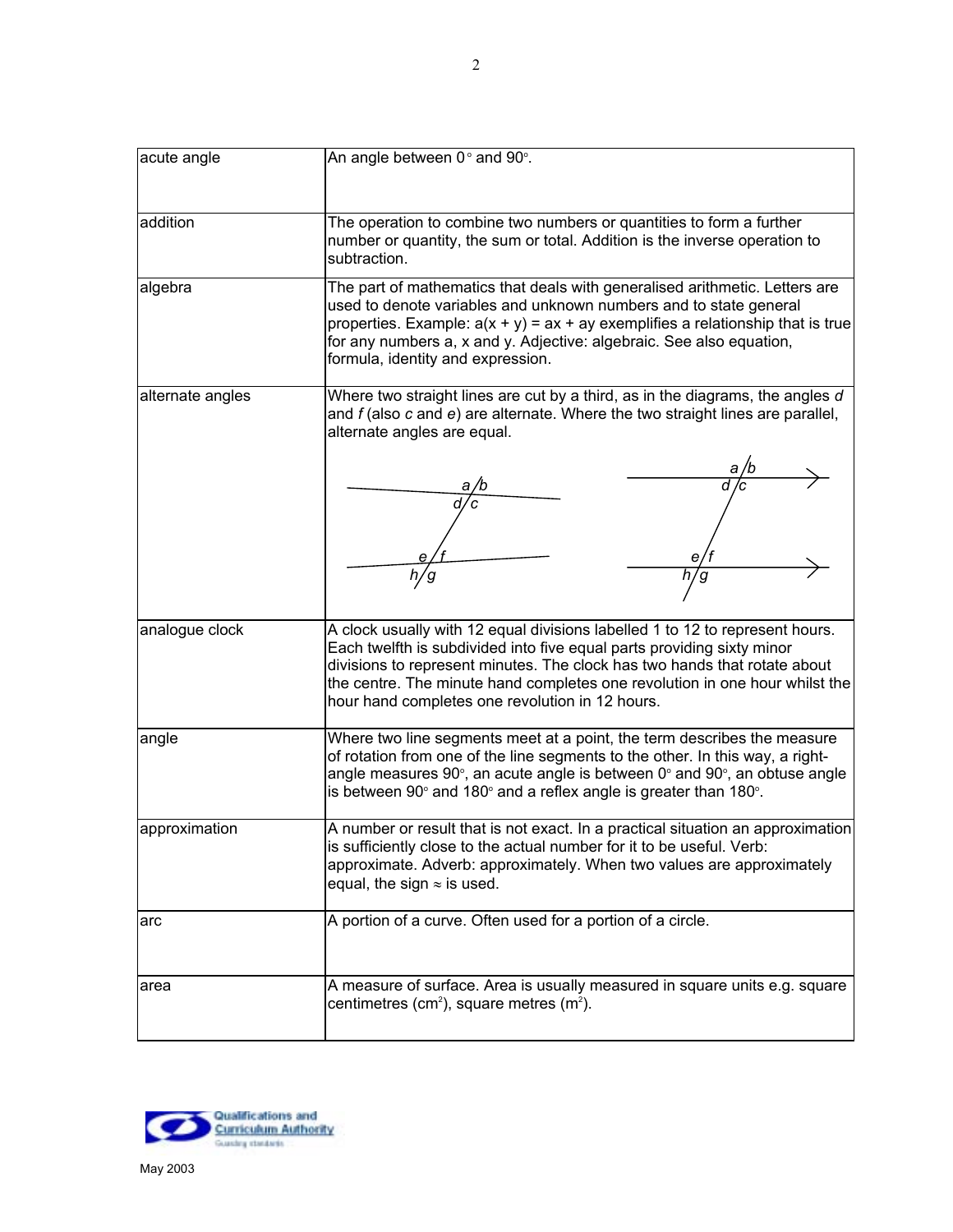<span id="page-3-0"></span>

| arithmetic mean     | Of a set of discrete data, the sum of quantities divided by the number of<br>quantities. Example: The arithmetic mean of 5, 6, 14, 15 and 45 is $(5 + 6 +$<br>$14 + 15 + 45$ ÷ 5 i.e. 17.                                                                                                                                                                                                                                                                                                                    |  |
|---------------------|--------------------------------------------------------------------------------------------------------------------------------------------------------------------------------------------------------------------------------------------------------------------------------------------------------------------------------------------------------------------------------------------------------------------------------------------------------------------------------------------------------------|--|
| arithmetic sequence | A sequence of numbers in which terms are generated by adding or<br>subtracting a constant amount to the preceding term. Examples: 3, 11, 19,<br>$27, 35, \ldots$ where 8 is added; 4, -1, -6, -11, $\ldots$ where 5 is subtracted.                                                                                                                                                                                                                                                                           |  |
| array               | An ordered collection of counters, numbers etc. in rows and columns.                                                                                                                                                                                                                                                                                                                                                                                                                                         |  |
| associative         | A binary operation $*$ on a set S is associative if $a * (b * c) = (a * b) * c$ for all<br>a, b and $c \in S$ . Addition of real numbers is associative where $a + (b + c) =$<br>$(a + b)$ + c for all real numbers a, b, c. It follows that, for example, $1 + (2 + b)$<br>$(3) = (1 + 2) + 3$ . Similarly multiplication is associative. Subtraction and<br>division are not associative where, as counter examples, $1 - (2 - 3) \neq (1 -$<br>$(2) - 3$ and $1 \div (2 \div 3) \div (1 \div 2) \div 3$ . |  |
| average             | Used synonymously with 'arithmetic mean'.                                                                                                                                                                                                                                                                                                                                                                                                                                                                    |  |
| axis                | A fixed, reference line along which or from which distances or angles are<br>taken.                                                                                                                                                                                                                                                                                                                                                                                                                          |  |
| axis of symmetry    | See reflection symmetry.                                                                                                                                                                                                                                                                                                                                                                                                                                                                                     |  |
| bar chart           | A format for representing statistical information. Bars, of equal width,<br>represent frequencies and the lengths of the bars are proportional to the<br>frequencies. Sometimes called bar graph.                                                                                                                                                                                                                                                                                                            |  |
| bar line chart      | Similar to a bar chart, the width of bars is reduced so that they appear as<br>lines. The lengths of the bar lines are proportional to the frequencies.<br>Sometimes called bar line graph.                                                                                                                                                                                                                                                                                                                  |  |
| bearing             | The direction of a line specified by the angle it makes with a North-South<br>line. The angle is measured in degrees from north in a clockwise direction.<br>Example:<br>N<br>B<br>The bearing of B from A                                                                                                                                                                                                                                                                                                   |  |

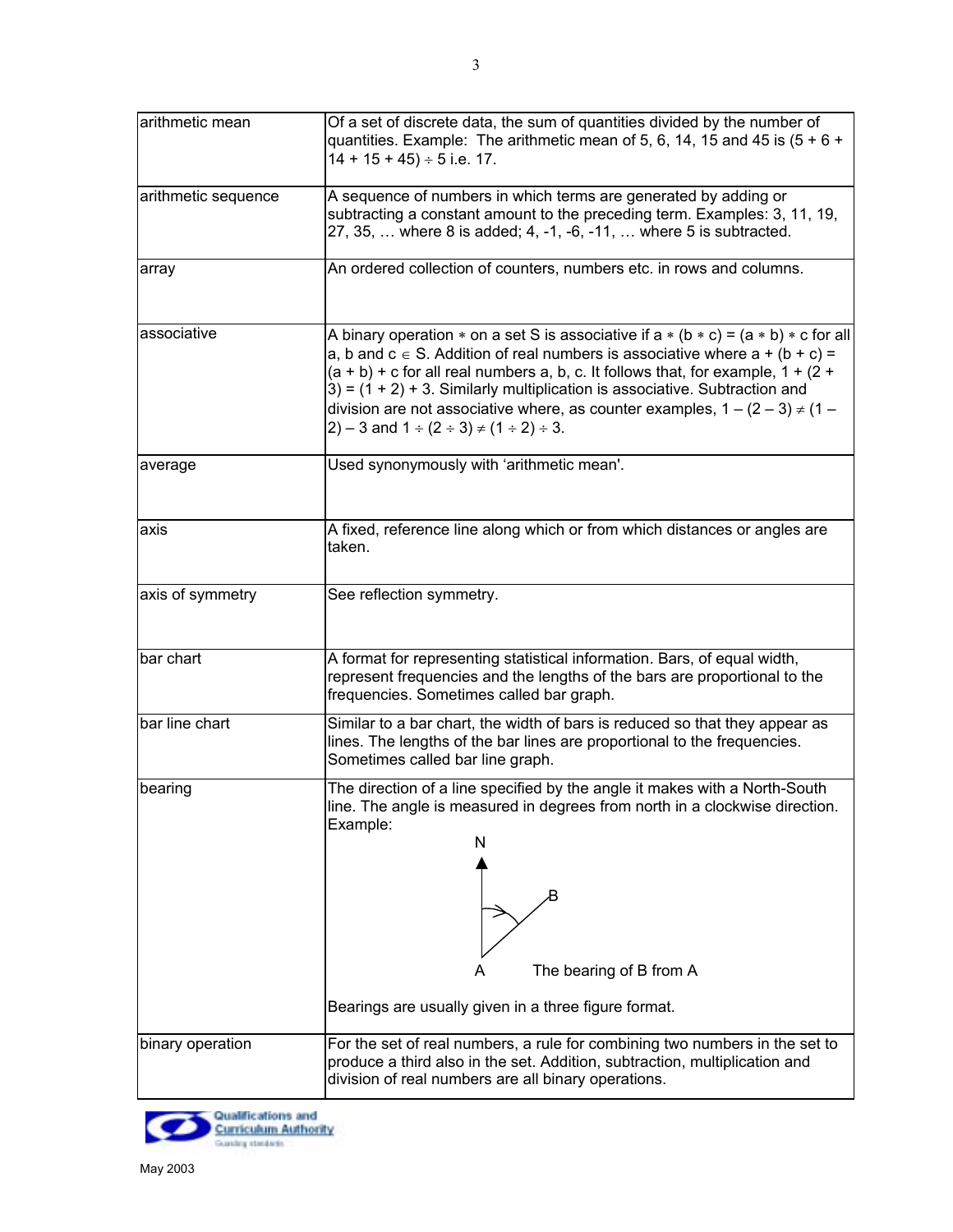<span id="page-4-0"></span>

| bisect              | In geometry, to divide into two equal parts.                                                                                                                                                                                                                                        |
|---------------------|-------------------------------------------------------------------------------------------------------------------------------------------------------------------------------------------------------------------------------------------------------------------------------------|
|                     |                                                                                                                                                                                                                                                                                     |
| bisector            | A point, line or plane that divides (a line, an angle or a solid shape) into two<br>equal parts. A perpendicular bisector is a line at right angles to a line<br>segment that divides it into two equal parts.                                                                      |
| block graph         | A simple format for representing statistical information. One block<br>represents one observation. Example: A birthday graph where each child<br>places one block, or colours one square, to represent himself / herself in the<br>month in which he or she was born.               |
|                     | Mar April May June July Aug Sept Oct<br>Jan<br>Feb<br>Nov<br>Dec                                                                                                                                                                                                                    |
| box-plot            | A diagram to represent a set of ranked numerical data. A box represents the<br>interquartile range. Lines from the points representing the maximum and<br>minimum values to the box are sometimes referred to as 'whiskers'. The<br>median is marked on the box by a line. Example: |
|                     | $100 -$<br>$75 -$<br>$50 -$<br>$25 -$<br>$\mathbf 0$                                                                                                                                                                                                                                |
| brackets            | Symbols used to show items that should be treated as together or as having<br>priority. In arithmetic and algebra, operations within brackets are given<br>priority. Example: $2 \times (3 + 4) = 2 \times 7 = 14$ whereas $2 \times 3 + 4 = 6 + 4 = 10$ .                          |
| cancel (a fraction) | One way to simplify a fraction. The numerator and denominator are divided<br>by a common factor. Also to 'reduce' a fraction. Example: to simplify $5/15$ the<br>fraction is cancelled when the numerator and denominator are divided by 5<br>to give $\frac{1}{3}$                 |
| capacity            | Volume, i.e. a measure of three-dimensional space, applied to liquids,<br>materials that can be poured or the space within containers. Units include<br>cubic centimetres (cm <sup>3</sup> ) and cubic metres ( $m3$ ). A litre is equivalent to 1000<br>$cm3$ .                    |

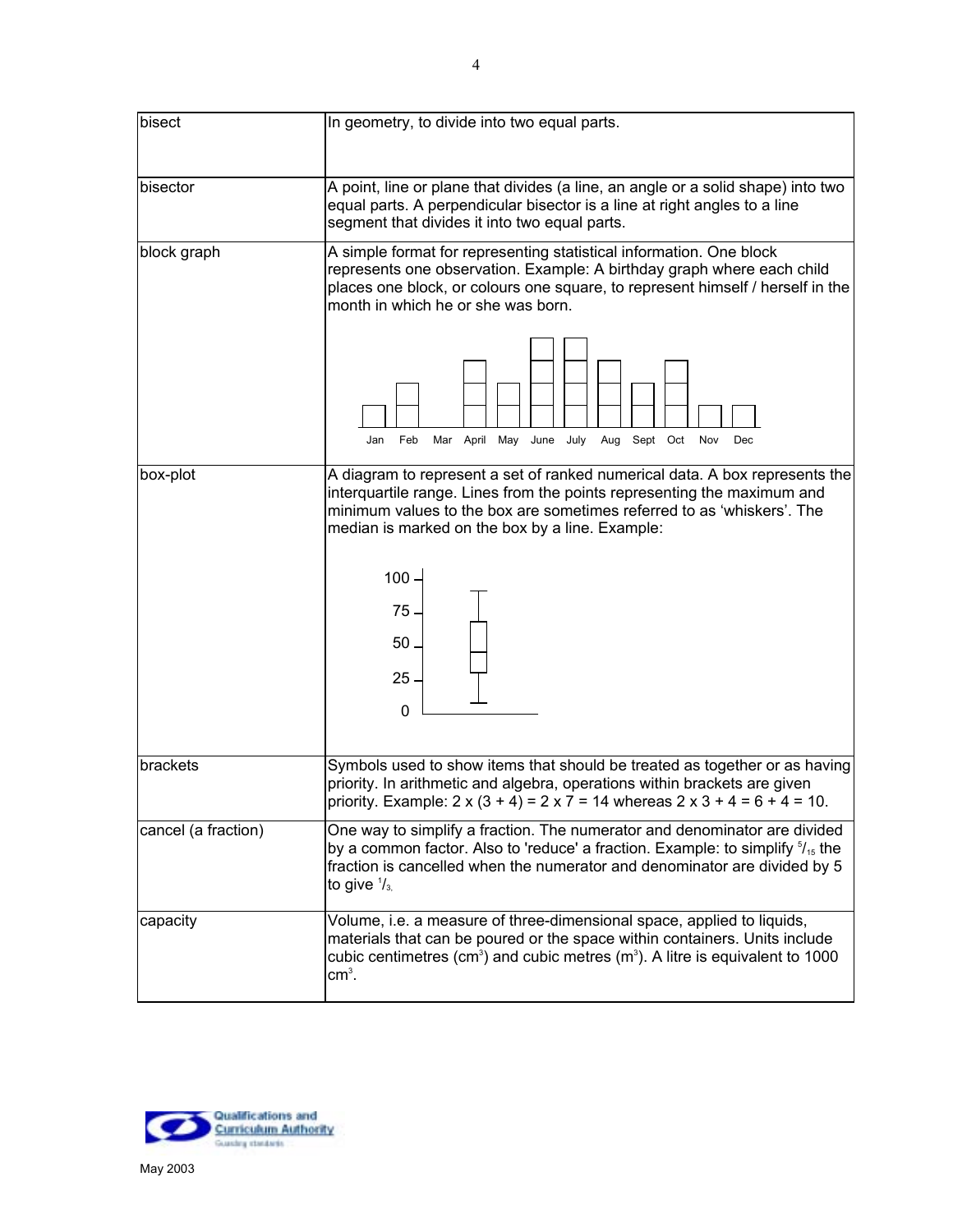| Carroll diagram      | A sorting diagram named after Lewis Carroll, author and mathematician.<br>Example:                                                                                |      |          |                                                                                                                                                         |
|----------------------|-------------------------------------------------------------------------------------------------------------------------------------------------------------------|------|----------|---------------------------------------------------------------------------------------------------------------------------------------------------------|
|                      |                                                                                                                                                                   | Even | Not even |                                                                                                                                                         |
|                      | Multiple                                                                                                                                                          |      |          |                                                                                                                                                         |
|                      | of three                                                                                                                                                          |      |          |                                                                                                                                                         |
|                      | Not                                                                                                                                                               |      |          |                                                                                                                                                         |
|                      | multiple<br>of three                                                                                                                                              |      |          |                                                                                                                                                         |
|                      |                                                                                                                                                                   |      |          |                                                                                                                                                         |
| Cartesian coordinate | A system used to define the position of a point in two-dimensional and                                                                                            |      |          |                                                                                                                                                         |
| system               | three-dimensional space:                                                                                                                                          |      |          |                                                                                                                                                         |
|                      | 1.                                                                                                                                                                |      |          | Two axes at right angles to each other are used to define the position of<br>a point in a plane. The convention is to label the horizontal axis as the  |
|                      |                                                                                                                                                                   |      |          | x-axis and the vertical axis as the y-axis. In this case, the origin is the                                                                             |
|                      |                                                                                                                                                                   |      |          | intersection of the axes. The ordered pair of numbers $(x, y)$ that defines<br>the position of a point is the coordinate pair. Each of the numbers is a |
|                      | coordinate. The numbers are also known as Cartesian coordinates,                                                                                                  |      |          |                                                                                                                                                         |
|                      | after the French mathematician, René Descartes.<br>2.                                                                                                             |      |          | Three mutually perpendicular axes, conventionally labelled $x$ , $y$ and $z$ ,                                                                          |
|                      |                                                                                                                                                                   |      |          | and coordinates $(x, y, z)$ can be used to define the position of a point in                                                                            |
|                      | space.                                                                                                                                                            |      |          |                                                                                                                                                         |
| categorical data     | Data arising from measurements taken on a categorical (unordered<br>discrete) variable. Examples: pupils' favourite colours; states of matter -                   |      |          |                                                                                                                                                         |
|                      | solids, liquids, gases, gels etc; nutrient groups in foods - carbohydrates,                                                                                       |      |          |                                                                                                                                                         |
|                      | proteins, fats etc; settlement types - hamlet, village, town, city etc; and<br>types of land use – offices, industry, shops, open space, residential etc.         |      |          |                                                                                                                                                         |
|                      |                                                                                                                                                                   |      |          |                                                                                                                                                         |
| centi-               | Prefix meaning one-hundredth (of)                                                                                                                                 |      |          |                                                                                                                                                         |
|                      |                                                                                                                                                                   |      |          |                                                                                                                                                         |
| centilitre           | Symbol: cl. A unit of volume equivalent to one-hundredth of a litre.                                                                                              |      |          |                                                                                                                                                         |
|                      |                                                                                                                                                                   |      |          |                                                                                                                                                         |
| centimetre           | Symbol: cm. A unit of linear measure, one hundredth of a metre.                                                                                                   |      |          |                                                                                                                                                         |
|                      |                                                                                                                                                                   |      |          |                                                                                                                                                         |
|                      | The middle point.                                                                                                                                                 |      |          |                                                                                                                                                         |
| centre               |                                                                                                                                                                   |      |          |                                                                                                                                                         |
|                      |                                                                                                                                                                   |      |          |                                                                                                                                                         |
| chord                | A straight line segment joining two points on a circle or other curve.                                                                                            |      |          |                                                                                                                                                         |
|                      |                                                                                                                                                                   |      |          |                                                                                                                                                         |
| circle               | A set of points in a plane at a fixed distance (the radius) from a fixed point                                                                                    |      |          |                                                                                                                                                         |
|                      | (the centre) also in the plane; alternatively the path traced by a single point<br>travelling in a plane at a fixed distance (the radius) from a fixed point (the |      |          |                                                                                                                                                         |
|                      | centre) in the same plane. One half of a circle cut off by a diameter is a                                                                                        |      |          |                                                                                                                                                         |
|                      | semi-circle.                                                                                                                                                      |      |          |                                                                                                                                                         |

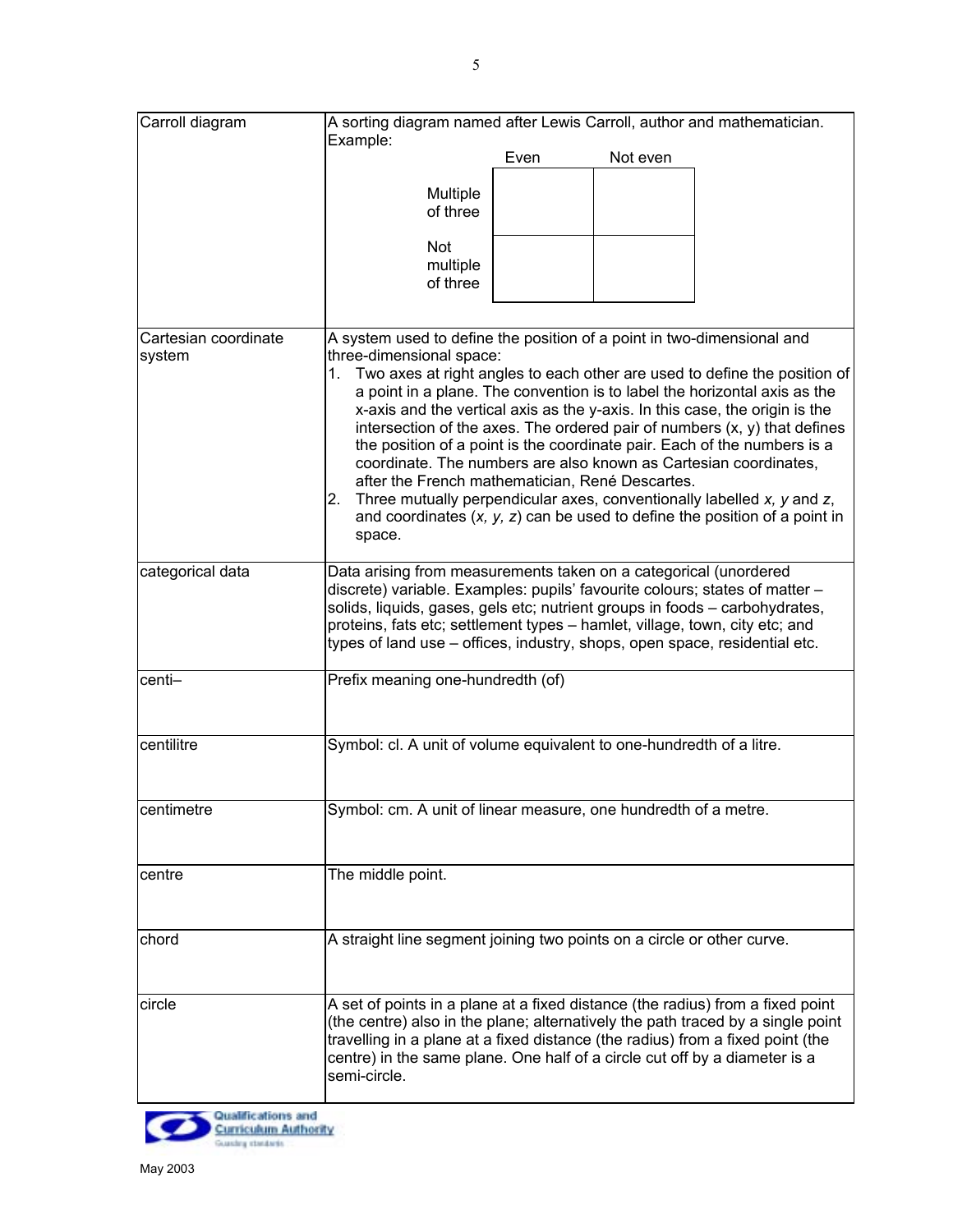| circular          | In the form of a circle.                                                                                                                                                                                                                                                                                                                                                                                      |
|-------------------|---------------------------------------------------------------------------------------------------------------------------------------------------------------------------------------------------------------------------------------------------------------------------------------------------------------------------------------------------------------------------------------------------------------|
| circular function | A term used to describe the cosine and sine functions in trigonometry.<br>Sometimes used for other trigonometric functions which are respectively the<br>x and y coordinates of a rotating point on a circle of unit radius, centred on<br>the origin of coordinates. The term circular function is also used for other<br>trigonometric functions that can be derived from the cosine and sine<br>functions. |
| circumference     | The length of a circle (its perimeter). If the radius of a circle is r units, and<br>the diameter d units, then the circumference is $2 \pi r$ , or $\pi d$ units. For a<br>sphere the circumference is the length of a great circle on the sphere.                                                                                                                                                           |
| clockwise         | In the direction in which the hands of clock travel.<br>Example:<br>Anti-clockwise or counter-clockwise are terms used for the opposite<br>direction.                                                                                                                                                                                                                                                         |
| closed            | Of a curve in a plane, continuous and beginning and ending at the same<br>point. Example:<br>A closed region consists of a closed curve and all the points contained<br>within it. Example:                                                                                                                                                                                                                   |
| coefficient       | Often used for the numerical coefficient. More generally, a factor of an<br>algebraic term. Example: in the term 4xy, 4 is the numerical coefficient of xy<br>but x is also the coefficient of 4y and y is the coefficient of 4x.                                                                                                                                                                             |
| column            | A vertical arrangement.                                                                                                                                                                                                                                                                                                                                                                                       |
| column graph      | A bar graph where the bars are presented vertically.                                                                                                                                                                                                                                                                                                                                                          |
| common fraction   | A fraction where the numerator and denominator are both integers. Also<br>known as simple or vulgar fraction. Contrast with a compound or complex<br>fraction where the numerator or denominator or both contain fractions. See<br>also decimal fraction.                                                                                                                                                     |

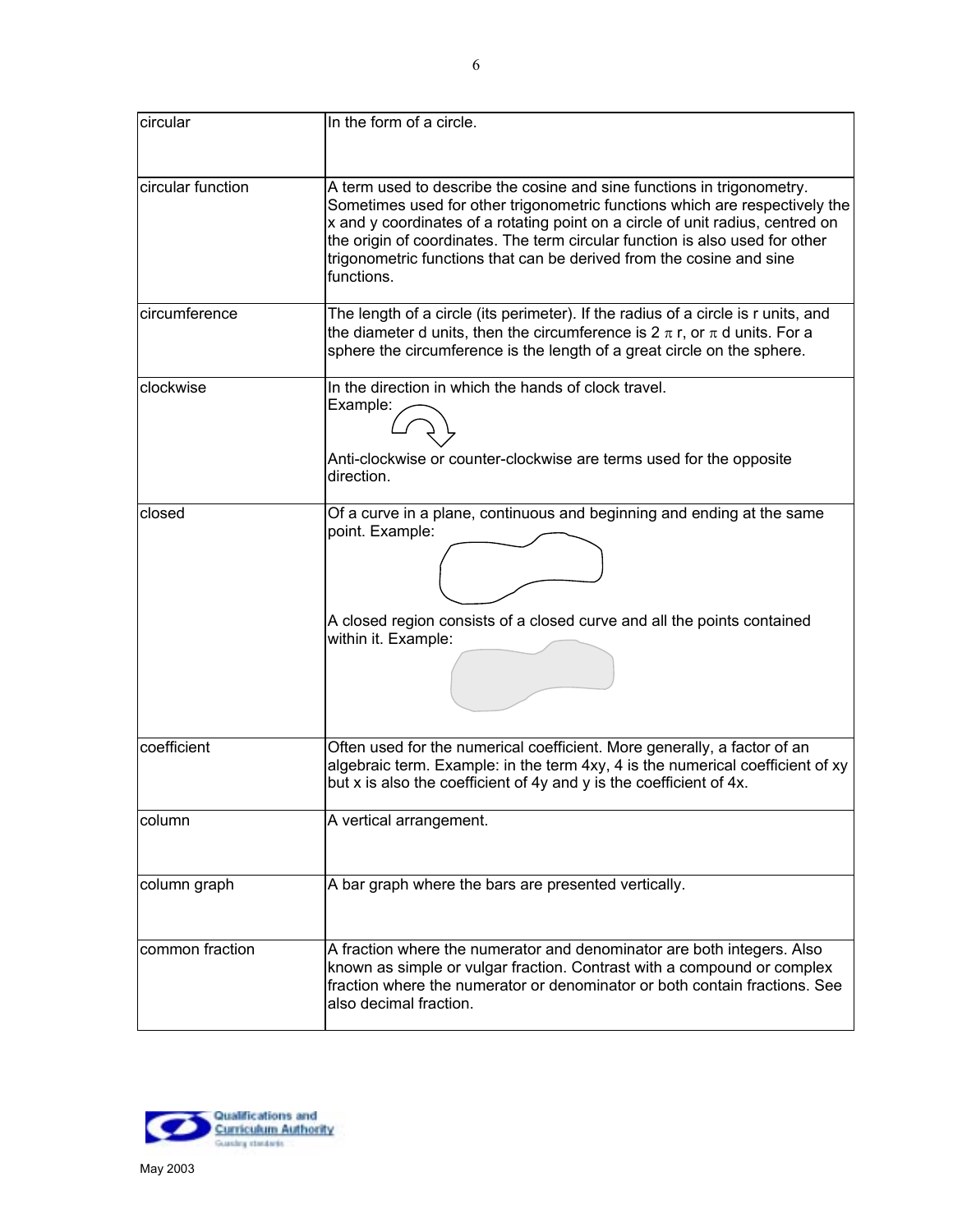| commutative                      | A binary operation $*$ on a set S is commutative if $a * b = b * a$ for all a and b<br>$\epsilon$ S. Addition and multiplication of real numbers are commutative where a +<br>$b = b + a$ and $a \times b = b \times a$ for all real numbers a and b. It follows that, for<br>example, $2 + 3 = 3 + 2$ and $2 \times 3 = 3 \times 2$ . Subtraction and division are not<br>commutative since, as counter examples, $2 - 3 \neq 3 - 2$ and $2 \div 3 \neq 3 \div 2$ .                   |
|----------------------------------|----------------------------------------------------------------------------------------------------------------------------------------------------------------------------------------------------------------------------------------------------------------------------------------------------------------------------------------------------------------------------------------------------------------------------------------------------------------------------------------|
| compasses (pair of)              | An instrument for constructing circles and circular arcs and for marking<br>points at a given distance from a fixed point.                                                                                                                                                                                                                                                                                                                                                             |
| compensation (in<br>calculation) | A mental or written calculation strategy. One number is rounded to make<br>the calculation easier. The calculation is then adjusted by an appropriate<br>compensatory addition or subtraction. Examples:<br>56 + 38 is treated as 56 + 40 and then 2 is subtracted to compensate.<br>$\bullet$<br>27 $\times$ 19 is treated as 27 $\times$ 20 and then 27 (i.e. 27 $\times$ 1) is subtracted to<br>compensate.<br>$67 - 39$ is treated as $67 - 40$ and then 1 is added to compensate. |
| complement (in addition)         | In addition, a number and its complement have a given total. Example:<br>When considering complements in 100, 67 has the complement 33, since<br>$67 + 33 = 100$                                                                                                                                                                                                                                                                                                                       |
| complementary angles             | Two angles with the sum of $90^\circ$ . Each is the 'complement' of the other.                                                                                                                                                                                                                                                                                                                                                                                                         |
| compound measures                | Measures with two or more dimensions. Examples: speed calculated as<br>distance $\div$ time; density calculated as mass $\div$ volume; car efficiency<br>measured as litres per 100 kilometres; and rate of inflation measured as<br>percentage increase in prices.                                                                                                                                                                                                                    |
| concave                          | Curving inwards. A concave polygon has at least one re-entrant angle i.e.<br>one interior angle greater than 180°. A line segment joining two points within<br>the polygon may pass outside it.<br>Example:<br>B<br>A concave pentagon. The line segment, joining points A and B within the<br>polygon, passes outside it.<br>Compare with convex.                                                                                                                                     |
| concentric                       | Used to describe circles that have the same centre.                                                                                                                                                                                                                                                                                                                                                                                                                                    |

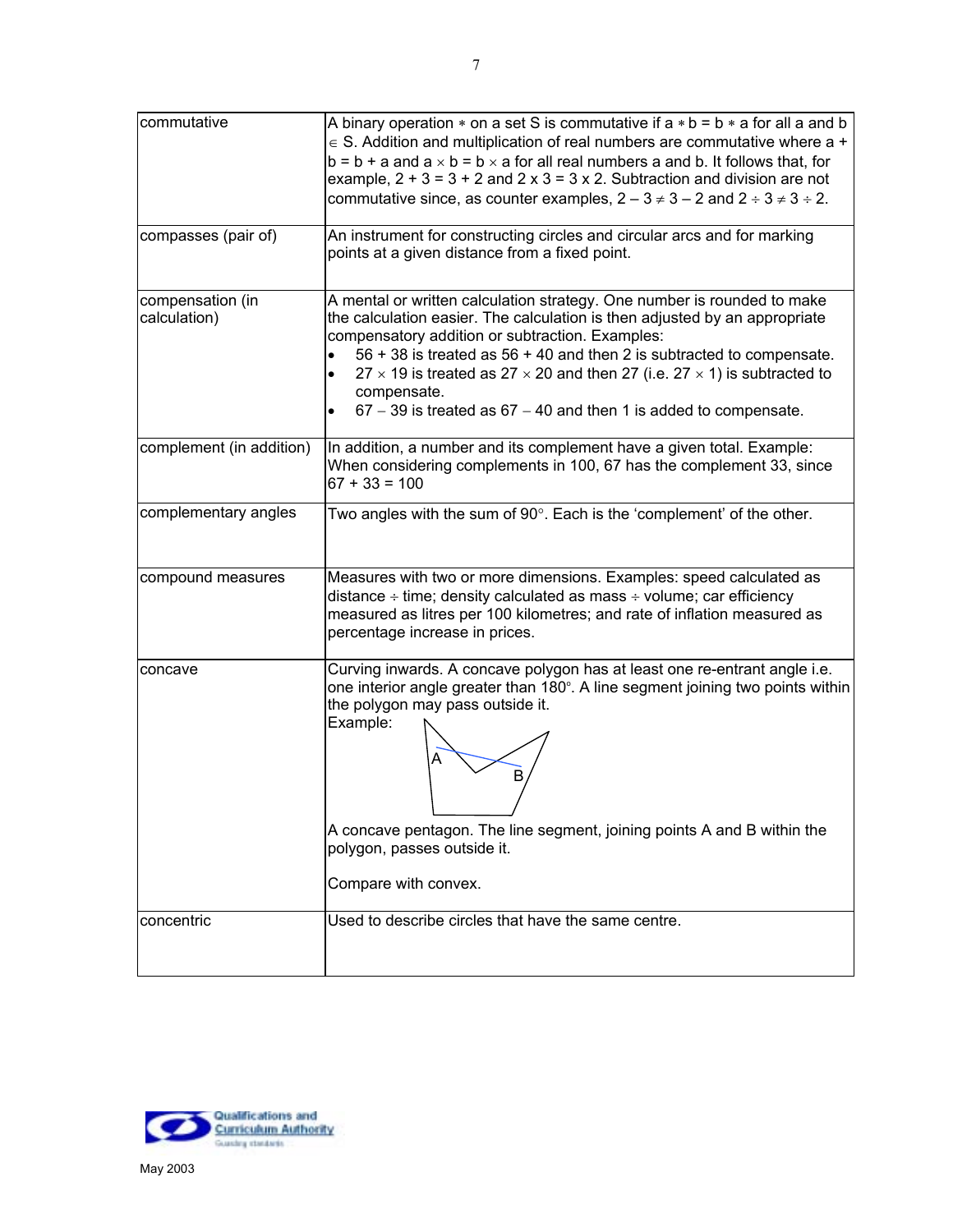| cone                | A cone consists of a circular base, a vertex in a different plane, and line<br>segments joining all the points on the circle to the vertex.                                                                                                                                                                                                      |  |  |
|---------------------|--------------------------------------------------------------------------------------------------------------------------------------------------------------------------------------------------------------------------------------------------------------------------------------------------------------------------------------------------|--|--|
|                     | If the vertex A lies directly above the centre O of the base, then the axis of<br>the cone AO is perpendicular to the base and the shape is a right circular<br>cone.                                                                                                                                                                            |  |  |
|                     | А<br>O                                                                                                                                                                                                                                                                                                                                           |  |  |
|                     |                                                                                                                                                                                                                                                                                                                                                  |  |  |
| congruent (figures) | Adjective. Describing two or more geometric figures that are the same in<br>every way except their position in space. Example: Two figures, where one<br>is a reflection of the other, are congruent since one can be transposed onto<br>the other without changing any angle or edge length.<br>Noun: congruence.                               |  |  |
| consecutive         | Following in order. Consecutive numbers are adjacent in a count.<br>Examples: 5, 6, 7 are consecutive numbers. 25,30,35 are consecutive<br>multiples of 5. In a polygon, consecutive sides share a common vertex and<br>consecutive angles share a common side.                                                                                  |  |  |
| constant            | A number or quantity that does not vary. Example: in the equation $y = 3x +$<br>6, the 3 and 6 are constants, where x and y are variables.                                                                                                                                                                                                       |  |  |
| continuous data     | Data arising from measurements taken on a continuous variable (examples:<br>lengths of caterpillars; weight of crisp packets). Continuous data may be<br>grouped into touching but non-overlapping categories. (Example height of<br>pupils[x cm] can be grouped into $130 \le x < 140$ ; $140 \le x < 150$ etc.)<br>Compare with discrete data. |  |  |
| convex              | Curved outwards. A convex polygon has all its interior angles less than or<br>equal to 180°. The line segment joining any two points, A and B, inside a<br>convex polygon will lie entirely within it. Example:                                                                                                                                  |  |  |
|                     | В<br>Convex polygon (pentagon).                                                                                                                                                                                                                                                                                                                  |  |  |
|                     | For a polyhedron to be convex, it must lie completely to one side of a plane<br>containing any face.                                                                                                                                                                                                                                             |  |  |
|                     | Compare with concave.                                                                                                                                                                                                                                                                                                                            |  |  |

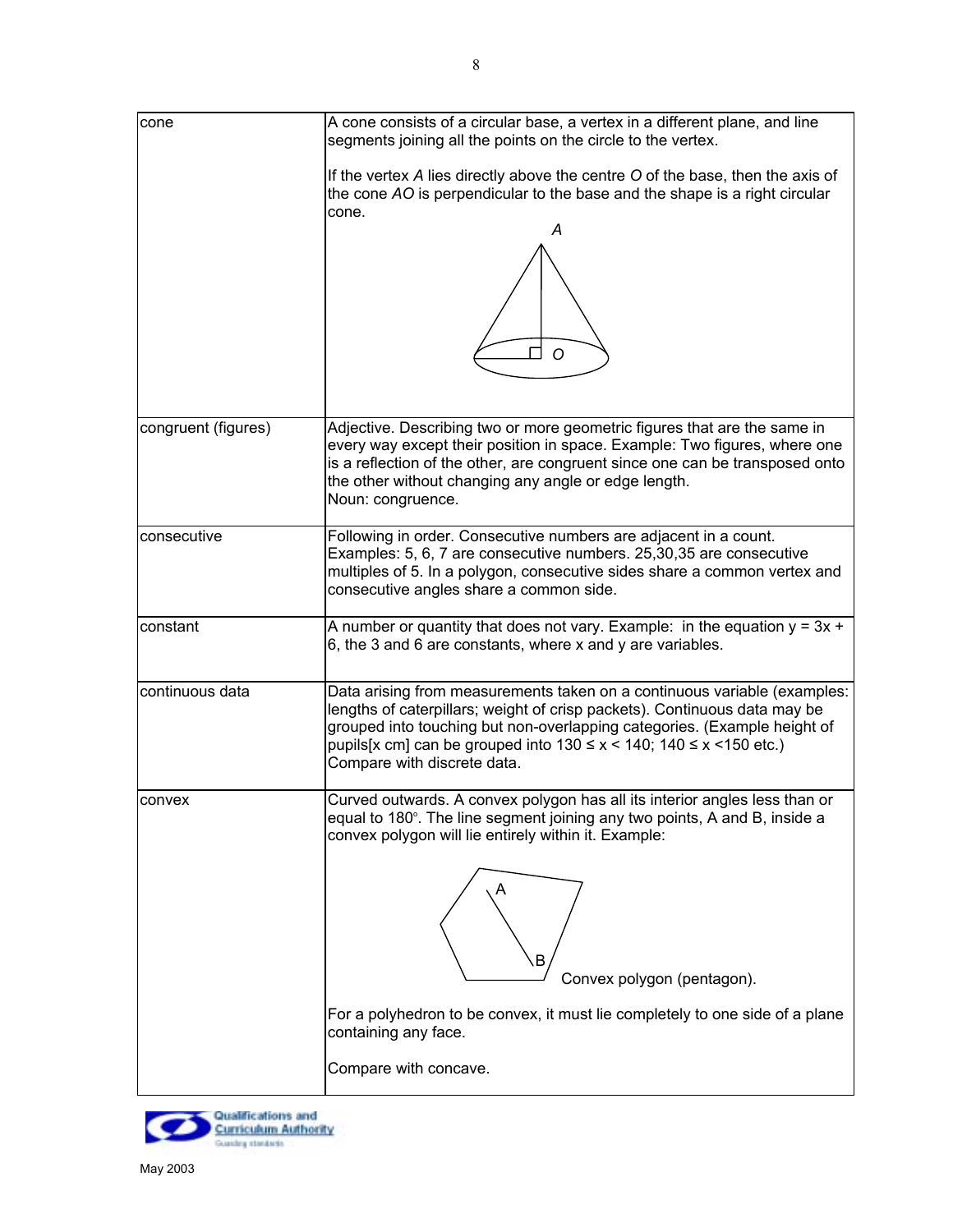| coordinate           | See Cartesian coordinate system.                                                                                                                                                                                                                                                                                                                                                                                                                             |  |
|----------------------|--------------------------------------------------------------------------------------------------------------------------------------------------------------------------------------------------------------------------------------------------------------------------------------------------------------------------------------------------------------------------------------------------------------------------------------------------------------|--|
| corner               | In elementary geometry, a point where two or more lines or line segments<br>meet. More correctly called vertex, vertices (plural). Examples: a rectangle<br>has four corners or vertices; and a cube has eight corners or vertices.                                                                                                                                                                                                                          |  |
| correlation          | A measure of the strength of the association between two variables. High<br>correlation implies a close relationship and low correlation a less close one.<br>If an increase in one variable results in an increase in the other, then the<br>correlation is positive. If an increase in one variable results in a decrease in<br>the other, then the correlation is negative.<br>The term zero correlation does not necessarily imply 'no relationship' but |  |
|                      | merely 'no linear relationship'                                                                                                                                                                                                                                                                                                                                                                                                                              |  |
| corresponding angles | Where two straight-line segments are intersected by a third, as in the<br>diagrams, the angles $a$ and $e$ are corresponding. Similarly $b$ and $f$ , $c$ and $g$<br>and $d$ and $h$ are corresponding. Where parallel lines are cut by a straight<br>line, corresponding angles are equal.                                                                                                                                                                  |  |
|                      |                                                                                                                                                                                                                                                                                                                                                                                                                                                              |  |
|                      |                                                                                                                                                                                                                                                                                                                                                                                                                                                              |  |
| cosine               | See trigonometric function                                                                                                                                                                                                                                                                                                                                                                                                                                   |  |
| cosine rule          | In trigonometry, a rule used to calculate the sides and angles of a triangle:<br>$c^2 = a^2 + b^2 - 2ab \cos C$<br>c                                                                                                                                                                                                                                                                                                                                         |  |
|                      | В<br>a                                                                                                                                                                                                                                                                                                                                                                                                                                                       |  |
| counter example      | Where a hypothesis or general statement is offered, an example that clearly<br>disproves it.                                                                                                                                                                                                                                                                                                                                                                 |  |

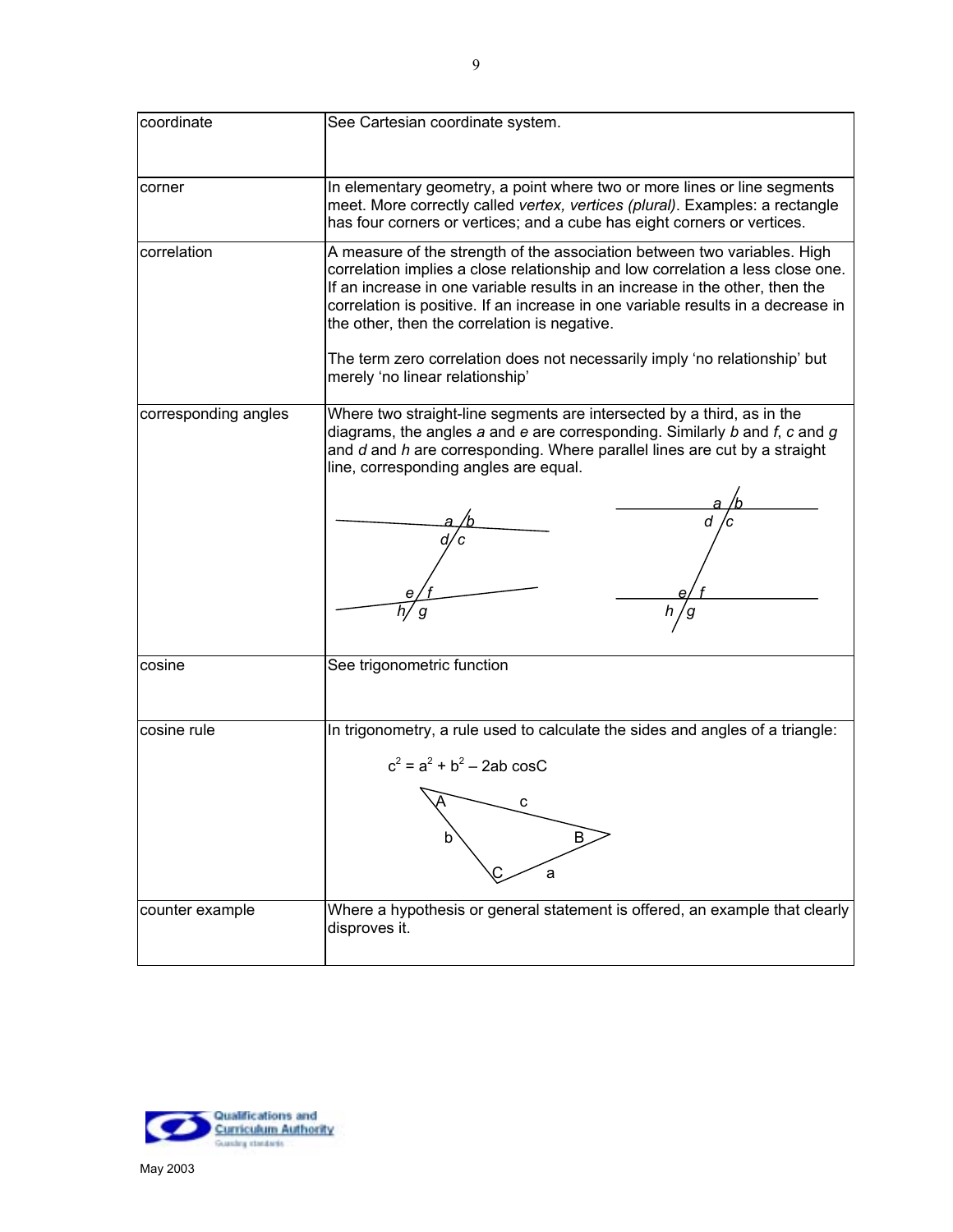| cross-section                   | In geometry, a section in which the plane that cuts a figure is at right angles<br>to an axis of the figure. Example: In a cube, a square revealed when a<br>plane cuts at right angles to a face.<br>Cross section, cut at right<br>angles to the plane of the<br>shaded face                                                                 |
|---------------------------------|------------------------------------------------------------------------------------------------------------------------------------------------------------------------------------------------------------------------------------------------------------------------------------------------------------------------------------------------|
|                                 |                                                                                                                                                                                                                                                                                                                                                |
| cube                            | In geometry, a three-dimensional figure with six identical, square faces.<br>1.<br>Adjoining edges and faces are at right angles.<br>2. In number and algebra, the result of multiplying to power three, $n^3$ is<br>read as 'n cubed' or 'n to the power of three' Example: Written $2^3$ , the<br>cube of 2 is $(2 \times 2 \times 2) = 8$ . |
| cube number                     | A number that can be expressed as the product of three equal integers.<br>Example: $27 = 3 \times 3 \times 3$ . Consequently, 27 is a cube number.                                                                                                                                                                                             |
| cube root                       | A value or quantity whose cube is equal to a given quantity. Example: the<br>cube root of 8 is 2 since $2^3$ = 8. This is recorded as $\sqrt[3]{8}$ = 2 or 8 $\sqrt[13]{8}$ = 2                                                                                                                                                                |
| cubic centimetre                | Symbol: cm <sup>3</sup> . A unit of volume. The three-dimensional space equivalent to a<br>cube with edge length 1cm.                                                                                                                                                                                                                          |
| cubic                           | A mathematical expression of degree three. Examples: a cubic polynomial<br>is one of the type $ax^3 + bx^2 + cx + d$                                                                                                                                                                                                                           |
| cubic curve                     | A curve with an algebraic equation of degree three.                                                                                                                                                                                                                                                                                            |
| cubic metre                     | Symbol: m <sup>3</sup> . A unit of volume. A three-dimensional space equivalent to a<br>cube of edge length 1m.                                                                                                                                                                                                                                |
| cuboid                          | A three-dimensional figure with six rectangular faces.                                                                                                                                                                                                                                                                                         |
| cumulative frequency<br>diagram | A graph for displaying cumulative frequency. At a given point on the<br>horizontal axis the sum of the frequencies of all the values up to that point is<br>represented by a point whose vertical coordinate is proportional to the sum.                                                                                                       |
| cyclic quadrilateral            | A four sided figure whose vertices lie on a circle.                                                                                                                                                                                                                                                                                            |

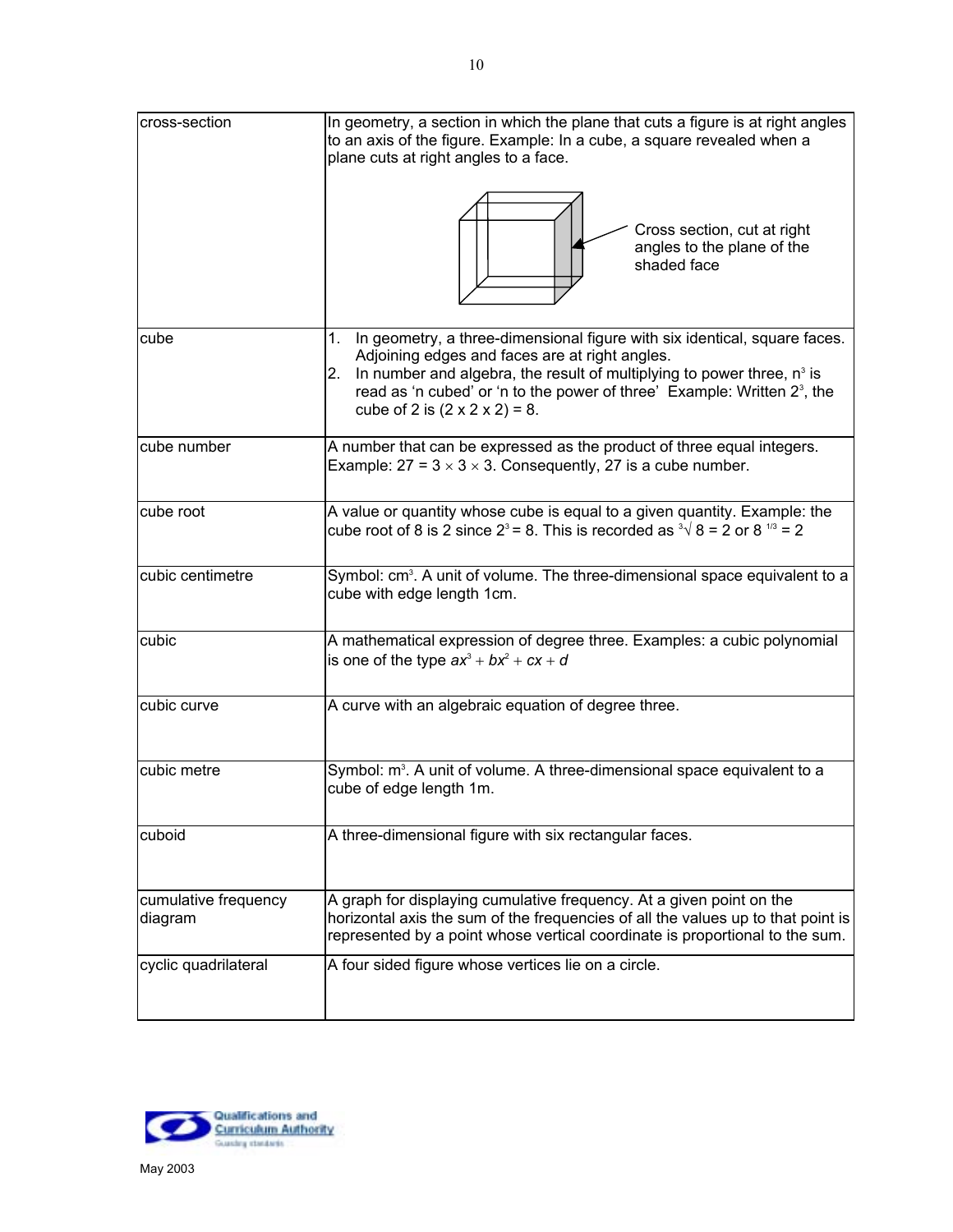<span id="page-11-0"></span>

| cylinder         | A three-dimensional object whose uniform cross-section is a circle. A right<br>cylinder can be defined as having circular bases with a curved surface<br>joining them, this surface formed by line segments joining corresponding<br>points on the circles. The centre of one base lies over the centre of the<br>second.<br>circular bases                                                                                                                                                                                                                                                                           |
|------------------|-----------------------------------------------------------------------------------------------------------------------------------------------------------------------------------------------------------------------------------------------------------------------------------------------------------------------------------------------------------------------------------------------------------------------------------------------------------------------------------------------------------------------------------------------------------------------------------------------------------------------|
|                  |                                                                                                                                                                                                                                                                                                                                                                                                                                                                                                                                                                                                                       |
|                  | right cylinder                                                                                                                                                                                                                                                                                                                                                                                                                                                                                                                                                                                                        |
| data             | Information of a quantitative nature consisting of counts or measurements.<br>Initially data are nearly always counts or things like percentages derived<br>from counts. When they refer to measurements that are separate and can<br>be counted, the data are discrete. When they refer to quantities such as<br>length or capacity that are measured, the data are continuous. Singular:<br>datum.                                                                                                                                                                                                                  |
| database         | A means of storing sets of data.                                                                                                                                                                                                                                                                                                                                                                                                                                                                                                                                                                                      |
| decimal          | Relating to the base ten. Most commonly used synonymously with decimal<br>fraction where the number of tenths, hundredth, thousandths etc. are<br>represented as digits following a decimal point. The decimal point is placed<br>at the right of the units column. Each column after the decimal point is a<br>decimal place. Example: The decimal fraction 0.275 is said to have three<br>decimal places. The system of recording with a decimal point is decimal<br>notation. Where a number is rounded to a required number of decimal<br>places, to 2 decimal places for example, this may be recorded as 2 d.p. |
| decimal fraction | Tenths, hundredths, thousandths etc represented by digits following a<br>decimal point. Example 0.125 is equivalent to $1/10 + 2/100 + 5/1000$ or $125/1000$ or $1/8$ .<br>The decimal fraction representing $\frac{1}{8}$ is a terminating decimal fraction since it<br>has a finite number of decimal places. Other fractions such as $\frac{1}{3}$ produce<br>recurring decimal fractions. These have a digit or group of digits that is<br>repeated indefinitely. In recording such decimal fractions a dot is written<br>over the single digit, or the first and last digits of the group, that is repeated.     |
| decomposition    | See subtraction by decomposition.                                                                                                                                                                                                                                                                                                                                                                                                                                                                                                                                                                                     |
| degree           | Symbol: <sup>o</sup> . In the measurement of angles, a unit of turn. One whole turn is<br>equal to 360 degrees, written 360°                                                                                                                                                                                                                                                                                                                                                                                                                                                                                          |
| denominator      | In the notation of common fractions, the number written below the line i.e.<br>the divisor. Example: In the fraction $\frac{2}{3}$ , the denominator is 3.                                                                                                                                                                                                                                                                                                                                                                                                                                                            |

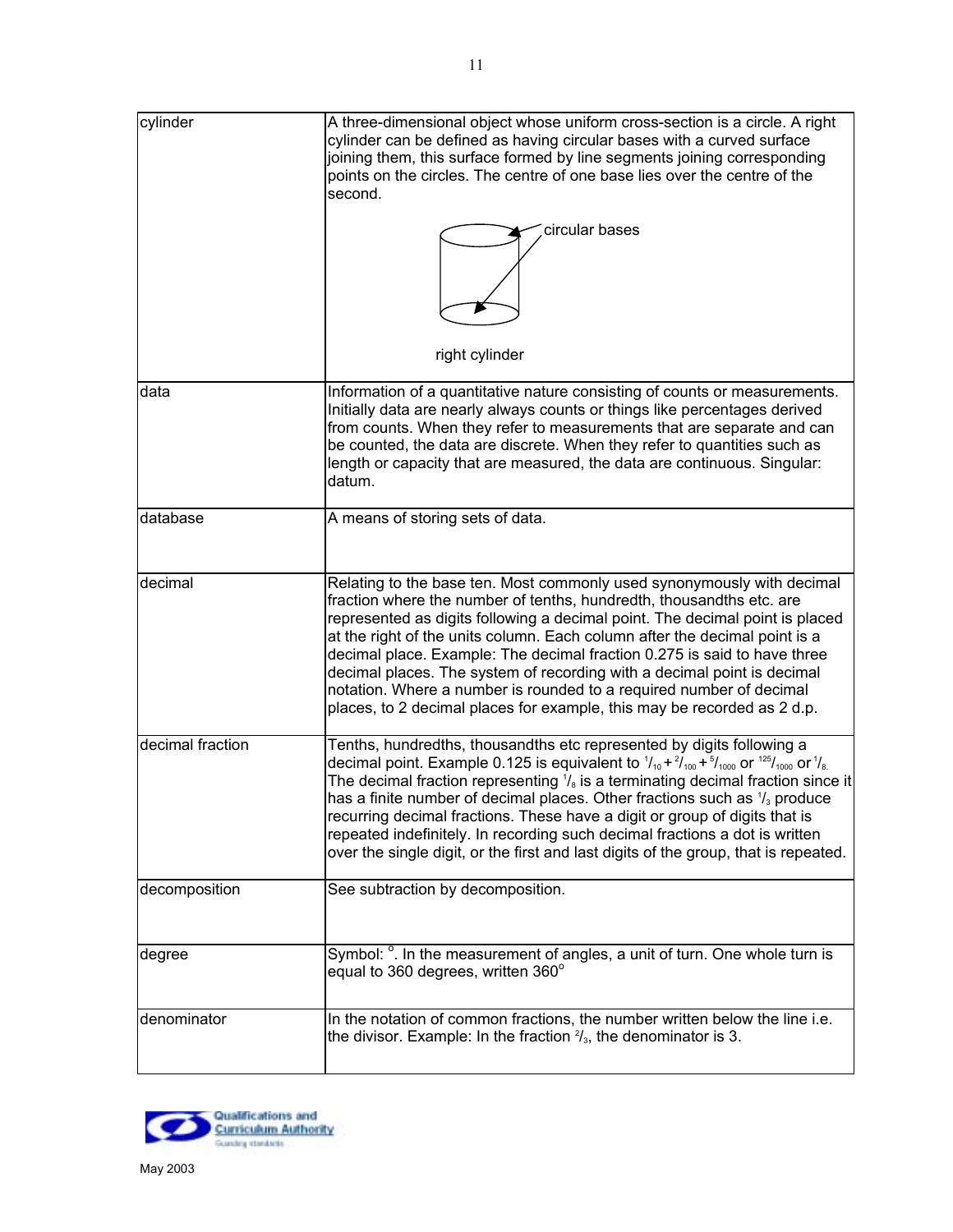| diagonal (of a polygon) | A line segment joining any two non-adjacent vertices of a polygon.                                                                                                                                                                                                                                                                                       |
|-------------------------|----------------------------------------------------------------------------------------------------------------------------------------------------------------------------------------------------------------------------------------------------------------------------------------------------------------------------------------------------------|
|                         | The line AB is one diagonal of this<br>B<br>polygon.                                                                                                                                                                                                                                                                                                     |
| diagram                 | A picture, a geometric figure or a representation.                                                                                                                                                                                                                                                                                                       |
| diameter                | Any of the chords of a circle or sphere that pass through the centre.                                                                                                                                                                                                                                                                                    |
| difference              | The result of a subtraction. The amount by which one number or value is<br>greater than another.                                                                                                                                                                                                                                                         |
| digit                   | One of the symbols of a number system most commonly the symbols 0, 1,<br>2, 3, 4, 5, 6, 7, 8 and 9. Examples: the number 29 is a 2-digit number; there<br>are three digits in 2.95. The position or place of a digit in a number conveys<br>its value.                                                                                                   |
| digital clock           | A clock that displays the time as hours and minutes passed, usually since<br>midnight. Example: four thirty in the afternoon is displayed as 16:30.                                                                                                                                                                                                      |
| directed number         | A numbered point on a directed line. Where one point on a line is labelled 0<br>and equally spaced points to one side of it are labelled $+1$ , $+2$ , $+3$ etc.<br>these, and the numbers represented by points between them, are positive.<br>Similar numbered points on the other side of 0 are negative and are read as<br>minus one, minus two etc. |
| disc                    | All points that lie on a circle or within it.                                                                                                                                                                                                                                                                                                            |
| discrete data           | Data resulting from measurements taken on a discrete variable (examples:<br>value of coins in pupils' pockets; number of peas in a pod). Discrete data<br>may be grouped. Example: Having collected the shoe sizes of pupils in the<br>school, the data might be grouped into 'number of pupils with shoe sizes 3 -<br>$5, 6 - 8, 9 - 11$ ' etc.         |
| distribution            | For a set of data, the way in which values in the set are distributed between<br>the minimum and maximum values. In number and algebra operations, the<br>application of the distributive law.                                                                                                                                                           |

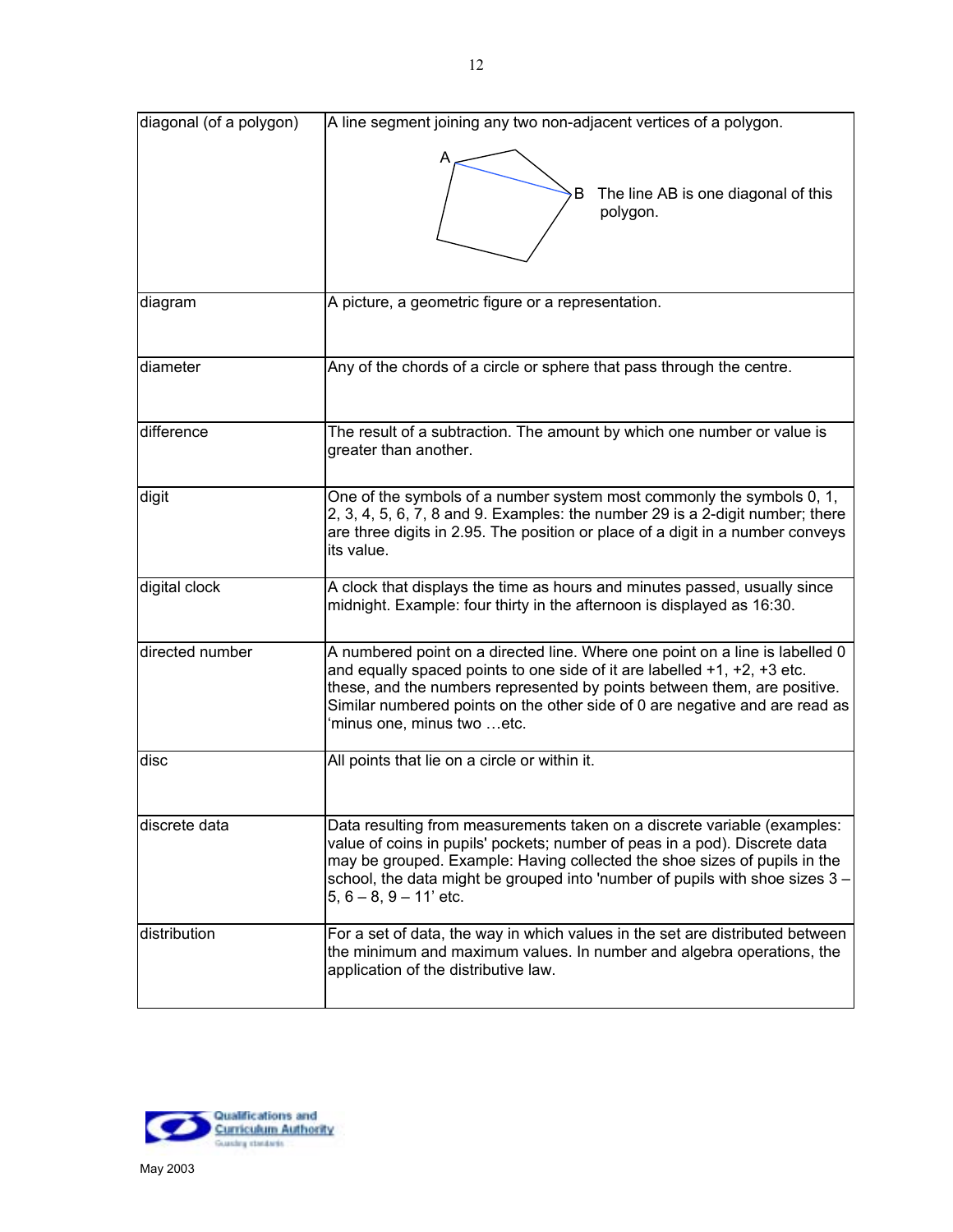<span id="page-13-0"></span>

| distributive   | One binary operation * on a set S is distributive over another binary<br>operation • on that set if $a * (b \cdot c) = (a * b) \cdot (a * c)$ for all a, b and $c \in S$ .<br>For the set of real numbers, multiplication is distributive over addition and<br>subtraction since $a(b + c) = ab + ac$ for all a, b and c real numbers. It follows<br>that $4(50 + 6) = (4 \times 50) + (4 \times 6)$ and $4 \times (50 - 2) = (4 \times 50) - (4 \times 2)$ .<br>Addition, subtraction and division are not distributive over other number<br>operations. |
|----------------|-----------------------------------------------------------------------------------------------------------------------------------------------------------------------------------------------------------------------------------------------------------------------------------------------------------------------------------------------------------------------------------------------------------------------------------------------------------------------------------------------------------------------------------------------------------|
| divide         | Carry out the operation of division.                                                                                                                                                                                                                                                                                                                                                                                                                                                                                                                      |
| dividend       | In division, the number that is divided.                                                                                                                                                                                                                                                                                                                                                                                                                                                                                                                  |
| divisibility   | The property of being divisible by a given number. Example: A test of<br>divisibility by 9 checks if a number can be divided by 9 with no remainder.                                                                                                                                                                                                                                                                                                                                                                                                      |
| divisible (by) | A whole number is divisible by another if there is no remainder after division<br>and the result is a whole number. Example: 63 is divisible by 7 because<br>$63 \div 7 = 9$ remainder 0. However, 63 is not divisible by 8 because<br>$63 \div 8 = 7.875$ or 7 remainder 7.                                                                                                                                                                                                                                                                              |
| division       | An operation on numbers interpreted in a number of ways. Division can<br>1.<br>be sharing - the number to be divided is shared equally into the stated<br>number of parts; or grouping - the number of groups of a given size is<br>found. Division is the inverse operation to multiplication.<br>2. On a scale, one part. Example: Each division on a ruler might represent<br>a millimetre.                                                                                                                                                            |
| divisor        | The number by which another is divided. Example: In the calculation<br>$30 \div 6 = 5$ , the divisor is 6. In this example, 30 is the dividend and 5 is the<br>quotient.                                                                                                                                                                                                                                                                                                                                                                                  |
| dodecahedron   | A polyhedron with twelve faces. The faces of a regular dodecahedron are<br>regular pentagons. A dodecahedron has 20 vertices and 30 edges.                                                                                                                                                                                                                                                                                                                                                                                                                |
| double         | To multiply by 2. Example: Double 13 is $(13 \times 2) = 26$ .<br>1.<br>2.<br>The number or quantity that is twice another. Example: 26 is double 13.<br>In this context, a 'near double' is one unit away from a double. Example:<br>27 is a near double of 13 and of 14.                                                                                                                                                                                                                                                                                |
| edge           | A line segment, joining two vertices of a figure. A line segment formed by<br>the intersection of two plane surfaces. Examples: a square has four edges;<br>and a cuboid has twelve edges.                                                                                                                                                                                                                                                                                                                                                                |

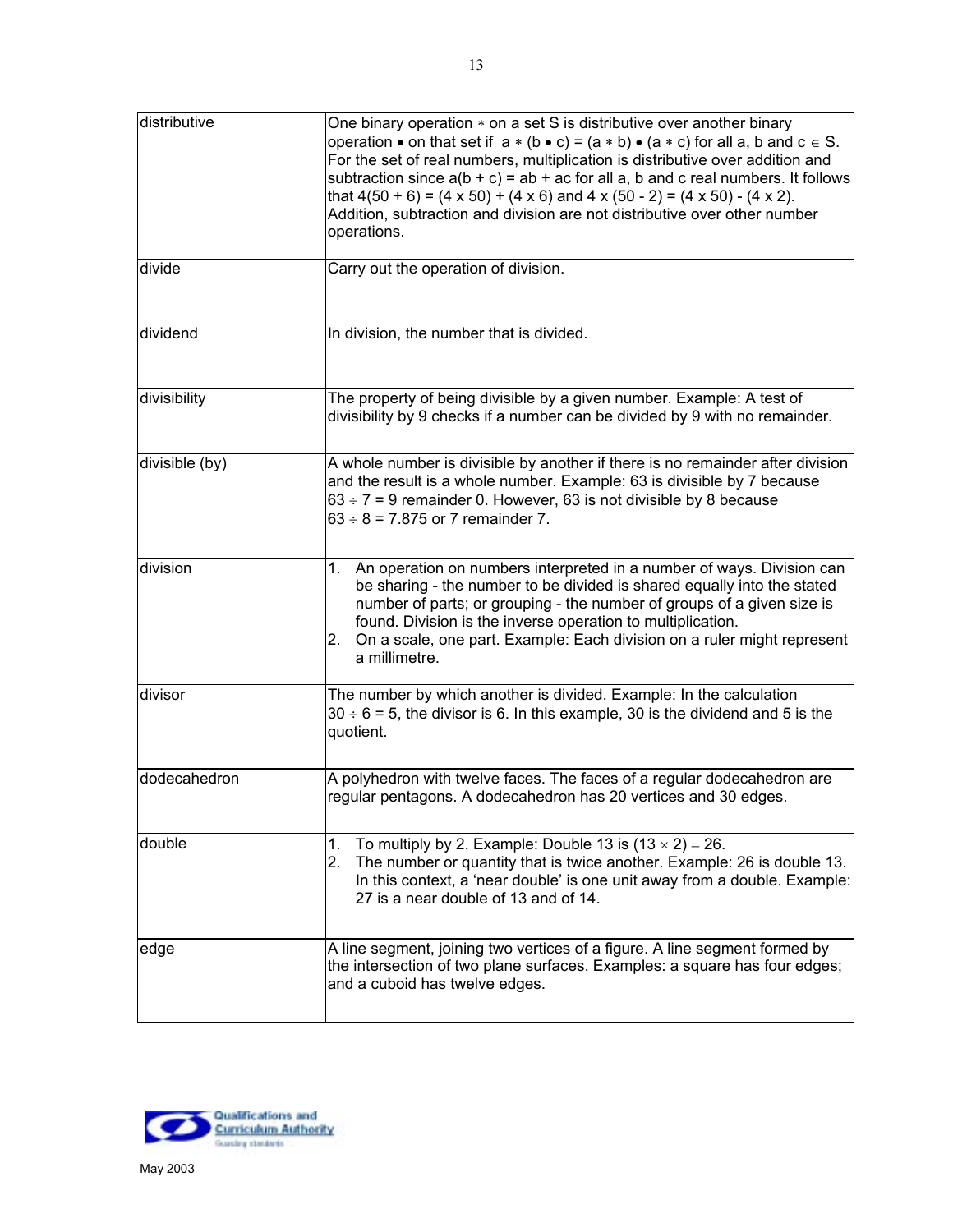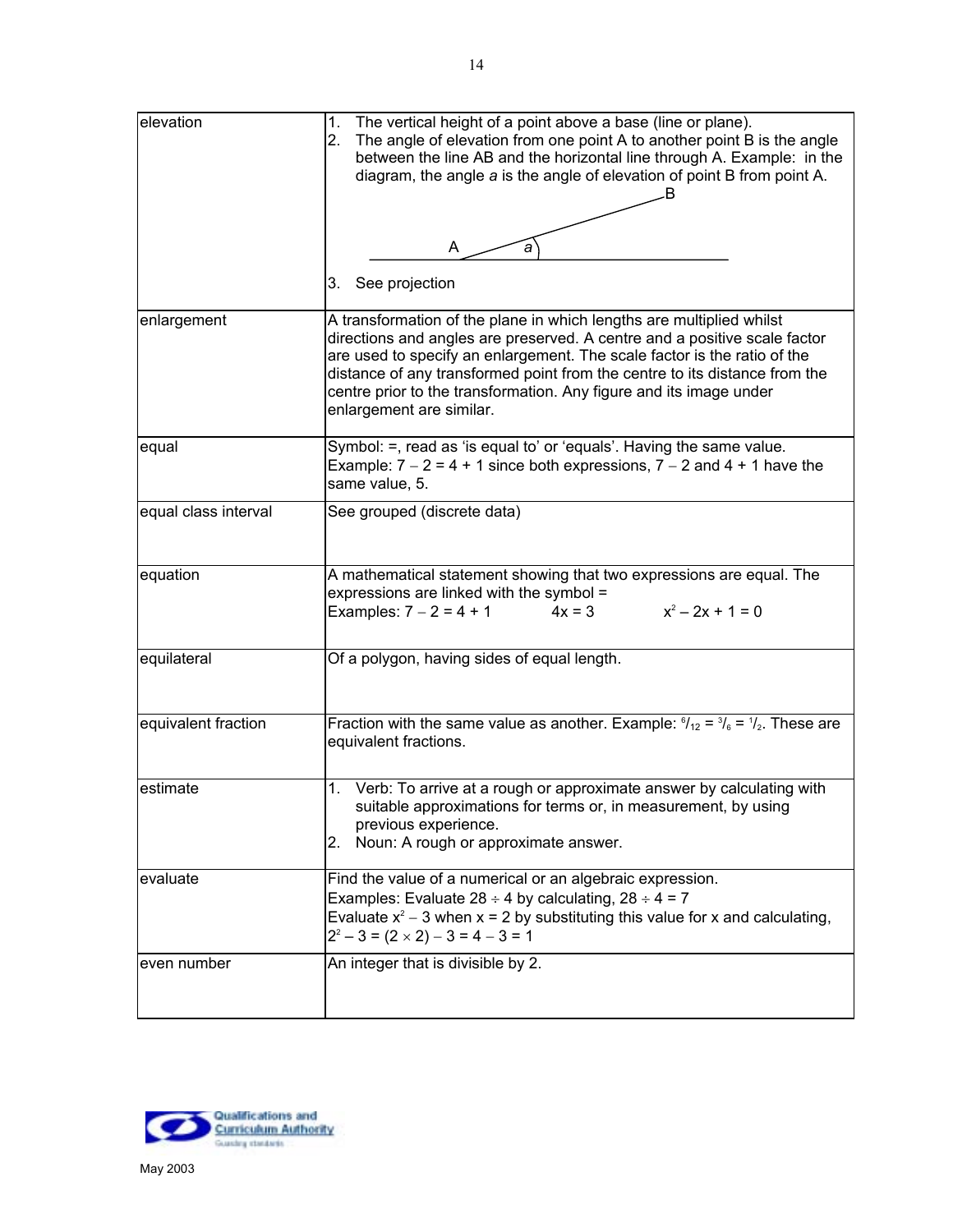<span id="page-15-0"></span>

| exchange               | Change a number or expression for another of equal value. The process of<br>exchange is used in some standard compact methods of calculation.<br>Examples: 'carrying figures' in addition, multiplication or division; and<br>'decomposition' in subtraction.                                                                                                                                                                                                                                       |
|------------------------|-----------------------------------------------------------------------------------------------------------------------------------------------------------------------------------------------------------------------------------------------------------------------------------------------------------------------------------------------------------------------------------------------------------------------------------------------------------------------------------------------------|
| exponent               | Also known as index, a number, positioned above and to the right of<br>another, indicating repeated multiplication. Example: $n^2$ indicates $n \times n$ ; and<br>$n5$ indicates $n \times n \times n \times n \times n$ . The result of the multiplication is the power.<br>Example: $2^5$ = 32 and 32 is the fifth power of 2. Exponents may be fractional<br>or negative. Examples: 8 <sup>1/3</sup> = 2, 2 <sup>-2</sup> is the inverse of 2 <sup>2</sup> and has the value<br>$\frac{1}{4}$ . |
| exponential (function) | A function having variables expressed as exponents.                                                                                                                                                                                                                                                                                                                                                                                                                                                 |
| expression             | A mathematical form expressed symbolically. Examples: $7 + 3$ ; $a^2 + b^2$ .                                                                                                                                                                                                                                                                                                                                                                                                                       |
| exterior angle         | Of a polygon, the angle formed outside between one side and the adjacent<br>side produced. Example:<br>The angle a is one exterior angle of<br>а<br>this triangle.                                                                                                                                                                                                                                                                                                                                  |
| face                   | One of the flat surfaces of a solid shape. Example: a cube has six faces.                                                                                                                                                                                                                                                                                                                                                                                                                           |
| factor                 | When a number, or polynomial in algebra, can be expressed as the product<br>of two numbers or polynomials, these are factors of the first. Examples: 1, 2,<br>3, 4, 6 and 12 are all factors of 12: $(x - 1)$ and $(x + 4)$ are factors of $(x^2 + 3x)$<br>$- 4$ ) where $(x - 1)(x + 4) = (x2 + 3x - 4)$                                                                                                                                                                                           |
| factorise              | To express a number or polynomial as the product of its factors. Examples:<br>Factorising 12:<br>$12 = 1 \times 12$<br>$= 2 \times 6$<br>$= 3 \times 4$<br>The factors of 12 are 1, 2, 3, 4, 6 and 12.<br>12 may be expressed as a product of its prime factors:<br>$12 = 2 \times 2 \times 3$<br>Factorising $x^2 - 4x - 21$ :<br>$x^{2}-4x-21 = (x + 3) (x - 7)$<br>The factors of $x^2 - 4x - 21$ are $(x + 3)$ and $(x - 7)$                                                                    |
| foot                   | Symbol: ft. An imperial measure of length. 1 foot = 12 inches. 3 feet = 1<br>yard. 1 foot is approximately 30 cm.                                                                                                                                                                                                                                                                                                                                                                                   |

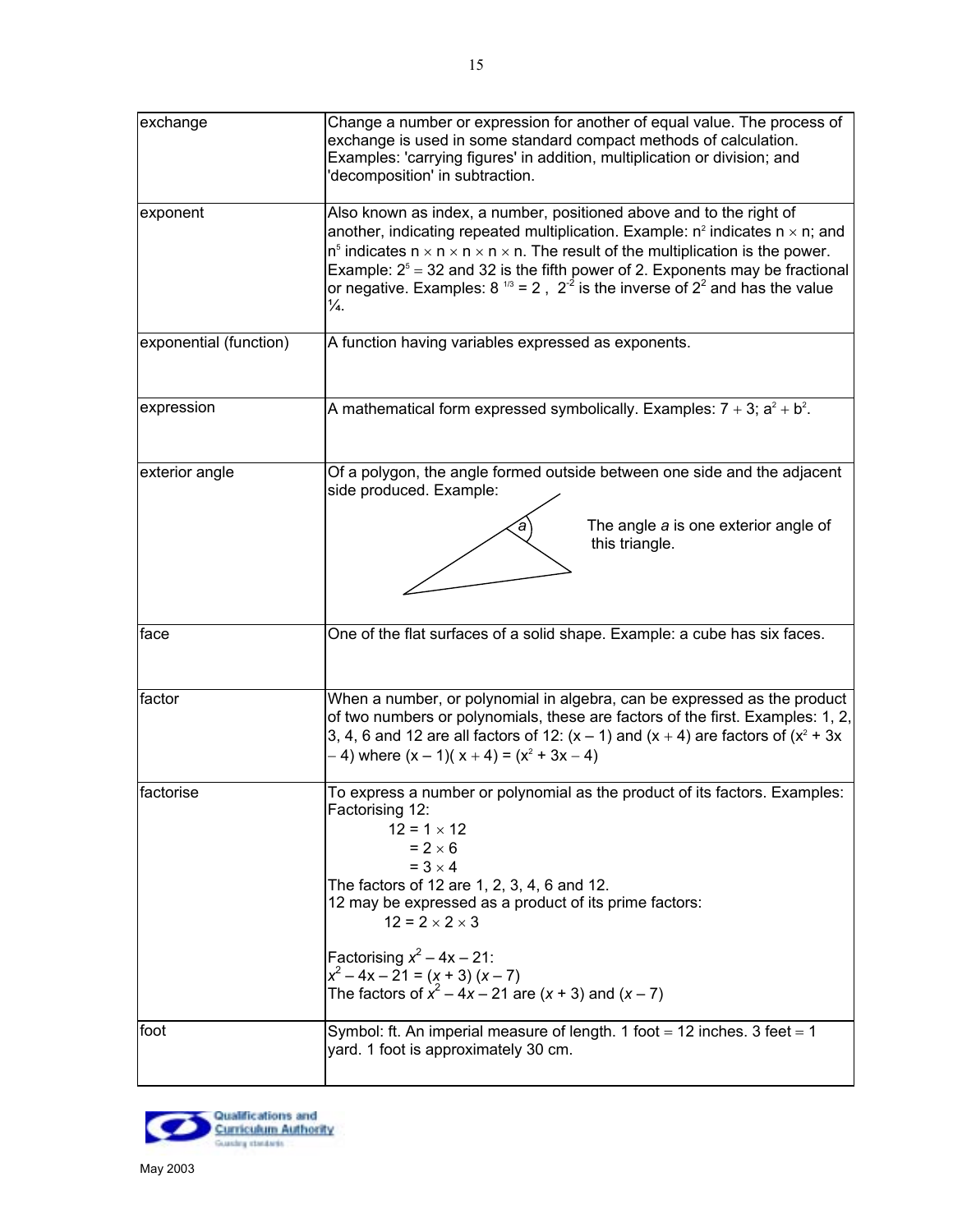<span id="page-16-0"></span>

| formula                 | An equation linking sets of physical variables. Plural: formulae.                                                                                                                                                                                                                                                                                                                                                                                                                                                                                            |
|-------------------------|--------------------------------------------------------------------------------------------------------------------------------------------------------------------------------------------------------------------------------------------------------------------------------------------------------------------------------------------------------------------------------------------------------------------------------------------------------------------------------------------------------------------------------------------------------------|
| fraction                | The result of dividing one integer by a second integer, which must be non-<br>zero. The dividend is the numerator and the non-zero divisor is the<br>denominator. See also common fraction, decimal fraction, equivalent<br>fraction, improper fraction, proper fraction, simple fraction, unit fraction and<br>vulgar fraction.                                                                                                                                                                                                                             |
| frequency density       | See histogram.                                                                                                                                                                                                                                                                                                                                                                                                                                                                                                                                               |
| frequency table         | A table for a set of observations showing how frequently each event or<br>quantity occurs.                                                                                                                                                                                                                                                                                                                                                                                                                                                                   |
| frustum of a cone       | Part of a cone bounded by two parallel planes.<br>r <sub>2</sub><br>$r_1$ and $r_2$ , the radii of the bases, are parallel.                                                                                                                                                                                                                                                                                                                                                                                                                                  |
| function                | A rule that relates every element x of a set X, the domain of the function, to<br>a unique element y of another set Y, the codomain. Example: the function<br>'has a birthday on' could relate each person, in a set of individuals, to a<br>unique element in the set of days in the year. If the function can be<br>expressed algebraically, then for any particular value of x, the value of y can<br>be calculated and y is said to have a functional relationship with x. Example:<br>for the function $y = x^2$ , when $x = 5$ , then $y = 5^2$ or 25. |
| functional relationship | See function.                                                                                                                                                                                                                                                                                                                                                                                                                                                                                                                                                |
| gallon                  | Symbol: gal. An imperial measure of volume or capacity, equal to the<br>volume occupied by ten pounds of distilled water.<br>In the imperial system, 1 gallon = 4 quarts = 8 pints. One gallon is just over<br>4.5 litres.                                                                                                                                                                                                                                                                                                                                   |
| general statement       | A statement that applies correctly to all relevant cases.                                                                                                                                                                                                                                                                                                                                                                                                                                                                                                    |
| generalise              | To formulate a general statement or rule.                                                                                                                                                                                                                                                                                                                                                                                                                                                                                                                    |

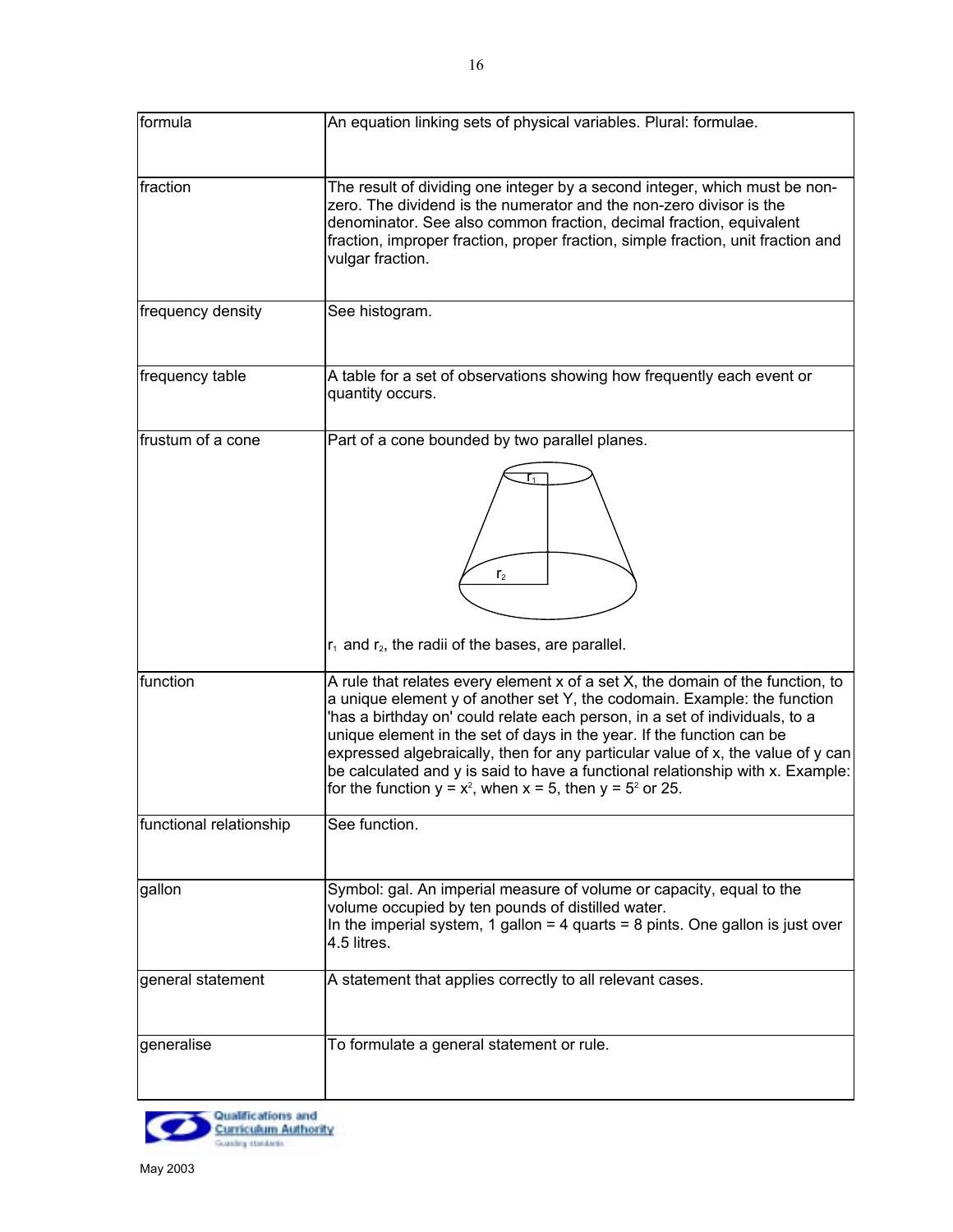<span id="page-17-0"></span>

| geometrical                    | Relating to geometry, the aspect of mathematics concerned with the<br>properties of space and figures or shapes in space.                                                                                                                                                                          |
|--------------------------------|----------------------------------------------------------------------------------------------------------------------------------------------------------------------------------------------------------------------------------------------------------------------------------------------------|
| gradient                       | A measure of the slope of a line.                                                                                                                                                                                                                                                                  |
|                                | On a coordinate plane, the gradient of the line through the points $(x_1, y_1)$<br>and $(x_2, y_2)$ is defined as $(y_2 - y_1) / (x_2 - x_1)$ . The gradient may be positive,<br>negative or zero depending on the values of the coordinates.                                                      |
| gram                           | Symbol: g. The unit of mass equal to one thousandth of a kilogram.                                                                                                                                                                                                                                 |
| graph                          | A diagram showing a relationship between variables. Adjective: graphical.                                                                                                                                                                                                                          |
| grid                           | A lattice created with two sets of parallel lines. Lines in each set are usually<br>equally spaced. If the sets of lines are at right angles and lines in both sets<br>are equally spaced, a square grid is created.                                                                               |
| grouped (discrete data)        | Observed data arising from counts and grouped into non-overlapping<br>intervals. Example: score in test / number of children obtaining the score<br>scores 1 – 10, 11 - 20, 21 - 30, 31 - 40, 41 - 50 etc. In this example there<br>are equal class intervals.                                     |
| heptagon                       | A polygon with seven sides or edges.                                                                                                                                                                                                                                                               |
| hexagon                        | A polygon with six sides or edges. Adjective: hexagonal, having the form of<br>a hexagon                                                                                                                                                                                                           |
| highest common factor<br>(HCF) | The common factor of two or more numbers which has the highest value.<br>Example: 16 has factors 1, 2, 4, 8, 16. 24 has factors 1, 2, 3, 4, 6, 8, 12, 24.<br>56 has factors 1, 2, 4, 7, 8, 14, 28, 56. The common factors of 16, 24 and<br>56 are 1, 2, 4 and 8. Their highest common factor is 8. |
| histogram                      | A particular form of representation of grouped data. Segments along the x-<br>axis are proportional to the class interval. Rectangles are drawn with the<br>line segments as bases. The area of the rectangle is proportional to the<br>frequency in the class.                                    |
|                                | Where the class intervals are not equal, the height of each rectangle is<br>called the frequency density of the class.                                                                                                                                                                             |
| horizontal                     | Parallel to the horizon.                                                                                                                                                                                                                                                                           |

hour  $\vert A \vert$  unit of time. One twenty-fourth of a day. 1 hour = 60 minutes = 3600 (60 x

60) seconds.

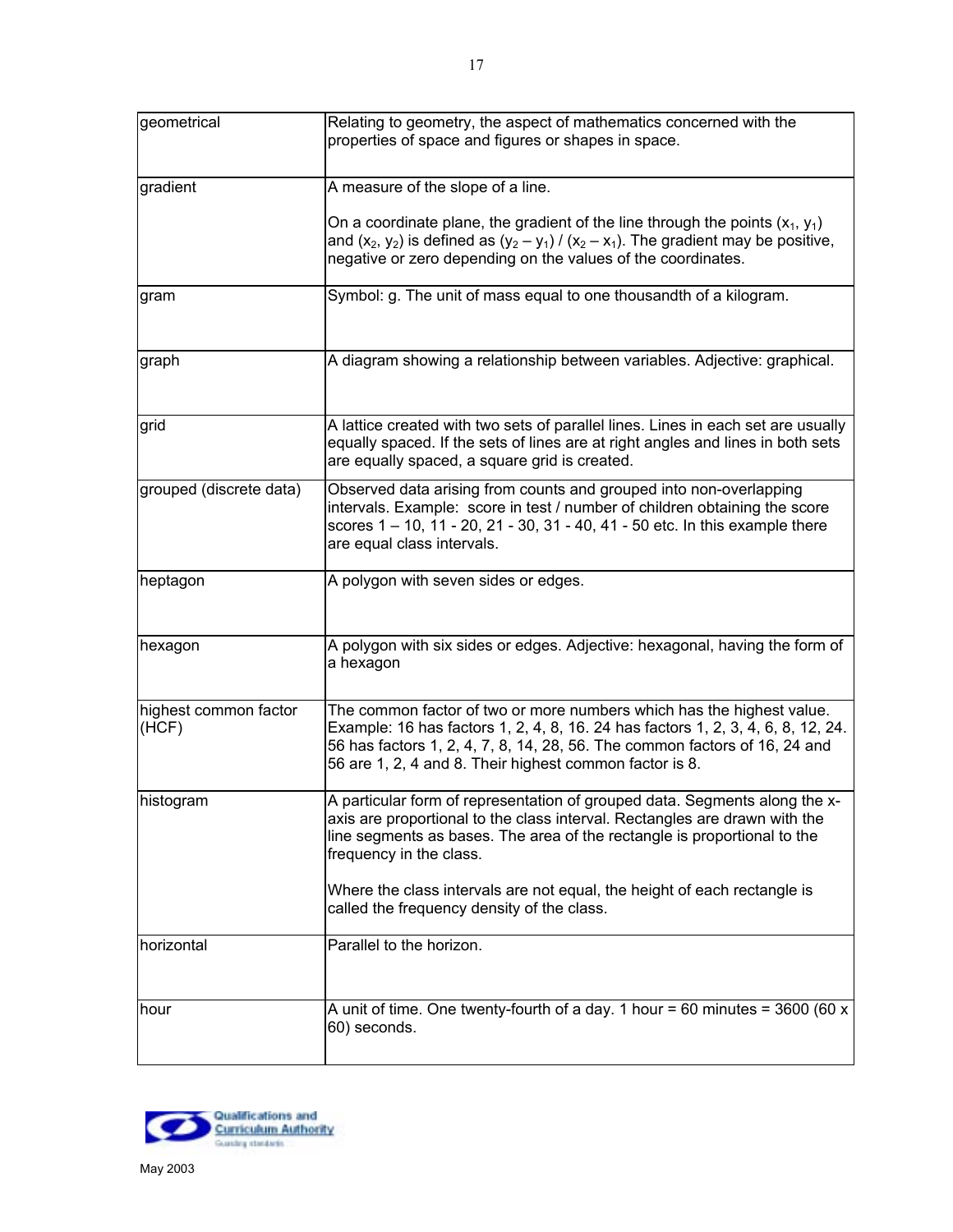<span id="page-18-0"></span>

| hundred square     | A 10 by 10 square grid numbered 1 to 100. A similar grid could be<br>numbered as a 0 - 99 grid.                                                                                                                                                                 |
|--------------------|-----------------------------------------------------------------------------------------------------------------------------------------------------------------------------------------------------------------------------------------------------------------|
| licosahedron       | A polyhedron with 20 faces. In a regular icosahedron all faces are<br>equilateral triangles.                                                                                                                                                                    |
| identity           | An equation that holds for all values of the variables. The symbol $\equiv$ is used.<br>Example: $a^2 - b^2 = (a + b)(a - b)$ .                                                                                                                                 |
| imperial unit      | A unit of measurement historically used in the United Kingdom and other<br>English speaking countries. Units include inch, foot, yard, mile, acre, ounce,<br>pound, stone, hundredweight, ton, pint, quart and gallon. Now largely<br>replaced by metric units. |
| limnroner fraction | An improper fraction has a numerator that is greater than its denominator                                                                                                                                                                                       |

|                   | pound, stone, hundredweight, ton, pint, quart and gallon. Now largely<br>replaced by metric units.                                                                                                                                                                                                                                                                              |
|-------------------|---------------------------------------------------------------------------------------------------------------------------------------------------------------------------------------------------------------------------------------------------------------------------------------------------------------------------------------------------------------------------------|
| improper fraction | An improper fraction has a numerator that is greater than its denominator.<br>Example: $\frac{9}{4}$ is improper and could be expressed as the mixed number $2\frac{1}{4}$ .                                                                                                                                                                                                    |
| inch              | Symbol: in. An imperial unit of length. 12 inches = 1 foot. 36 inches = 1<br>yard. Unit of area is square inch, in <sup>2</sup> . Unit of volume is cubic inch, in <sup>3</sup> .<br>1 inch is approximately 2.54 cm.                                                                                                                                                           |
| index laws        | Where index notation is used and powers are multiplied or divided, the rules<br>for manipulating index numbers. Examples: $2^a \times 2^b = 2^{a+b}$<br>and $2^a \div 2^b = 2^{a-b}$                                                                                                                                                                                            |
| index notation    | The notation in which a product such as $a \times a \times a \times a$ is recorded as $a^4$ . In<br>this example the number 4 is the index (plural indices) See also standard<br>index form                                                                                                                                                                                     |
| inequality        | Statements such as $a \ne b$ , $a \le b$ or $a > b$ are inequalities.                                                                                                                                                                                                                                                                                                           |
| inscribed         | Describing a figure enclosed by another. Examples: a polygon, whose<br>vertices lie on the circumference of a circle, is said to be inscribed in the<br>circle. Where a circle is drawn inside a polygon so that the sides of the<br>polygon are tangents to the circle, the circle is inscribed in the polygon. (In<br>this case the circle is the 'incircle' of the polygon.) |
| integer           | Any of the positive or negative whole numbers and zero. Example: -2, -1,<br>$0, +1, +2$                                                                                                                                                                                                                                                                                         |
| intercept         | To cut a line, curve or surface with another.<br>1.<br>In the Cartesian coordinate system, the positive or negative distance<br>2.<br>from the origin to the point where a line, curve or surface cuts a given<br>axis. OR On a graph, the value of the non-zero coordinate of the point<br>where a line cuts an axis.                                                          |
| interior angle    | At a vertex of a polygon, the angle that lies within the polygon.                                                                                                                                                                                                                                                                                                               |

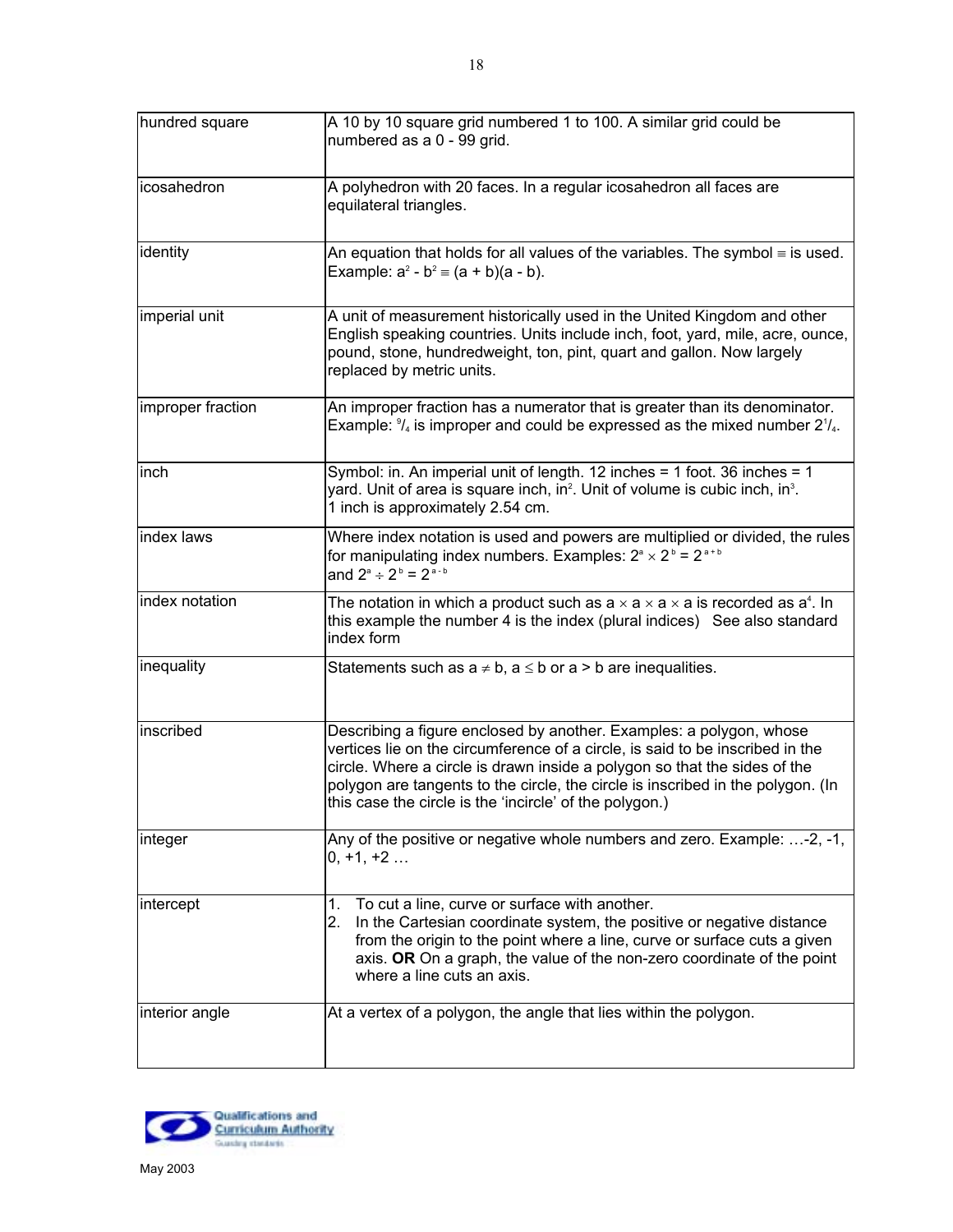<span id="page-19-0"></span>

| interquartile range            | See quartile                                                                                                                                                                                                                                                                                                                                     |
|--------------------------------|--------------------------------------------------------------------------------------------------------------------------------------------------------------------------------------------------------------------------------------------------------------------------------------------------------------------------------------------------|
| intersect                      | To have a common point or points. Examples: Two intersecting lines<br>intersect at a point; two intersecting planes intersect in a line.                                                                                                                                                                                                         |
| inverse operations             | Operations that, when they are combined, leave the entity on which they<br>operate unchanged. Examples: addition and subtraction are inverse<br>operations e.g. $5 + 6 - 6 = 5$ . Multiplication and division are inverse<br>operations e.g. $6 \times 10 \div 10 = 6$ .<br>Some operations, such as reflection in the x-axis, are self-inverse. |
| irrational number              | A number that is not an integer and cannot be expressed as a common<br>fraction with a non-zero denominator. Examples: $\sqrt{3}$ and $\pi$ .<br>Real irrational numbers, when expressed as decimals, are infinite, non-<br>recurring decimals.                                                                                                  |
| isosceles triangle             | A triangle in which two sides have the same length and consequently two<br>angles are equal. This definition includes an equilateral triangle as a special<br>case.                                                                                                                                                                              |
| kilo-                          | Prefix denoting one thousand                                                                                                                                                                                                                                                                                                                     |
| kilogram                       | Symbol: kg. The base unit of mass in the SI (Système International<br>d'Unités). 1kg. = 1000g.                                                                                                                                                                                                                                                   |
| kilometre                      | Symbol: km. A unit of length in the SI (Système International d'Unités). The<br>base unit of length in the system is the metre. 1km. = 1000m.                                                                                                                                                                                                    |
| kite                           | A quadrilateral with two pairs of equal, adjacent sides whose diagonals<br>consequently intersect at right angles.                                                                                                                                                                                                                               |
| least common multiple<br>(LCM) | The common multiple of two or more numbers which has the least value.<br>Example: 3 has multiples 3, 6, 9, 12, 15, 18, 21, 24 , 4 has multiples 4, 8,<br>12, 16, 20, 24  and 6 has multiples 6, 12, 18, 24, 30  The common<br>multiples of 3, 4 and 6 include 12, 24 and 36. The least common multiple of<br>3, 4 and 6 is 12.                   |
| line                           | A set of adjacent points that has length but no width. A curve. A straight line<br>is completely determined by two of its points, say A and B. The part of the<br>line between any two of its points is a line segment.                                                                                                                          |
| line of best fit               | A line drawn on a scatter graph to represent the best estimate of an<br>underlying linear relationship between the variables.                                                                                                                                                                                                                    |
| linear                         | In algebra, describing an expression or equation of degree one. Example:<br>$2x + 3y = 7$ is a linear equation. This linear equation with its two variables, x<br>and y, can be represented as a straight line graph.                                                                                                                            |

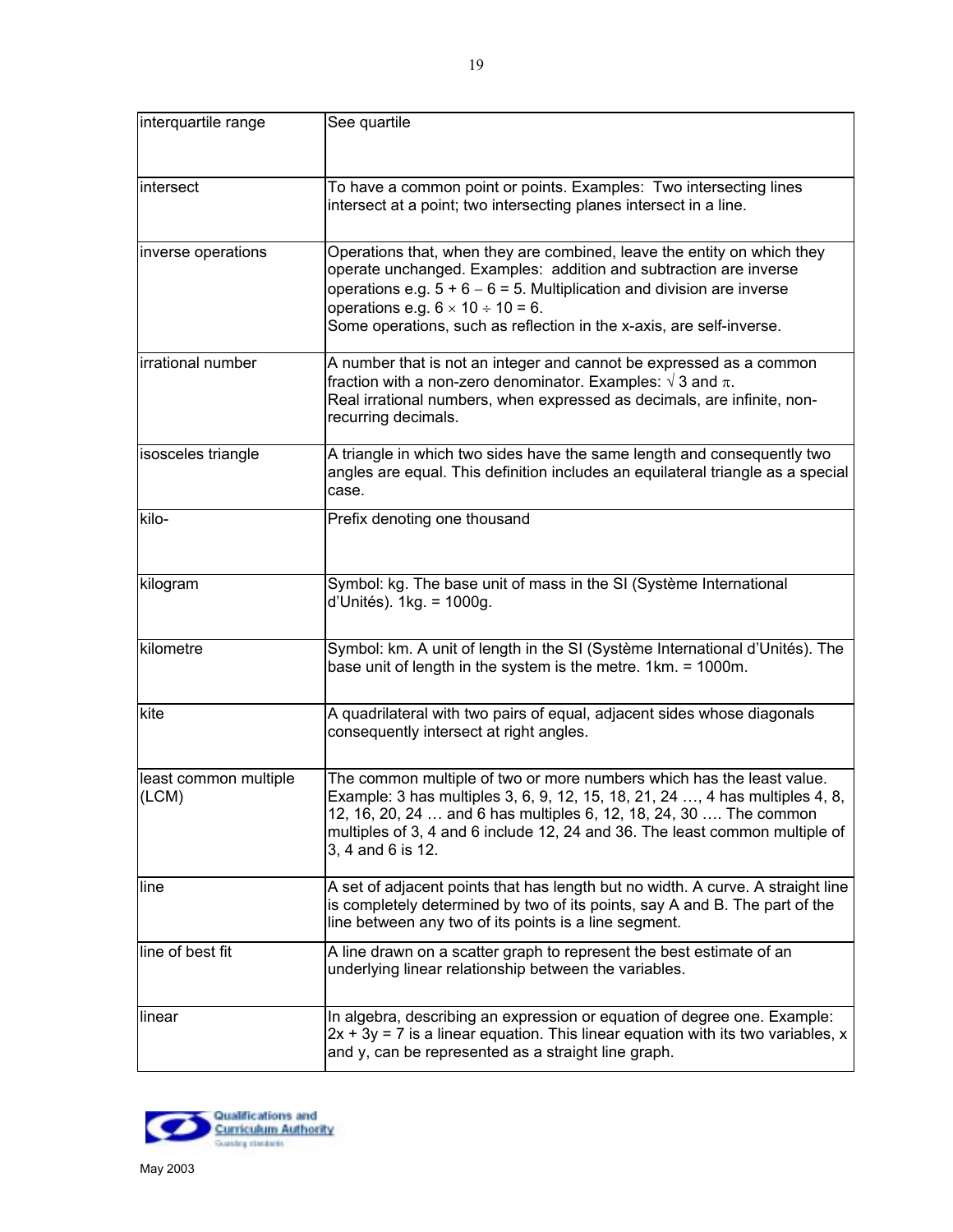<span id="page-20-0"></span>

| litre         | Symbol: I. A metric unit used for measuring volume or capacity. A litre is<br>equivalent to 1000 cm <sup>3</sup> .                                                                                                                                                                                                                          |
|---------------|---------------------------------------------------------------------------------------------------------------------------------------------------------------------------------------------------------------------------------------------------------------------------------------------------------------------------------------------|
| locus         | The set of points that satisfy given conditions. Example: in 3-D the locus of<br>all points that are a given distance from a fixed point is a sphere. Plural: loci.                                                                                                                                                                         |
| mass          | A characteristic of a body, relating to the amount of matter within it. Mass<br>differs from weight, the force with which a body is attracted towards the<br>earth's centre. Whereas, under certain conditions, a body can become<br>weightless, mass is constant. In a constant gravitational field weight is<br>proportional to mass.     |
| maximum value | The greatest value. Example: The maximum temperature in London<br>yesterday was 18°C.                                                                                                                                                                                                                                                       |
| mean          | Used synonymously with average. The arithmetic mean of a set of discrete<br>data is the sum of quantities divided by the number of quantities. Example:<br>The arithmetic mean of 5, 6, 14, 15 and 45 is $(5 + 6 + 14 + 15 + 45) \div 5$ i.e.<br>17.                                                                                        |
| measure       | The size in terms of an agreed unit. See also compound measure.<br>1.<br>Measure is also used as a verb, to find the size.<br>2.                                                                                                                                                                                                            |
| median        | The middle number or value when all values in a set of data are arranged in<br>ascending order. Example: The median of 5, 6, 14, 15 and 45 is 14. When<br>there is an even number of values, the arithmetic mean of the two middle<br>values is calculated. Example: The median of 5, 6, 7, 8, 14 and 45 is $(7 +$<br>$8) \div 2$ i.e. 7.5. |
| mensuration   | In the context of geometric figures the process of measuring or calculating<br>angles, lengths, areas and volumes.                                                                                                                                                                                                                          |
| metre         | Symbol: m. The base unit of length in SI (Système International d'Unités).                                                                                                                                                                                                                                                                  |
| metric unit   | Unit of measurement in the metric system. Metric units include metre,<br>centimetre, millimetre, kilometre, gram, kilogram, litre and millilitre.                                                                                                                                                                                           |
| mile          | An imperial measure of length. 1 mile = 1760 yards. Five miles is<br>approximately 8 kilometres.                                                                                                                                                                                                                                            |
| milli-        | Prefix. One-thousandth.                                                                                                                                                                                                                                                                                                                     |
| millilitre    | Symbol: ml. One thousandth of a litre.                                                                                                                                                                                                                                                                                                      |

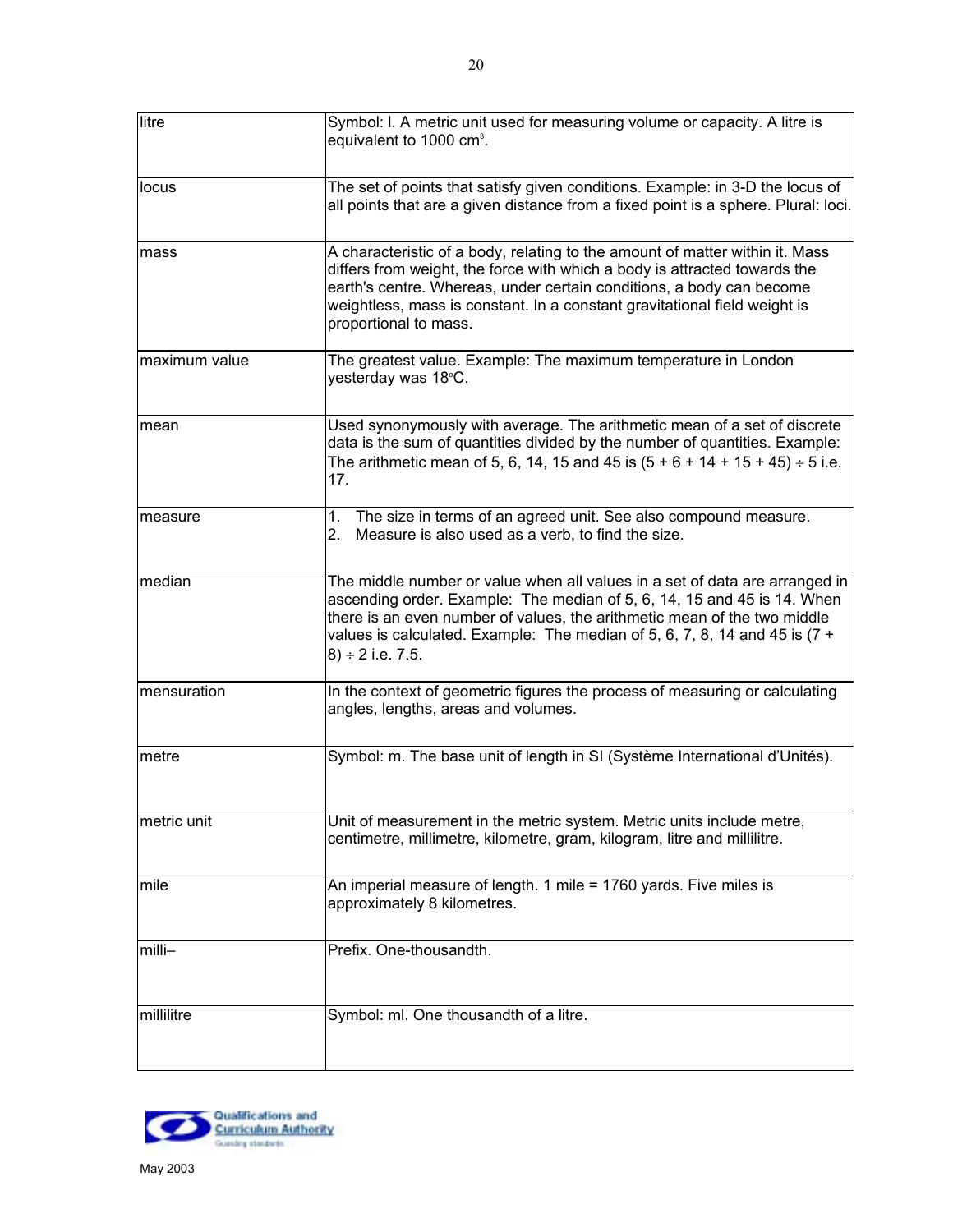| millimetre                | Symbol: mm. One thousandth of a metre.                                                                                                                                                                                                                                                                                                                                                                                                              |
|---------------------------|-----------------------------------------------------------------------------------------------------------------------------------------------------------------------------------------------------------------------------------------------------------------------------------------------------------------------------------------------------------------------------------------------------------------------------------------------------|
|                           |                                                                                                                                                                                                                                                                                                                                                                                                                                                     |
| minimum value             | The least value. Example: The expected minimum temperature overnight is<br>$6^{\circ}$ C.                                                                                                                                                                                                                                                                                                                                                           |
| minus                     | The name for the symbol -, representing the operation of subtraction.                                                                                                                                                                                                                                                                                                                                                                               |
| minute                    | Unit of time. One-sixtieth of an hour. 1 minute $= 60$ seconds                                                                                                                                                                                                                                                                                                                                                                                      |
| mixed fraction            | A whole number and a fractional part expressed as a common fraction.<br>Example: $1^2$ / <sub>3</sub> is a mixed fraction. Also known as a mixed number.                                                                                                                                                                                                                                                                                            |
| mixed number              | A whole number and a fractional part expressed as a common fraction.<br>Example: $1^2$ / <sub>3</sub> is a mixed number. Also known as a mixed fraction.                                                                                                                                                                                                                                                                                            |
| mode                      | The most commonly occurring value or class with the largest frequency.                                                                                                                                                                                                                                                                                                                                                                              |
| moving average            | The mean of a set of adjacent observations of fixed size is taken. The mean<br>is calculated for successive sets of the same size to give the moving<br>average.<br>See time series.                                                                                                                                                                                                                                                                |
| multiple                  | For any integers $a$ and $b$ , $a$ is a multiple of $b$ if a third integer $c$ exists so that<br>$a = bc$<br>Example: $14 = 7 \times 2$ , $49 = 7 \times 7$ and $70 = 7 \times 10$ . So 14, 49 and 70 are all<br>multiples of 7. -21 is also a multiple of 7 since -21 = $7(-3)$ .                                                                                                                                                                  |
| multiplication            | The operation of combining two numbers to give a third number, the<br>product. Example: $12 \times 3 = 36$ is a multiplication. Multiplication can be seen<br>as the process of repeated addition.<br>Example: $3 \times 5 = 3 + 3 + 3 + 3 + 3 = 15$<br>Multiplication is the inverse operation of division, and it follows that<br>$7 ÷ 5 × 5 = 7$<br>Multiplication is commutative, associative and distributive over addition or<br>subtraction. |
| multiplicative            | Relating to multiplication. Example: the multiplicative inverse of 6 is $\frac{1}{6}$<br>since 6 $\times$ $^{1}/_{6}$ = 1                                                                                                                                                                                                                                                                                                                           |
| multiply                  | Carry out the process of multiplication.                                                                                                                                                                                                                                                                                                                                                                                                            |
| mutually exclusive events | In probability, events that cannot both occur in one experiment. When the<br>mutually exclusive events cover all possible outcomes the sum of their<br>probabilities is 1.                                                                                                                                                                                                                                                                          |
| Qualifications and        |                                                                                                                                                                                                                                                                                                                                                                                                                                                     |

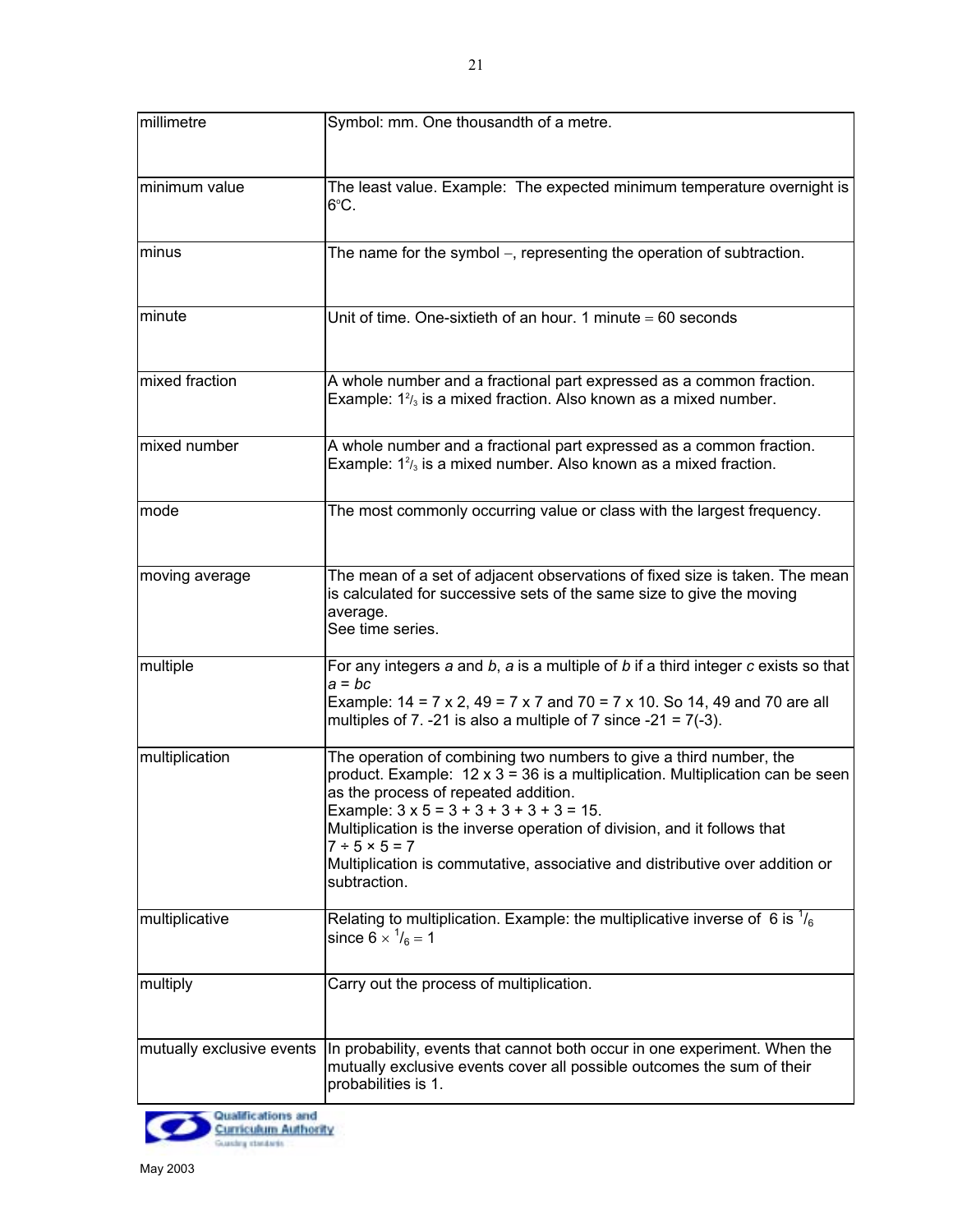<span id="page-22-0"></span>

| natural number   | The counting numbers 1, 2, 3,  etc. The positive integers. The set of                                                                               |
|------------------|-----------------------------------------------------------------------------------------------------------------------------------------------------|
|                  | natural numbers is usually denoted by N.                                                                                                            |
|                  |                                                                                                                                                     |
| near double      | See double.                                                                                                                                         |
|                  |                                                                                                                                                     |
| negative integer | An integer less than 0. Examples: -1, -2, -3 etc.                                                                                                   |
|                  |                                                                                                                                                     |
|                  |                                                                                                                                                     |
| negative number  | 1. At number less than zero. Example: - 0.25. Where a point on a line is                                                                            |
|                  | labelled 0 and equally spaced points to one side of it are labelled $-1$ ,<br>$-2$ , $-3$ etc, these, and the numbers represented by points between |
|                  | them, are negative numbers                                                                                                                          |
|                  | Commonly read aloud as 'minus one, minus two' etc. In some teaching<br>2.                                                                           |
|                  | approaches they are read as 'negative one, negative two' etc to                                                                                     |
|                  | distinguish the numbers from operations upon them.<br>See also directed number and positive number.<br>3.                                           |
|                  |                                                                                                                                                     |
| net              | 1. A plane figure composed of polygons which by folding and joining can                                                                             |
|                  | form a polyhedron.                                                                                                                                  |
|                  |                                                                                                                                                     |
|                  | A net of a cube                                                                                                                                     |
|                  |                                                                                                                                                     |
|                  | Remaining after deductions. Examples: The net profit is the profit after<br>2.                                                                      |
|                  | deducting all operating costs. The net weight is the weight after                                                                                   |
|                  | deducting the weight of all packaging.                                                                                                              |
| notation         | A convention for recording mathematical ideas. Examples: Money is                                                                                   |
|                  | recorded using decimal notation e.g. £2.50 Other examples of                                                                                        |
|                  | mathematical notation include $a + a = 2a$ and $n \times n \times n = n^3$                                                                          |
| number bond      | A pair of numbers with a particular total e.g. number bonds to ten are all                                                                          |
|                  | pairs of whole numbers with the total 10.                                                                                                           |
| number line      | A line where numbers are represented by points upon it.                                                                                             |
|                  |                                                                                                                                                     |
|                  |                                                                                                                                                     |
| number sentence  | A mathematical sentence involving numbers. Examples: $3 + 6 = 9$ and                                                                                |
|                  | 9 > 3                                                                                                                                               |
|                  |                                                                                                                                                     |
| number square    | A square grid in which cells are numbered in order.                                                                                                 |
|                  |                                                                                                                                                     |
|                  |                                                                                                                                                     |
| number track     | A numbered track along which counters might be moved. The number in a<br>region represents the number of single moves from the start.               |
|                  |                                                                                                                                                     |
|                  |                                                                                                                                                     |

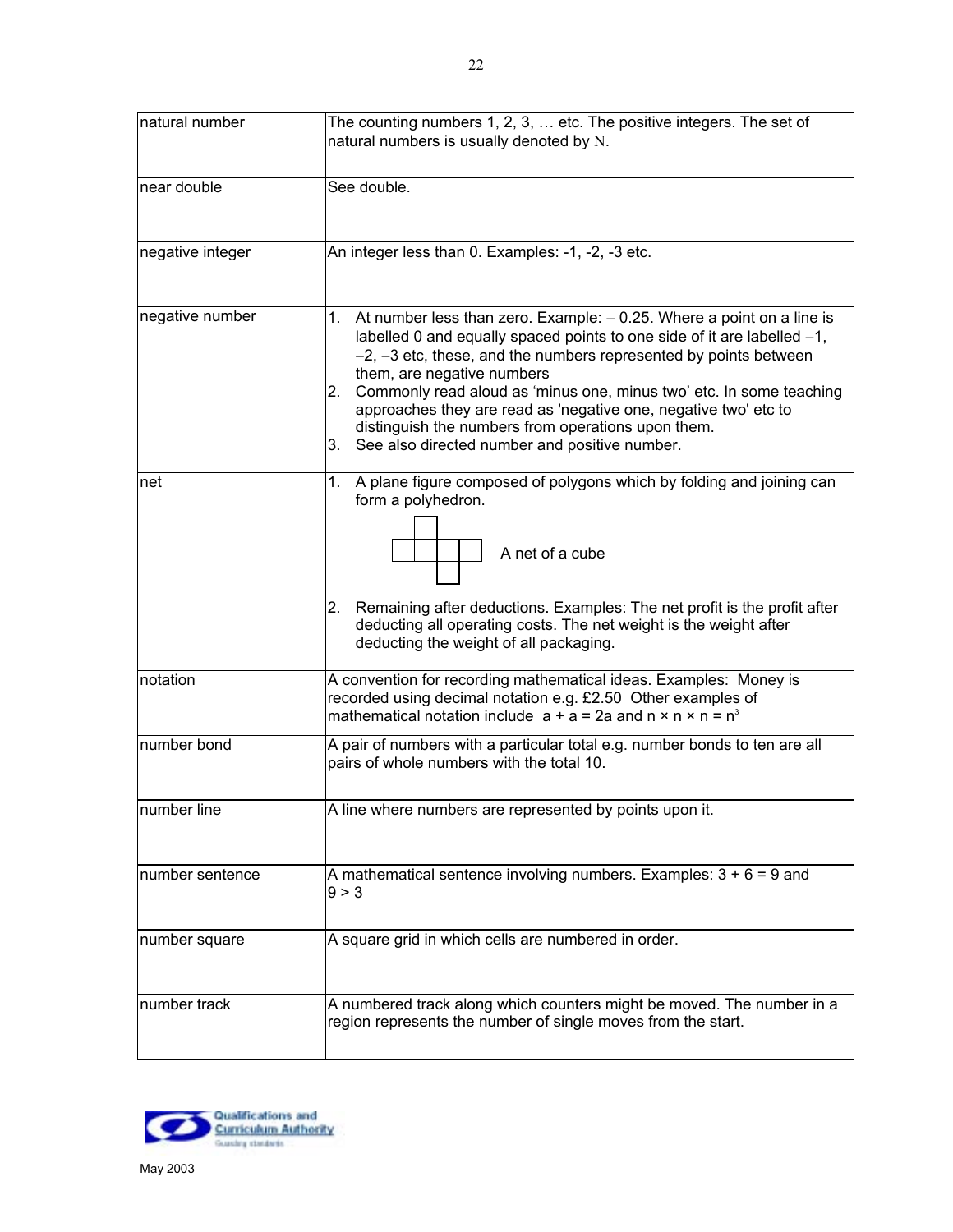<span id="page-23-0"></span>

| numeral        | A symbol used to denote a number. The Roman numerals I, V, X, L, C, D<br>and M represent the numbers one, five, ten, fifty, one hundred, five hundred<br>and one thousand. The Arabic numerals 0, 1, 2, 3, 4, 5, 6, 7, 8 and 9 are<br>used in the Hindu-Arabic system giving numbers in the form that is widely<br>used today. |
|----------------|--------------------------------------------------------------------------------------------------------------------------------------------------------------------------------------------------------------------------------------------------------------------------------------------------------------------------------|
| numerator      | In the notation of common fractions, the number written on the top - the<br>dividend (part that is divided). In the fraction $\frac{2}{3}$ , the numerator is 2.                                                                                                                                                               |
| oblong         | Sometimes used to describe a non-square rectangle.                                                                                                                                                                                                                                                                             |
| obtuse angle   | An angle greater than 90° but less than 180°.                                                                                                                                                                                                                                                                                  |
| octagon        | A polygon with eight sides. Adjective: octagonal, having the form of an<br>octagon.                                                                                                                                                                                                                                            |
| octahedron     | A polyhedron with eight faces. A regular octahedron has faces that are<br>equilateral triangles.                                                                                                                                                                                                                               |
| odd number     | An integer that has a remainder of 1 when divided by 2.                                                                                                                                                                                                                                                                        |
| operation      | See binary operation                                                                                                                                                                                                                                                                                                           |
| opposite       | In a triangle, an angle is said to be opposite a side if the side is not one<br>1.<br>of those forming the angle.<br>Angles formed where two line segments intersect.<br>2.<br>b<br>d<br>In the diagram $a$ is opposite $c$ and $b$ is opposite $d$ .<br>Also called vertically opposite angles.                               |
| ordinal number | A term that describes a position within an ordered set. Example: first,<br>second, third, fourth  twentieth etc.                                                                                                                                                                                                               |
| origin         | A fixed point from which measurements are taken. See also Cartesian<br>coordinate system.                                                                                                                                                                                                                                      |
| ounce          | Symbol: oz. An imperial unit of mass. In the imperial system, 16 ounces = 1<br>pound. 1 ounce is just over 28 grams.                                                                                                                                                                                                           |

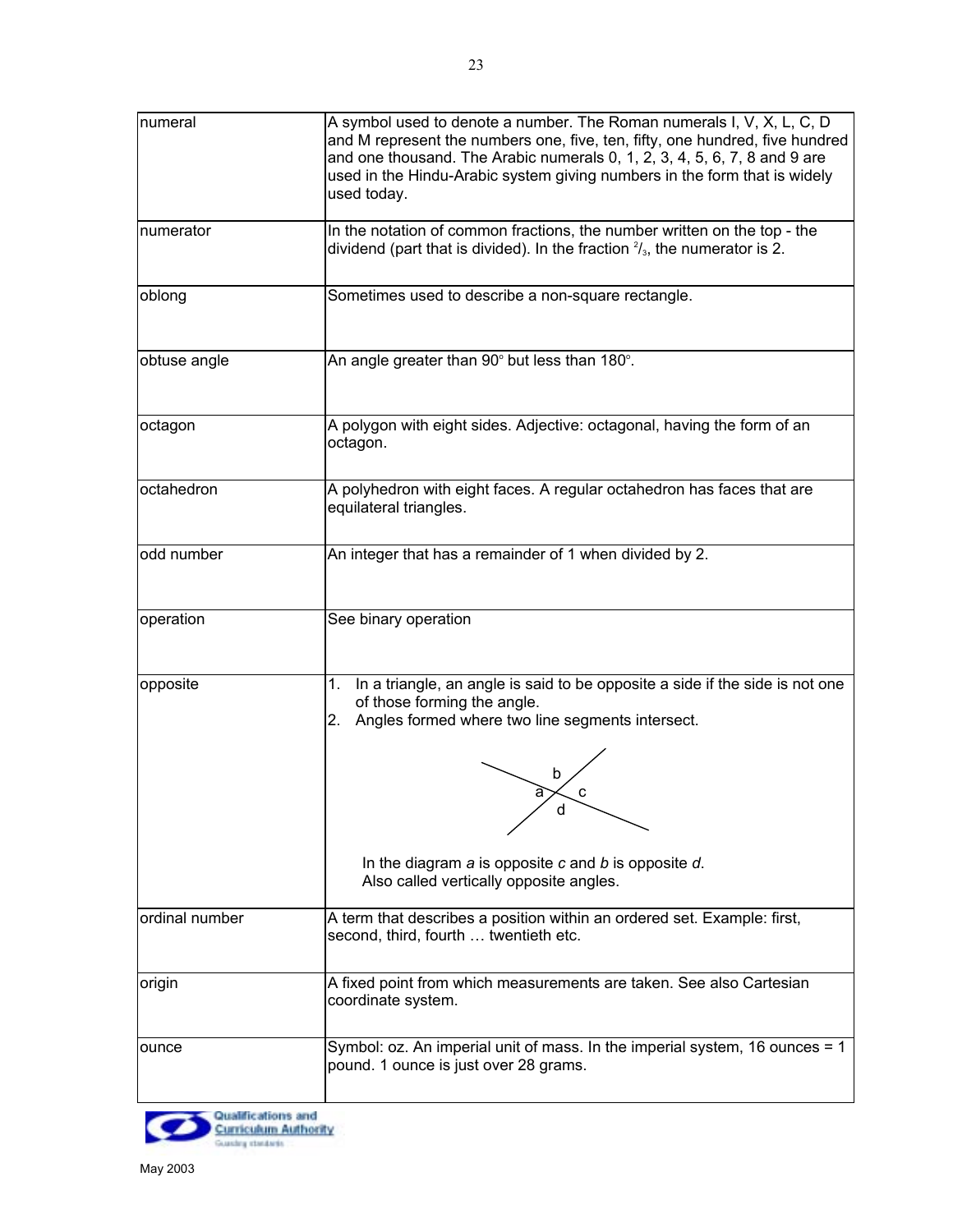<span id="page-24-0"></span>

| parallel      | In Euclidean geometry, always equidistant. Parallel lines, curves and planes<br>never meet however far they are produced.                                                                                                                                                                                               |
|---------------|-------------------------------------------------------------------------------------------------------------------------------------------------------------------------------------------------------------------------------------------------------------------------------------------------------------------------|
| parallelogram | A quadrilateral whose opposite sides are parallel and consequently equal in<br>length.                                                                                                                                                                                                                                  |
| partition     | To separate a set into subsets.<br>1.<br>To split a number into component parts. Example: the two-digit number<br>2.<br>38 can be partitioned into $30 + 8$ or $19 + 19$ .<br>3. A model of division. Example: $21 \div 7$ is treated as 'how many sevens in<br>21?                                                     |
| pattern       | A systematic arrangement of numbers, shapes or other elements according<br>to a rule.                                                                                                                                                                                                                                   |
| pentagon      | A polygon with five sides and five interior angles. Adjective: pentagonal,<br>having the form of a pentagon.                                                                                                                                                                                                            |
| percentage    | A fraction expressed as the number of parts per hundred and recorded<br>1.<br>using the notation %. Example: One half can be expressed as 50%; the<br>whole can be expressed as 100%.<br>2. Percentage can also be interpreted as the operator 'a number of<br>hundredths of. Example: 15% of Y means $15/100 \times Y$ |
| perimeter     | The length of the boundary of a closed figure.                                                                                                                                                                                                                                                                          |
| perpendicular | A line or plane that is at right angles to another line or plane.                                                                                                                                                                                                                                                       |
| pi            | Symbol: $\pi$ . The length of any circle divided by the length of its diameter is a<br>constant, $\pi$ . $\pi$ is an irrational number. One common approximation for $\pi$ is<br>$^{22}/_{7}$ . 3.14159265 is a more accurate approximation, to 8 decimal places.                                                       |
| pictogram     | A format for representing statistical information. Suitable pictures, symbols<br>or icons are used to represent objects. For large numbers one symbol may<br>represent a number of objects and a part symbol then represents a rough<br>proportion of the number.                                                       |
| pie-chart     | Also known as pie graph. A form of presentation of statistical information.<br>Within a circle, sectors like 'slices of a pie' represent the quantities involved.<br>The frequency or amount of each quantity is proportional to the angle at the<br>centre of the circle.                                              |
| pint          | An imperial measure of volume applied to liquids or capacity. In the imperial<br>system, 8 pints = 4 quarts = 1 gallon. 1 pint is just over 0.5 litres.                                                                                                                                                                 |

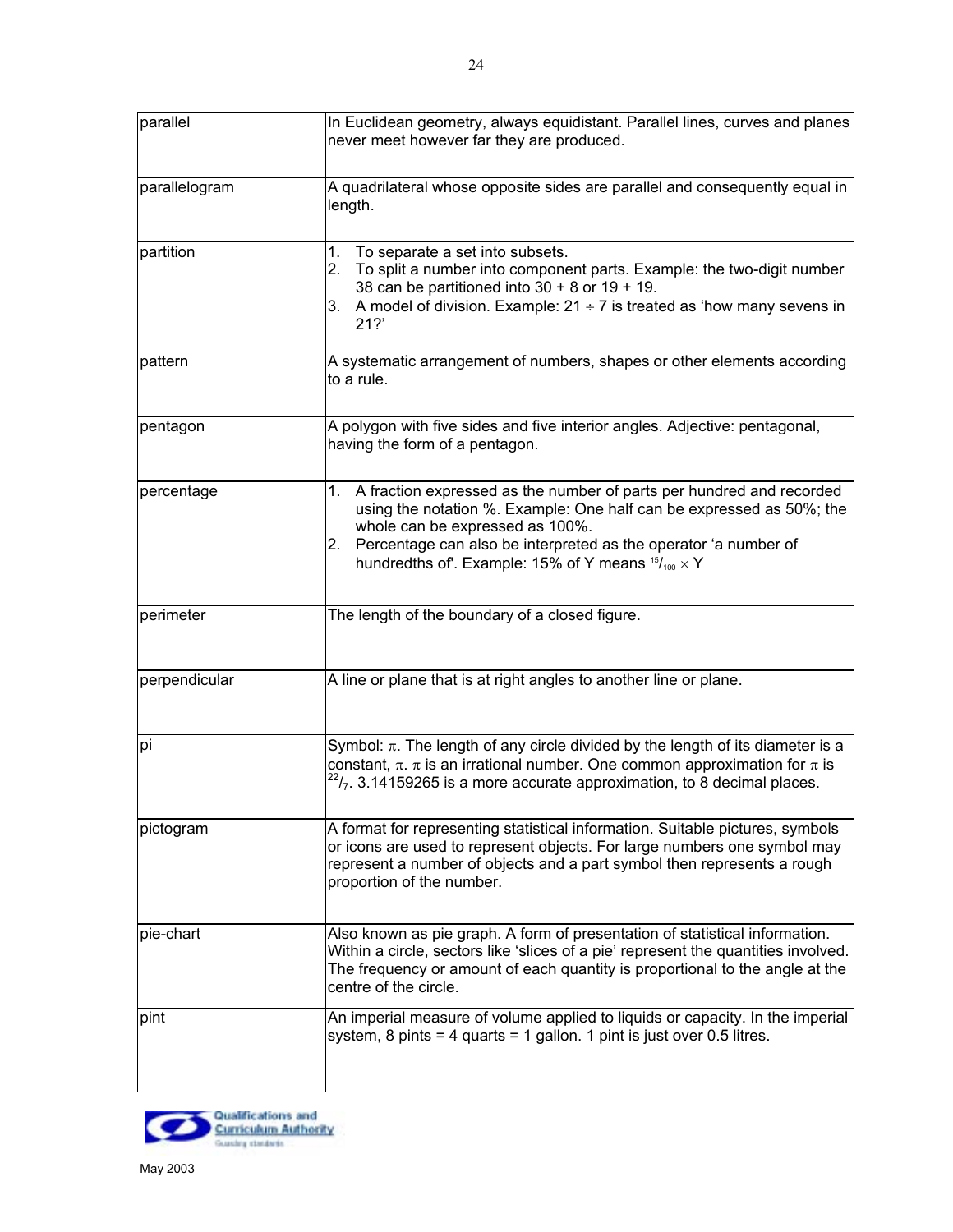| place value         | The value of a digit that relates to its position or place in a number.<br>Example: in 1482 the digits represent 1 thousand, 4 hundreds, 8 tens and 2<br>units respectively; in 12.34 the digits represent 1 ten, 2 units, 3 tenths and 4<br>hundredths respectively.                                                                                                                                                                                                                                                                                                                                                                                                                                                                                                                               |
|---------------------|-----------------------------------------------------------------------------------------------------------------------------------------------------------------------------------------------------------------------------------------------------------------------------------------------------------------------------------------------------------------------------------------------------------------------------------------------------------------------------------------------------------------------------------------------------------------------------------------------------------------------------------------------------------------------------------------------------------------------------------------------------------------------------------------------------|
| plan                | A 2-dimensional diagram of a 3-dimensional object, usually the view from<br>directly above.                                                                                                                                                                                                                                                                                                                                                                                                                                                                                                                                                                                                                                                                                                         |
| plane               | A flat surface. A line segment joining any two points in the surface will also<br>lie in the surface.                                                                                                                                                                                                                                                                                                                                                                                                                                                                                                                                                                                                                                                                                               |
| plot                | The process of marking points. Points are usually defined by coordinates<br>and plotted with reference to a given coordinate system.                                                                                                                                                                                                                                                                                                                                                                                                                                                                                                                                                                                                                                                                |
| plus                | The name for the symbol $+$ , representing the operation of addition.                                                                                                                                                                                                                                                                                                                                                                                                                                                                                                                                                                                                                                                                                                                               |
| point               | An element, in geometry, that has position but no magnitude.                                                                                                                                                                                                                                                                                                                                                                                                                                                                                                                                                                                                                                                                                                                                        |
| polygon             | A closed plane figure bounded by straight lines. The name derives from<br>many angles. If all interior angles are less than 180° the polygon is convex.<br>If any interior angle is greater than $180^\circ$ , the polygon is concave. If the sides<br>are all of equal length and the angles are all of equal size, then the polygon<br>is regular; otherwise it is irregular. Adjective: polygonal.                                                                                                                                                                                                                                                                                                                                                                                               |
| polyhedron          | Plural: polyhedra. A closed solid figure bounded by surfaces (faces) that are<br>polygonal. Its faces meet in line segments called its edges. Its edges meet<br>at points called vertices. For a polyhedron to be convex, it must lie<br>completely to one side of a plane containing any face. If it is not convex it is<br>concave. A regular polyhedron has identical regular polygons forming its<br>faces and equal angles formed by its surfaces and edges. The Platonic<br>Solids are the five possible convex regular polyhedra: tetrahedron with four<br>equilateral-triangular faces; cube with six square faces; octahedron with<br>eight equilateral-triangular faces; dodecahedron with twelve regular-<br>pentagonal faces; and icosahedron with twenty equilateral-triangular faces. |
| polynomial function | A function of the form $f(x) = a_n x^n + a_{n-1} x^{n-1} + a_{n-2} x^{n-2} +  + a_1 x + a_0$<br>Is a polynomial of order n                                                                                                                                                                                                                                                                                                                                                                                                                                                                                                                                                                                                                                                                          |
| positive number     | A number greater than zero. Where a point on a line is labelled 0 and<br>equally spaced points to one side of it are labelled +1, +2, +3 etc., these,<br>and the numbers represented by points between them, are positive<br>numbers and are read 'positive one, positive two, positive three' etc. See<br>also directed number and negative number.                                                                                                                                                                                                                                                                                                                                                                                                                                                |
| pound (mass)        | Symbol: Ib. An imperial unit of mass. In the imperial system,<br>14 lb = 1 stone. 1 lb is approximately 455 grams. 1 kilogram is<br>approximately 2.2 lb.                                                                                                                                                                                                                                                                                                                                                                                                                                                                                                                                                                                                                                           |

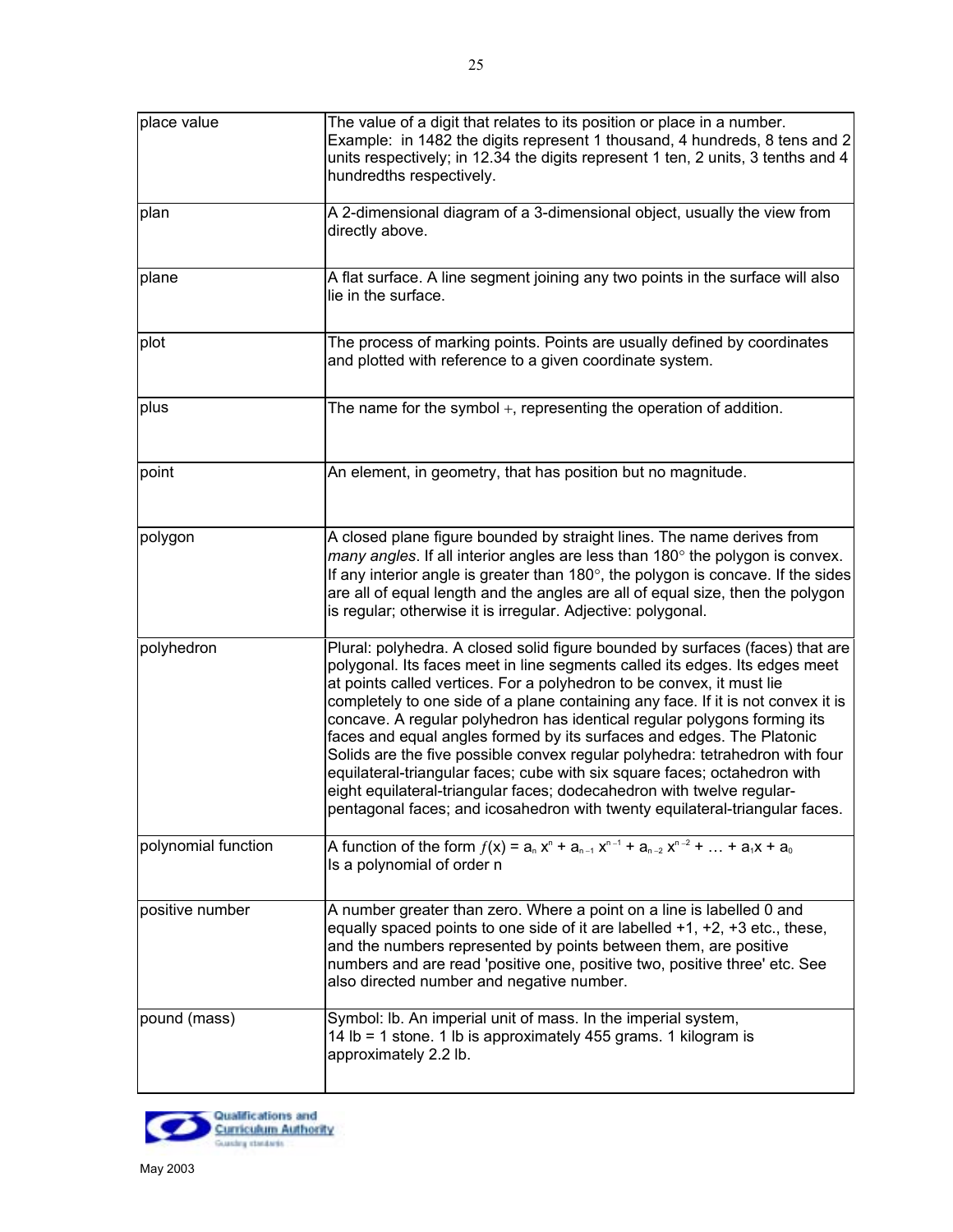| pound (money)                 | Symbol £. A unit of money. £1.00 = 100 pence.                                                                                                                                                                                                                                                                                                                                                                                                                                                                                                         |
|-------------------------------|-------------------------------------------------------------------------------------------------------------------------------------------------------------------------------------------------------------------------------------------------------------------------------------------------------------------------------------------------------------------------------------------------------------------------------------------------------------------------------------------------------------------------------------------------------|
|                               |                                                                                                                                                                                                                                                                                                                                                                                                                                                                                                                                                       |
| power (of ten)                | 100 (i.e. $10^2$ or 10 x 10) is the second power of 10, 1000 (i.e. 10 <sup>3</sup> or 10 x<br>1.<br>10 x 10) is the third power of 10 etc. Powers of other numbers are<br>defined in the same way. Example: $2(2^1)$ , $4(2^2)$ , $8(2^3)$ , $16(2^4)$ etc are<br>powers of 2.<br>A fractional power represents a root. Example: $x^{\frac{1}{2}} = \sqrt{x}$<br>2.<br>A negative power represents the reciprocal. Example: $x^{-1} = \frac{1}{x}$<br>3.<br>By convention any number or variable to the power 0 equals 1.<br>4.<br>Example: $x^0 = 1$ |
| prime factor                  | The factors of a number that are prime. Example: 2 and 3 are the prime<br>factors of 12 (12 = $2 \times 2 \times 3$ ). See also factor.                                                                                                                                                                                                                                                                                                                                                                                                               |
| prime factor<br>decomposition | The process of expressing a number as the product of factors that are prime<br>numbers. Example: $24 = 2 \times 2 \times 2 \times 3$ or $2^3 \times 3$                                                                                                                                                                                                                                                                                                                                                                                                |
| prime number                  | A whole number greater than 1 that has exactly two factors, itself and 1.<br>Examples: 2 (factors 2, 1), 3 (factors 3, 1). 51 is not prime (factors 51, 17, 3,<br>1).                                                                                                                                                                                                                                                                                                                                                                                 |
| prism                         | A solid bounded by two congruent polygons that are parallel (the bases)<br>and parallelograms (lateral faces) formed by joining the corresponding<br>vertices of the polygons. Prisms are named according to the base e.g.<br>triangular prism, quadrangular prism, pentagonal prism etc. Examples:<br>If the lateral faces are rectangular and perpendicular to the bases, the prism<br>is a right prism.                                                                                                                                            |
| probability                   | The likelihood of an event happening. Probability is expressed on a scale<br>from 0 to 1. Where an event cannot happen, its probability is 0 and where it<br>is certain its probability is 1. The probability of scoring 1 with a fair dice is $\frac{1}{6}$ .<br>The denominator of the fraction expresses the total number of equally likely<br>outcomes. The numerator expresses the number of outcomes that<br>represent a 'successful' occurrence. Where events are mutually exclusive<br>and exhaustive the total of their probabilities is 1.  |
| product                       | The result of multiplying one number by another. Example: The product of 2<br>and 3 is 6 since $2 \times 3 = 6$ .                                                                                                                                                                                                                                                                                                                                                                                                                                     |
| projection                    | A mapping of points on a 3-dimensional geometric figure onto a plane<br>according to a rule. Example: A map of the world is a projection of some<br>type such as Mercator's projection. Plan and elevation are vertical and<br>horizontal mappings.                                                                                                                                                                                                                                                                                                   |

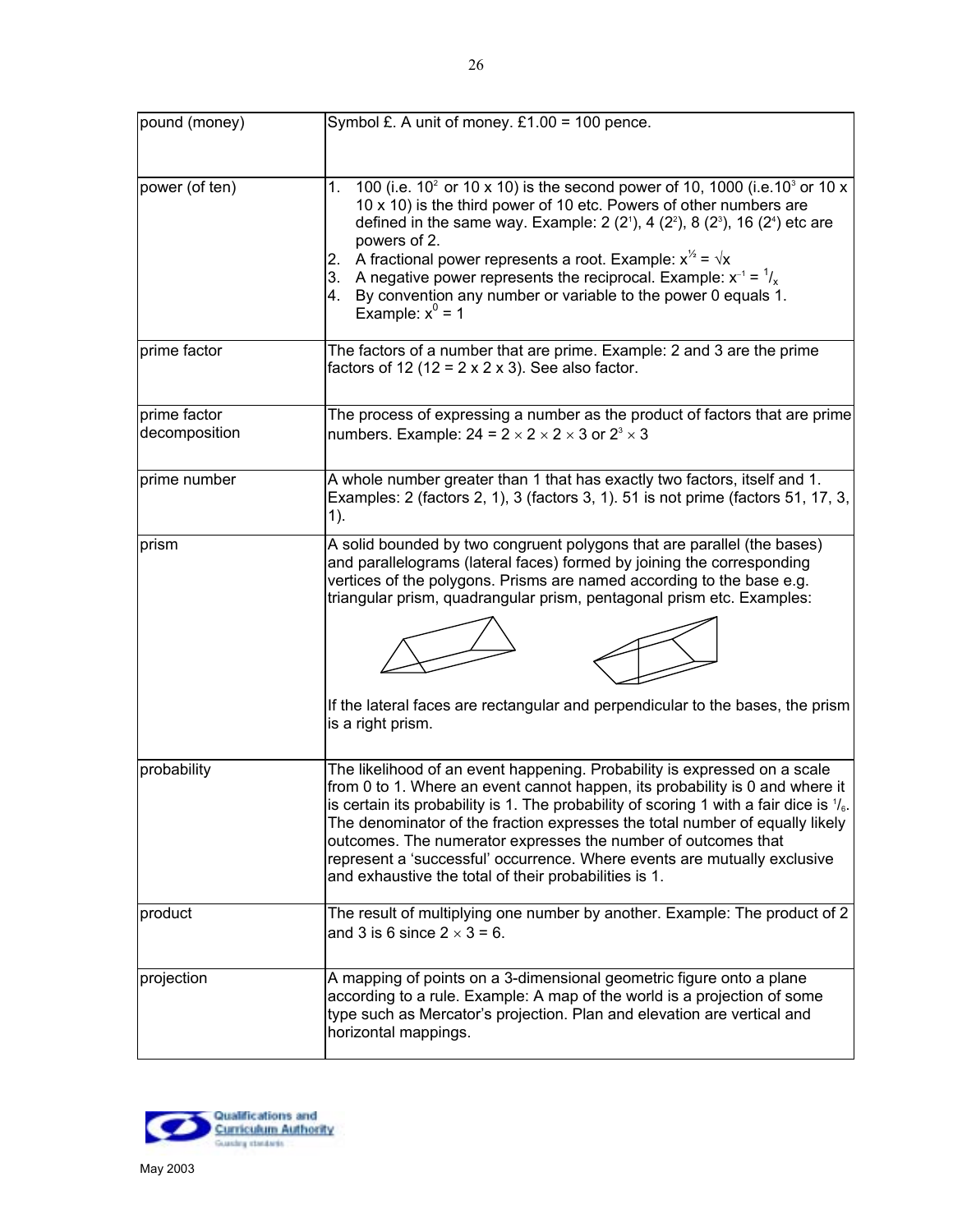<span id="page-27-0"></span>

| proof               | A chain of reasoning that establishes in conclusion the truth of a<br>proposition.                                                                                                                                                                                                                                                                                                                                                                                                                                                                                                                                                                                              |
|---------------------|---------------------------------------------------------------------------------------------------------------------------------------------------------------------------------------------------------------------------------------------------------------------------------------------------------------------------------------------------------------------------------------------------------------------------------------------------------------------------------------------------------------------------------------------------------------------------------------------------------------------------------------------------------------------------------|
| proper fraction     | A proper fraction has a numerator that is less than its denominator.<br>Example: $\frac{3}{4}$ is a proper fraction whereas $\frac{4}{3}$ is improper.                                                                                                                                                                                                                                                                                                                                                                                                                                                                                                                          |
| property            | Any attribute. Example: One property of a square is that all its sides are<br>equal.                                                                                                                                                                                                                                                                                                                                                                                                                                                                                                                                                                                            |
| proportion          | A part to whole comparison. Example: Where £20 is shared between<br>1.<br>two people in the ratio 3 : 5, the first receives £7.50 which is $\frac{3}{8}$ of the<br>whole £20. This is his proportion of the whole.<br>If two variables x and y are related by an equation of the form $y = kx$ ,<br>2.<br>then y is directly proportional to x; it may also be said that y varies<br>directly as x. When y is plotted against x this produces a straight line<br>graph through the origin.<br>If two variables x and y are related by an equation of the form $y = \frac{k}{x}$<br>З.<br>then y is inversely proportional to x; it may be said that y varies<br>inversely as x. |
| protractor          | An instrument for measuring angles.                                                                                                                                                                                                                                                                                                                                                                                                                                                                                                                                                                                                                                             |
| prove               | To formulate a chain of reasoning that establishes in conclusion the truth of<br>a proposition.                                                                                                                                                                                                                                                                                                                                                                                                                                                                                                                                                                                 |
| pyramid             | A solid with a polygon as the base and one other vertex, the apex, in<br>another plane. Each vertex of the base is joined to the apex by an edge.<br>Other faces are triangles that meet at the apex. Pyramids are named<br>according to the base: a triangular pyramid (which is also called a<br>tetrahedron, having four faces), a square pyramid, a pentagonal pyramid<br>etc.                                                                                                                                                                                                                                                                                              |
| Pythagoras' theorem | In a right-angled triangle, the square of the length of the hypotenuse is<br>equal to the sum of the squares of the lengths of the other sides i.e. the<br>sides that bound the right angle.<br>Example:<br>Е<br>b<br>a<br>F<br>When $\angle$ DEF is a right angle, $a^2 + b^2 = h^2$<br>h<br>D                                                                                                                                                                                                                                                                                                                                                                                 |
| quadrant            | One of the four regions into which a plane is divided by the x and y axes in<br>the Cartesian coordinate system.                                                                                                                                                                                                                                                                                                                                                                                                                                                                                                                                                                |
| quadratic           | Describing a expression of the form $ax^2 + bx + c$ where a, b and c are real<br>numbers.                                                                                                                                                                                                                                                                                                                                                                                                                                                                                                                                                                                       |

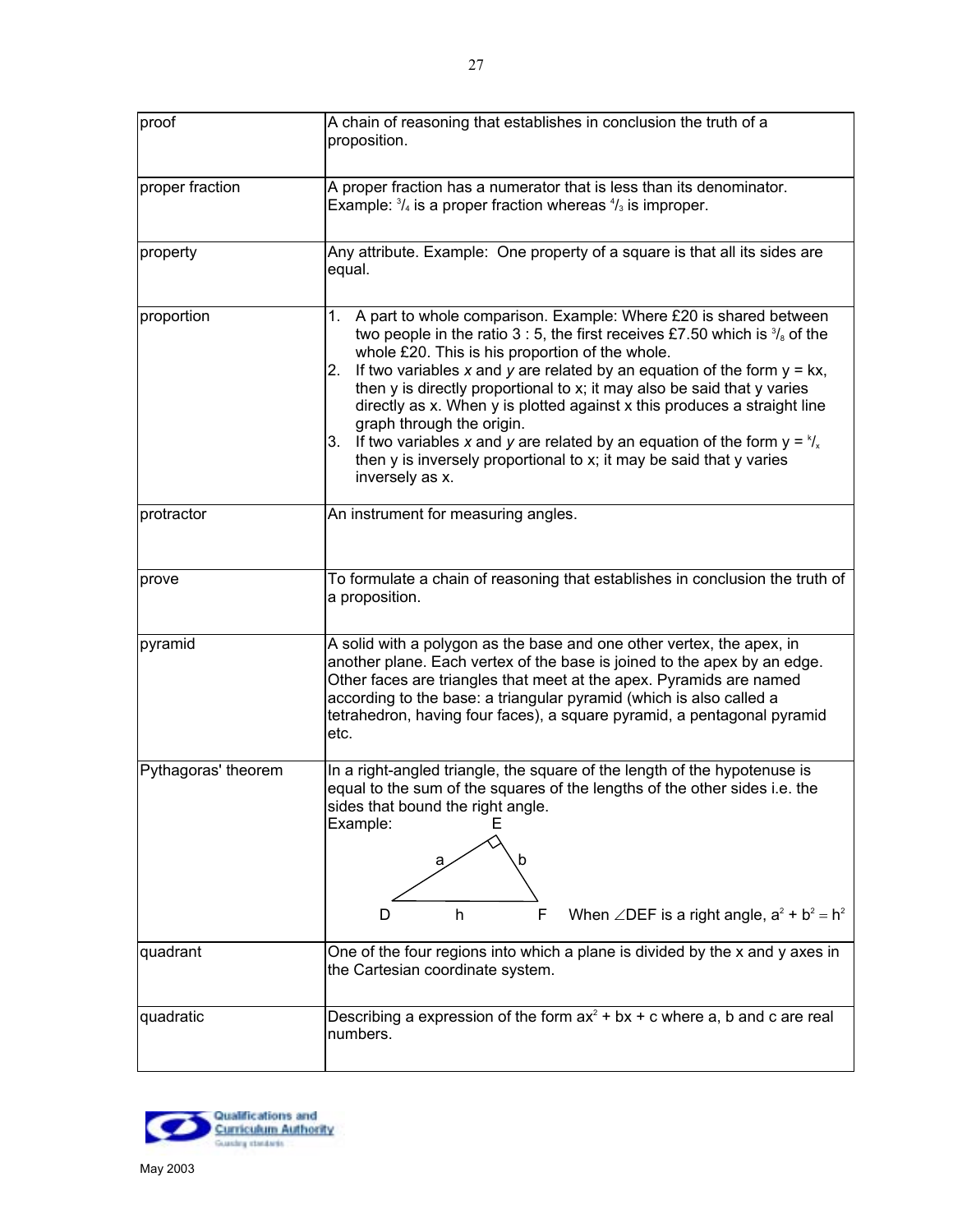<span id="page-28-0"></span>

| quadrilateral   | A polygon with four sides.                                                                                                                                                                                                                                                                                                                                                                                                                                                          |
|-----------------|-------------------------------------------------------------------------------------------------------------------------------------------------------------------------------------------------------------------------------------------------------------------------------------------------------------------------------------------------------------------------------------------------------------------------------------------------------------------------------------|
| qualitative     | Relating to a quality or attribute.                                                                                                                                                                                                                                                                                                                                                                                                                                                 |
| quantitative    | Relating to quantity or amount.                                                                                                                                                                                                                                                                                                                                                                                                                                                     |
| quartile        | Where quantitative data is ranked in ascending order, the quartile values<br>divide the data into four equal parts. The quartiles are the first or lower<br>quartile, the second quartile, which is also the median value, and the third or<br>upper quartile. The difference between the first and third quartiles, used as a<br>measure of spread, is the interquartile range.                                                                                                    |
| quotient        | The result of a division. Example: $46 \div 3 = 15\frac{1}{3}$ and $15\frac{1}{3}$ is the quotient of<br>46 by 3. Where the operation of division is applied to the set of integers, and<br>the result expressed in integers, for example $46 \div 3 = 15$ remainder 1 then<br>15 is the quotient of 46 by 3 and 1 is the remainder.                                                                                                                                                |
| radius          | In relation to a circle, the distance from the centre to any point on the circle.<br>Similarly, in relation to a sphere, the distance from the centre to any point on<br>the sphere.                                                                                                                                                                                                                                                                                                |
| random sample   | In statistics, a selection from a population where each sample of this size<br>has an equal chance of being selected.                                                                                                                                                                                                                                                                                                                                                               |
| range           | A measure of spread in statistics. The difference between the greatest value<br>and the least value in a set of numerical data.                                                                                                                                                                                                                                                                                                                                                     |
| ratio           | A part to part comparison. The ratio of $a$ to $b$ is usually written $a:b$ .<br>Example: In a recipe for pastry fat and flour are mixed in the ratio 1 : 2<br>which means that the fat used has half the mass of the flour.<br>In a unitary ratio a or b is 1.                                                                                                                                                                                                                     |
| rational number | A number that is an integer or that can be expressed as a fraction whose<br>numerator and denominator are integers, and whose denominator is not<br>zero. Examples: $-1$ , $\frac{1}{3}$ , $\frac{3}{5}$ , 9, 235.<br>Rational numbers, when expressed as decimals, are recurring decimals or<br>finite (terminating) decimals. Numbers that are not rational are irrational.<br>Irrational numbers include $\sqrt{5}$ and $\pi$ which produce infinite, non-recurring<br>decimals. |
| raw data        | Data as they are collected, unprocessed.                                                                                                                                                                                                                                                                                                                                                                                                                                            |
| real numbers    | A number that is rational or irrational. Real numbers are those generally<br>used in mathematics, science and everyday contexts. Numbers that are not<br>imaginary, not connected with the square root of a negative number for<br>instance.                                                                                                                                                                                                                                        |

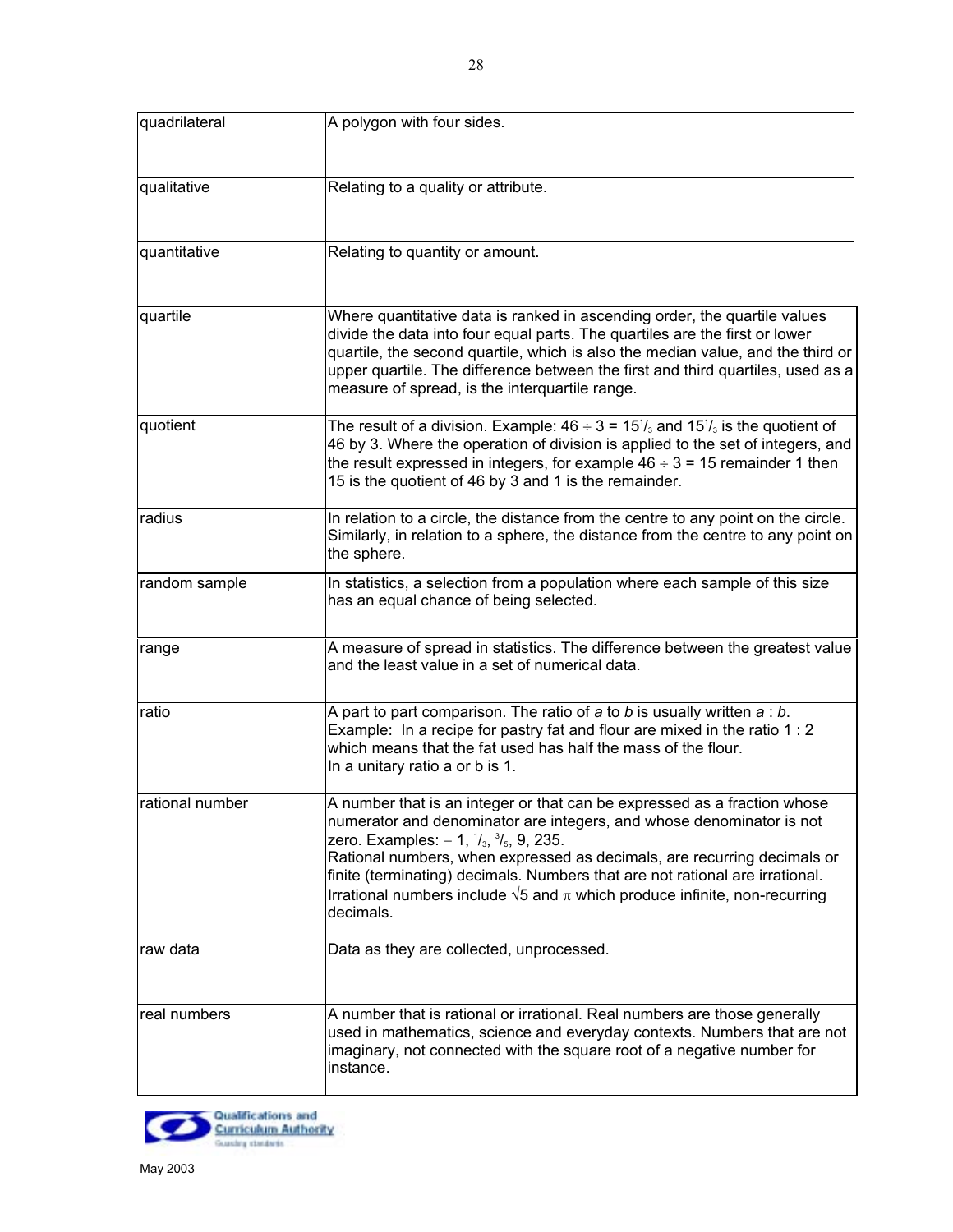| reciprocal          | The multiplicative inverse of any non-zero number. Example: $\frac{1}{3}$ is the<br>reciprocal of 3. Any number multiplied by its reciprocal gives 1. Example $\frac{1}{3}$ x<br>$3 = 1$ (Division by zero is not defined and zero has no reciprocal.)                                                                                                                                                        |
|---------------------|---------------------------------------------------------------------------------------------------------------------------------------------------------------------------------------------------------------------------------------------------------------------------------------------------------------------------------------------------------------------------------------------------------------|
| rectangle           | A parallelogram with an interior angle of 90°. Opposite sides are equal. If<br>adjacent sides are also equal the rectangle is a square. If adjacent sides are<br>not equal, the rectangle is an oblong. Adjective: rectangular.                                                                                                                                                                               |
| rectilinear         | Bounded by straight lines. A closed rectilinear shape is also a polygon. A<br>rectilinear shape can be divided into rectangles and triangles for the purpose<br>of calculating its area.                                                                                                                                                                                                                      |
| recurring decimal   | A decimal fraction with an infinitely repeating digit or group of digits.<br>Example: The fraction $\frac{1}{3}$ is the decimal 0.33333 , referred to as nought<br>point three recurring and may be written as 0.3 (with a dot over the three).<br>Where a block of numbers is repeated indefinitely, a dot is written over the<br>first and last digit in the block e.g. $1/7 = 0.142857$                    |
| reduce (a fraction) | Divide the numerator and denominator by a common factor. To cancel a<br>fraction. Example: divide the numerator and denominator by 5, to reduce $\frac{5}{15}$<br>to $\frac{1}{3}$ , its simplest form.                                                                                                                                                                                                       |
| reflection          | In 2-D, a transformation of the whole plane involving a mirror line or axis of<br>symmetry in the plane, such that the line segment joining a point to its image<br>is perpendicular to the axis and has its midpoint on the axis. A 2-D reflection<br>is specified by its mirror line.                                                                                                                       |
| reflection symmetry | A 2-D shape has reflection symmetry about a line if an identical-looking<br>object in the same position is produced by reflection in that line. Example:<br>mirror line<br>Α<br>F<br>ļЕ<br>In the shape ABCDEF, the mirror line runs through B and E. The part shape<br>BCDE is a reflection of BAFE. Point A reflects onto C and F onto D. The<br>mirror line is the perpendicular bisector of AC and of FD. |
| reflex angle        | An angle that is greater than $180^\circ$ but less than $360^\circ$ .                                                                                                                                                                                                                                                                                                                                         |
| regular             | Describing a polygon, having all sides equal and all internal angles<br>1.<br>equal.<br>2.<br>Describing a tessellation, using only one kind of regular polygon.<br>Examples: squares, equilateral triangles and regular hexagons all<br>produce regular tessellations.                                                                                                                                       |

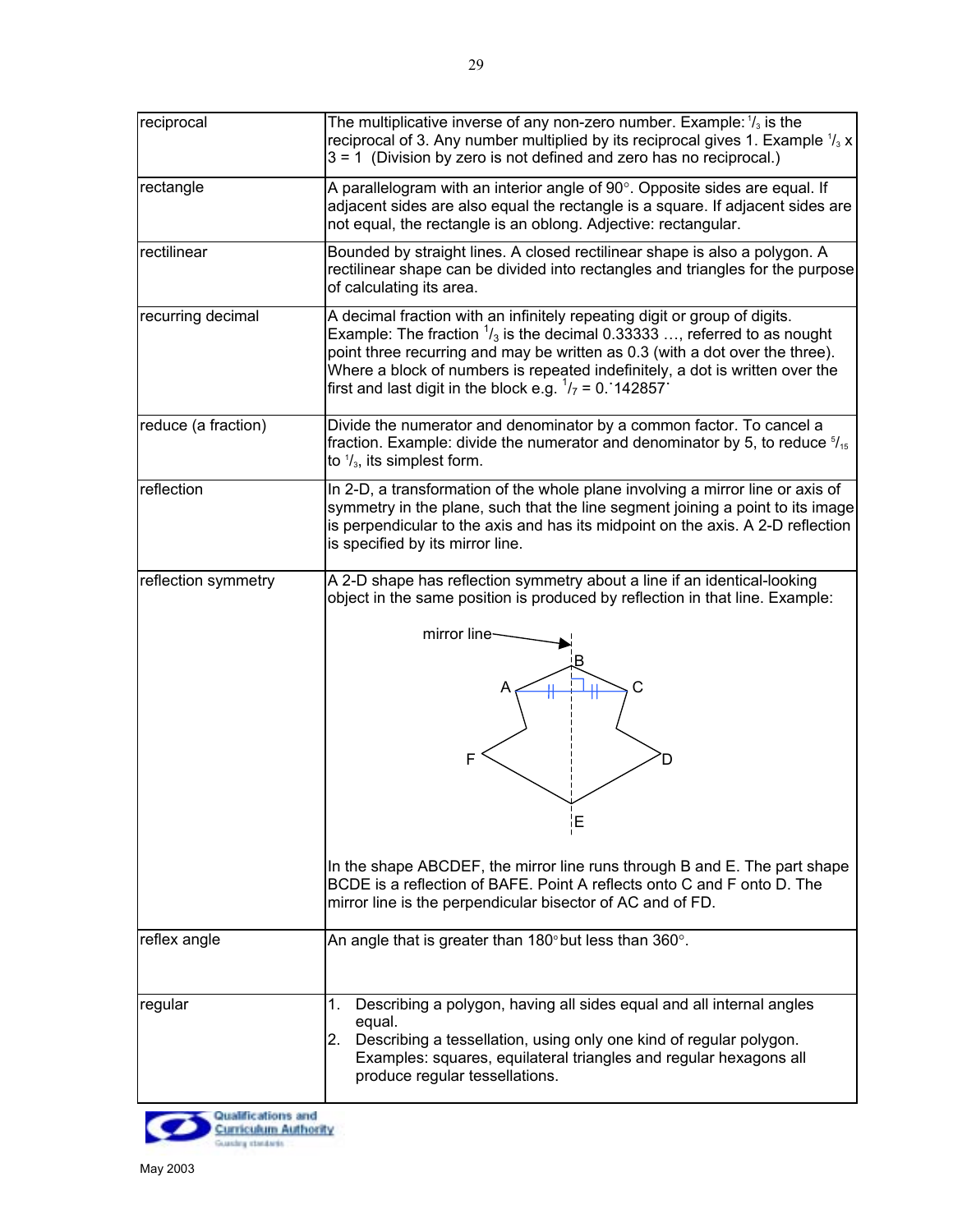| relation, relationship                | A common property of two or more items. An association between two or<br>more items.                                                                                                                                                                                                                                                      |
|---------------------------------------|-------------------------------------------------------------------------------------------------------------------------------------------------------------------------------------------------------------------------------------------------------------------------------------------------------------------------------------------|
| remainder                             | In the context of division requiring a whole number answer (quotient), the<br>amount remaining after the operation. Example: 29 divided by $7 = 4$<br>remainder 1.                                                                                                                                                                        |
| repeated addition                     | The process of repeatedly adding the same number or amount. One model<br>for multiplication. Example $5 + 5 + 5 + 5 = 5 \times 4$ .                                                                                                                                                                                                       |
| repeated subtraction                  | The process of repeatedly subtracting the same number or amount. One<br>model for division. Example 35 -5 - 5 - 5 - 5 - 5 - 5 - 5 - 5 = 0 so $35 \div 5 = 7$<br>remainder 0.                                                                                                                                                              |
| resultant (of two or more<br>vectors) | A vector that is equivalent to the vector sum of two or more vectors.                                                                                                                                                                                                                                                                     |
| rhombus                               | A parallelogram with all sides equal.                                                                                                                                                                                                                                                                                                     |
| <b>RHS</b>                            | Abbreviation for 'right angle, hypotenuse, side' describing one of the sets of<br>conditions for congruence of two triangles.                                                                                                                                                                                                             |
| right                                 | Used as an adjective, right-angled or erect. Example: In a right cylinder the<br>centre of one circular base lies directly over the centre of the other.                                                                                                                                                                                  |
| right angle                           | One quarter of a complete turn. An angle of 90 degrees. An acute angle is<br>less than one right angle. An obtuse angle is greater than one right angle<br>but less than two. A reflex angle is greater than two right angles.                                                                                                            |
| rotation                              | In 2-D, a transformation of the whole plane which turns about a fixed point,<br>the centre of rotation. A is specified by a centre and an (anticlockwise)<br>angle.                                                                                                                                                                       |
| rotation symmetry                     | A 2-D shape has rotation symmetry about a point if an identical-looking<br>shape in the same position is produced by a rotation through some angle<br>greater than $0^\circ$ and less than 360 $^\circ$ about that point.                                                                                                                 |
|                                       | A 2-D shape with rotation symmetry has rotation symmetry of order n when<br>n is the largest positive integer for which a rotation of $360^{\circ}/_n$ produces an<br>identical-looking shape in the same position.                                                                                                                       |
|                                       | A rotation of 360°, about any centre whatever, produces an identical-looking<br>shape in the same position for all 2-D shapes including those without<br>rotation symmetry. For this reason it is true, though not very informative, to<br>say that the order of rotation symmetry is 1 for shapes that do not have<br>rotation symmetry. |
| round (verb)                          | In the context of a number, express to a required degree of accuracy.<br>Example: 543 rounded to the nearest 10 is 540.                                                                                                                                                                                                                   |

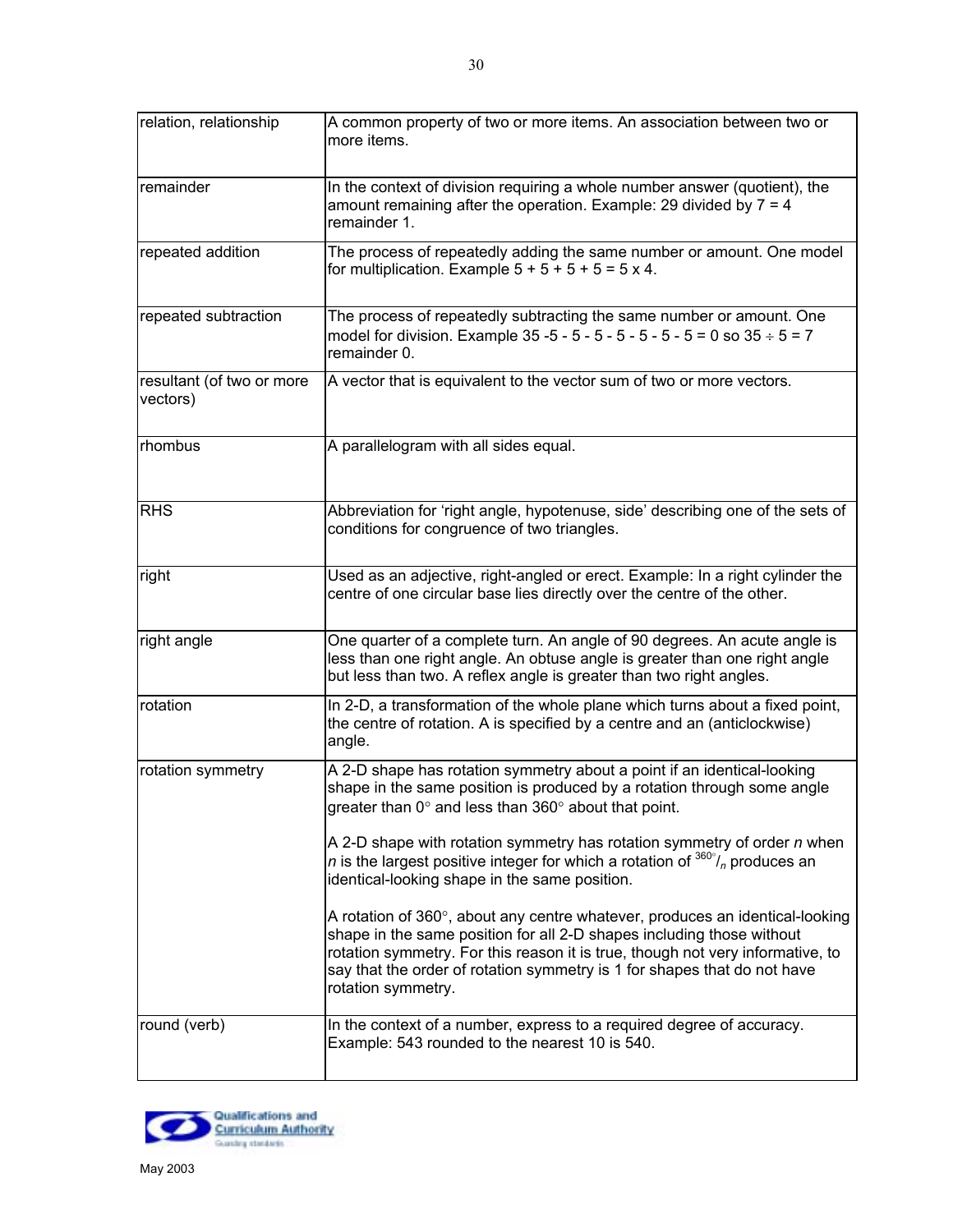<span id="page-31-0"></span>

| row                              | A horizontal arrangement.                                                                                                                                                                                                                                                                                                       |
|----------------------------------|---------------------------------------------------------------------------------------------------------------------------------------------------------------------------------------------------------------------------------------------------------------------------------------------------------------------------------|
| rule                             | Generally a procedure for carrying out a process. In the context of patterns<br>and sequences a rule, expressed in words or algebraically, summarises the<br>pattern or sequence and can be used to generate or extend it.                                                                                                      |
| sample                           | A subset of a population. In handling data, a sample of observations may be<br>made from which to draw inferences about a larger population.                                                                                                                                                                                    |
| scalar                           | When working with vectors, a quantity that is not a vector but a real number.                                                                                                                                                                                                                                                   |
| scalar multiple (of a<br>vector) | The result of multiplying a non-zero vector by a scalar. The scalar multiple of<br>vector <b>a</b> and scalar k has the direction of $a$ , if $k > 0$ , or a direction of $-a$ , if $k < 0$ .<br>Its magnitude is $ k $   a                                                                                                     |
| scale                            | A measuring device usually consisting of points on a line with equal<br>intervals.                                                                                                                                                                                                                                              |
| scale factor                     | For two similar geometric figures, the ratio of corresponding edge lengths.                                                                                                                                                                                                                                                     |
| scalene triangle                 | A triangle with no two sides equal and consequently no two angles equal.                                                                                                                                                                                                                                                        |
| scatter graph                    | A graph on which paired observations are plotted and which may indicate a<br>relationship between the variables. Example: The heights of a number of<br>people could be plotted against their arm span measurements. If height is<br>roughly related to arm span, the points that are plotted will tend to lie along a<br>line. |
| score                            | To earn points or goals in a competition. The running total of points or<br>1.<br>goals.<br>The number twenty.<br>2.                                                                                                                                                                                                            |
| second                           | A unit of time. One-sixtieth of a minute.<br>1.<br>Ordinal number as in 'first, second, third, fourth '.<br>2.                                                                                                                                                                                                                  |
| section (plane section)          | A plane geometrical configuration formed by cutting a solid figure with a<br>plane. Example: A section of a cube could be a triangle, quadrilateral,<br>pentagon or hexagon according to the direction of the plane cutting it.                                                                                                 |

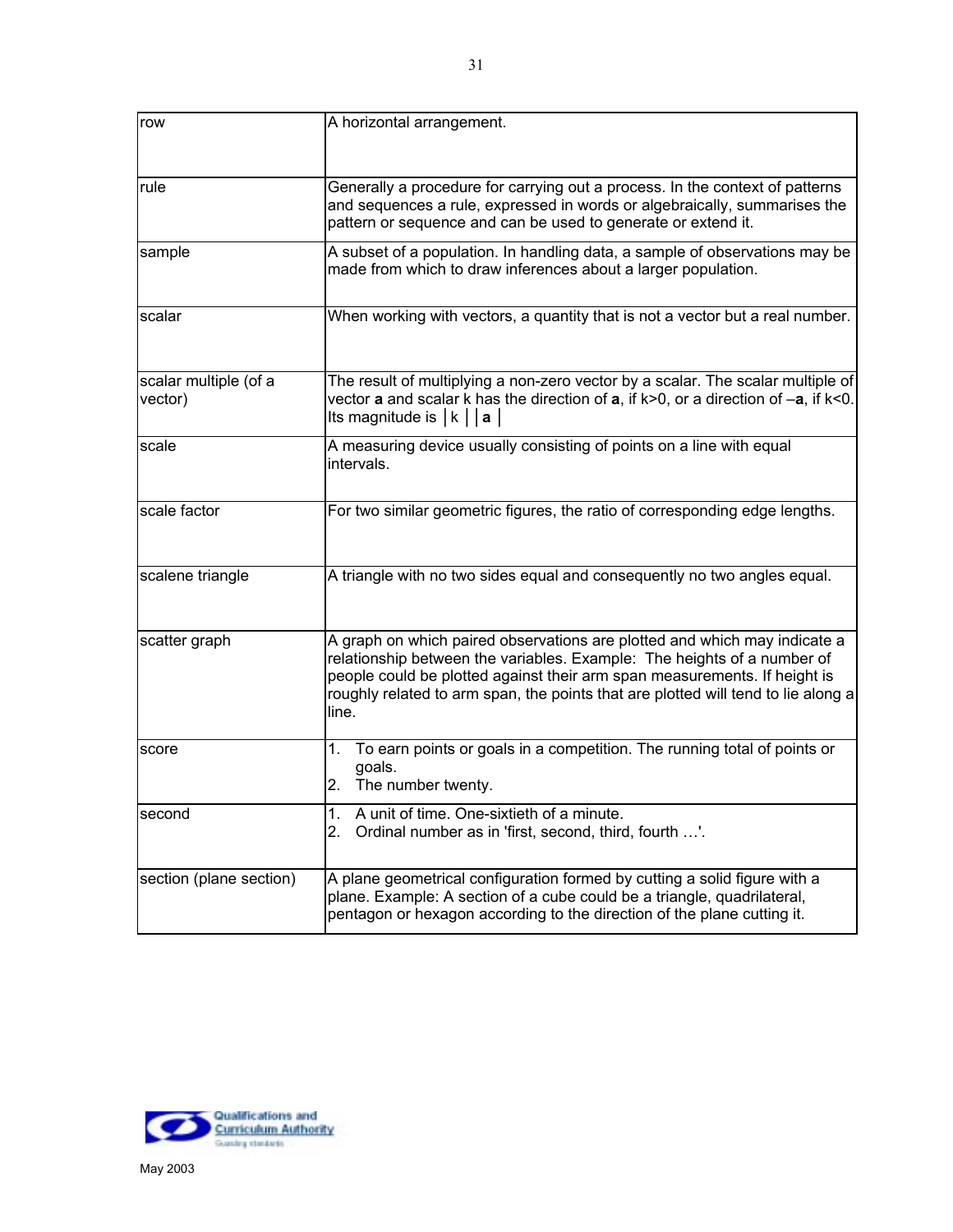| sector          | The region within a circle bounded by two radii and one of the arcs they cut<br>off.<br>Example:                                                                                                                                                                                                                                         |
|-----------------|------------------------------------------------------------------------------------------------------------------------------------------------------------------------------------------------------------------------------------------------------------------------------------------------------------------------------------------|
|                 | The smaller of the two sectors is the minor sector and the larger one the<br>major sector.                                                                                                                                                                                                                                               |
| segment         | The part of a line between two points. Within a circle, the region bound by<br>an arc and the chord joining its two end points.<br>Example:                                                                                                                                                                                              |
|                 | The smaller of the two regions, is the minor segment and the larger is the<br>major segment.                                                                                                                                                                                                                                             |
| sequence        | A succession of terms formed according to a rule. There is a definite<br>1.<br>relation between one term and the next and between each term and its<br>position in the sequence. Example: 1, 4, 9, 16, 25 etc.<br>A calculation strategy.<br>2.                                                                                          |
| set             | A well-defined collection of objects (called members or elements).                                                                                                                                                                                                                                                                       |
| set square      | A drawing instrument for constructing parallel lines, perpendicular lines and<br>certain angles. A set square may have angles $90^{\circ}$ , $60^{\circ}$ , $30^{\circ}$ or $90^{\circ}$ , $45^{\circ}$ , $45^{\circ}$ .                                                                                                                 |
| share (equally) | One model for the process of division.                                                                                                                                                                                                                                                                                                   |
| short division  | A compact written method of division.<br>Example:<br><u>17 ) 5 2 '7</u><br>3 <sub>1</sub>                                                                                                                                                                                                                                                |
| side            | A line segment that forms part of the boundary of a figure. Also edge.                                                                                                                                                                                                                                                                   |
| sign            | A symbol used to denote an operation. Examples: addition sign +,<br>subtraction sign –, multiplication sign $\times$ , division sign ÷, equals sign = etc. In<br>the case of directed numbers, the positive $+$ or negative $-$ sign indicates the<br>direction in which the number is located from the origin along the number<br>line. |

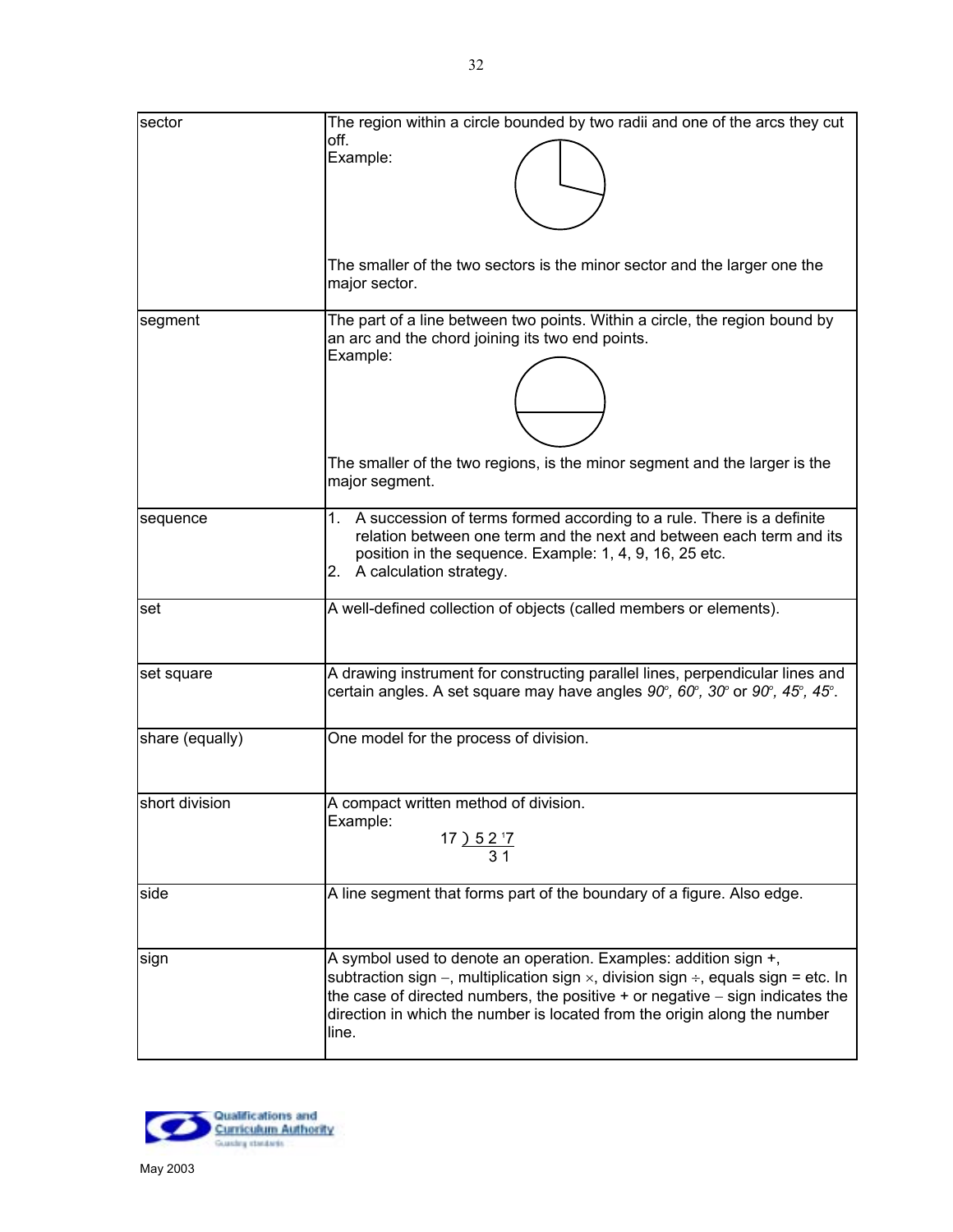| sign change key        | The function key $+/-$ of a calculator that changes a positive value to<br>negative or vice versa.                                                                                                                                                                                                                                                                                |
|------------------------|-----------------------------------------------------------------------------------------------------------------------------------------------------------------------------------------------------------------------------------------------------------------------------------------------------------------------------------------------------------------------------------|
| significant figures    | The run of digits in a number that are needed to specify the number to a<br>required degree of accuracy. Additional zero digits may also be needed to<br>indicate the number's magnitude.<br>Examples: To the nearest thousand, the numbers 125 000, 2 376 000 and<br>22 000 have 3, 4 and 2 significant figures respectively; to 3 significant<br>figures 98.765 is written 98.8 |
| similar figures        | A geometric figure is similar to another if it is congruent to an enlargement of<br>the other. Any two squares are similar, as are any two circles.                                                                                                                                                                                                                               |
| simple fraction        | A fraction where the numerator and denominator are both integers. Also<br>known as common or vulgar fraction.                                                                                                                                                                                                                                                                     |
| simplify (a fraction)  | Reduce a fraction to its simplest form. See cancel and reduce (a fraction).                                                                                                                                                                                                                                                                                                       |
| simultaneous equations | Two linear equations that apply simultaneously to given variables. The<br>solution to the simultaneous equations is the pair of values for the variables<br>that satisfies both equations. The graphical solution to simultaneous<br>equations is a point where the lines representing the equations intersect.                                                                   |
| sine                   | See trigonometric functions                                                                                                                                                                                                                                                                                                                                                       |
| sine rule              | In trigonometry, a rule used to calculate the sides and angles of a triangle:<br>a<br>sin B<br>sin C<br>sin A                                                                                                                                                                                                                                                                     |
| soroban                | A Japanese counting frame or abacus                                                                                                                                                                                                                                                                                                                                               |
| sphere                 | A closed surface, in three-dimensional space, consisting of all the points that<br>are a given distance from a fixed point, the centre. A hemi-sphere is a half-<br>sphere. Adjective: spherical                                                                                                                                                                                  |
| square                 | A quadrilateral with four equal sides and four right angles.<br>1.<br>The square of a number is the product of the number and itself.<br>2.<br>Example: the square of 5 is 25. This is written $5^2$ = 25 and read as five<br>squared is equal to twenty-five. See also square number and square<br>root.                                                                         |
| square centimetre      | Symbol: cm <sup>2</sup> . A unit of area, a square measuring 1 cm by 1 cm.<br>10000 cm <sup>2</sup> = 1 m <sup>2</sup>                                                                                                                                                                                                                                                            |

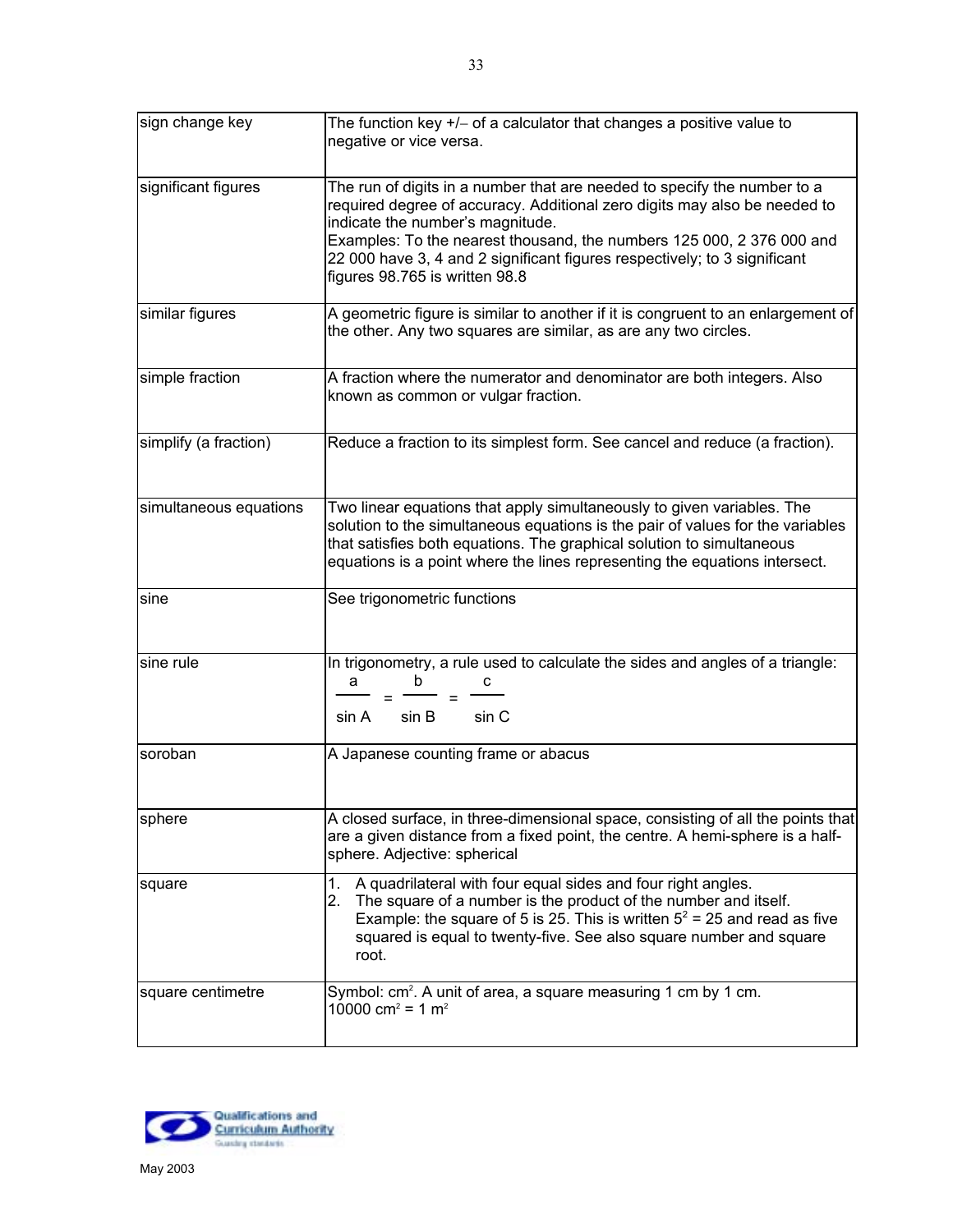| square metre          | Symbol: m <sup>2</sup> . A unit of area, a square measuring 1m by 1 m.                                                                                                                                                                                                                                                                                                                                                                    |
|-----------------------|-------------------------------------------------------------------------------------------------------------------------------------------------------------------------------------------------------------------------------------------------------------------------------------------------------------------------------------------------------------------------------------------------------------------------------------------|
| square millimetre     | Symbol: mm <sup>2</sup> . A unit of area, a square measuring 1 mm by 1 mm. One-<br>hundredth part of a square centimetre and one-millionth part of a square<br>metre.                                                                                                                                                                                                                                                                     |
| square number         | A number that can be expressed as the product of two equal numbers.<br>Example $36 = 6 \times 6$ and so 36 is a square number. A square number can be<br>represented by dots in a square array.                                                                                                                                                                                                                                           |
| square root           | A number whose square is equal to a given number. Example: one square<br>root of 25 is 5 since $5^2$ = 25. The square root of 25 is recorded as $\sqrt{25}$ = 5.<br>However, as well as a positive square root, 25 has a negative square root,<br>since $(-5)^2$ = 25.                                                                                                                                                                    |
| standard index form   | A form in which numbers are recorded as a number between 1 and 10<br>multiplied by a power of ten. Example: 193 in standard index form is<br>recorded as $1.93 \times 10^2$ .                                                                                                                                                                                                                                                             |
| standard unit         | Uniform units that are agreed throughout a community. Example: the metre<br>is a standard unit of length. Non-standard units such as the handspan are<br>not widely agreed.                                                                                                                                                                                                                                                               |
| stem-and-leaf diagram | A format for displaying grouped data. Class intervals form the stem and all<br>observations are listed in order against them, forming the leaves. Example:<br>the numbers 29, 16, 18, 8, 4, 16, 27, 19, 13, 15 could be displayed as<br>4, 8<br>0<br>$\mathbf 1$<br>3, 5, 6, 6, 8, 9<br>$\overline{2}$<br>7, 9<br>In this example, the class interval is the tens digit of the numbers.<br>The diagram resembles a histogram on its side. |
| stratified sample     | Where a population has been divided into strata based on common<br>characteristics, a random sample drawn from each of the strata. Example:<br>for the purposes of a school survey the pupils might be divided into age<br>groups. The size of the sample drawn at random from each age group might<br>be proportional to the relative sizes of the different age group for greater<br>precision.                                         |
| subtract              | Carry out the process of subtraction                                                                                                                                                                                                                                                                                                                                                                                                      |
| subtraction           | The inverse operation to addition. Finding the difference when comparing<br>magnitude. Take away.                                                                                                                                                                                                                                                                                                                                         |

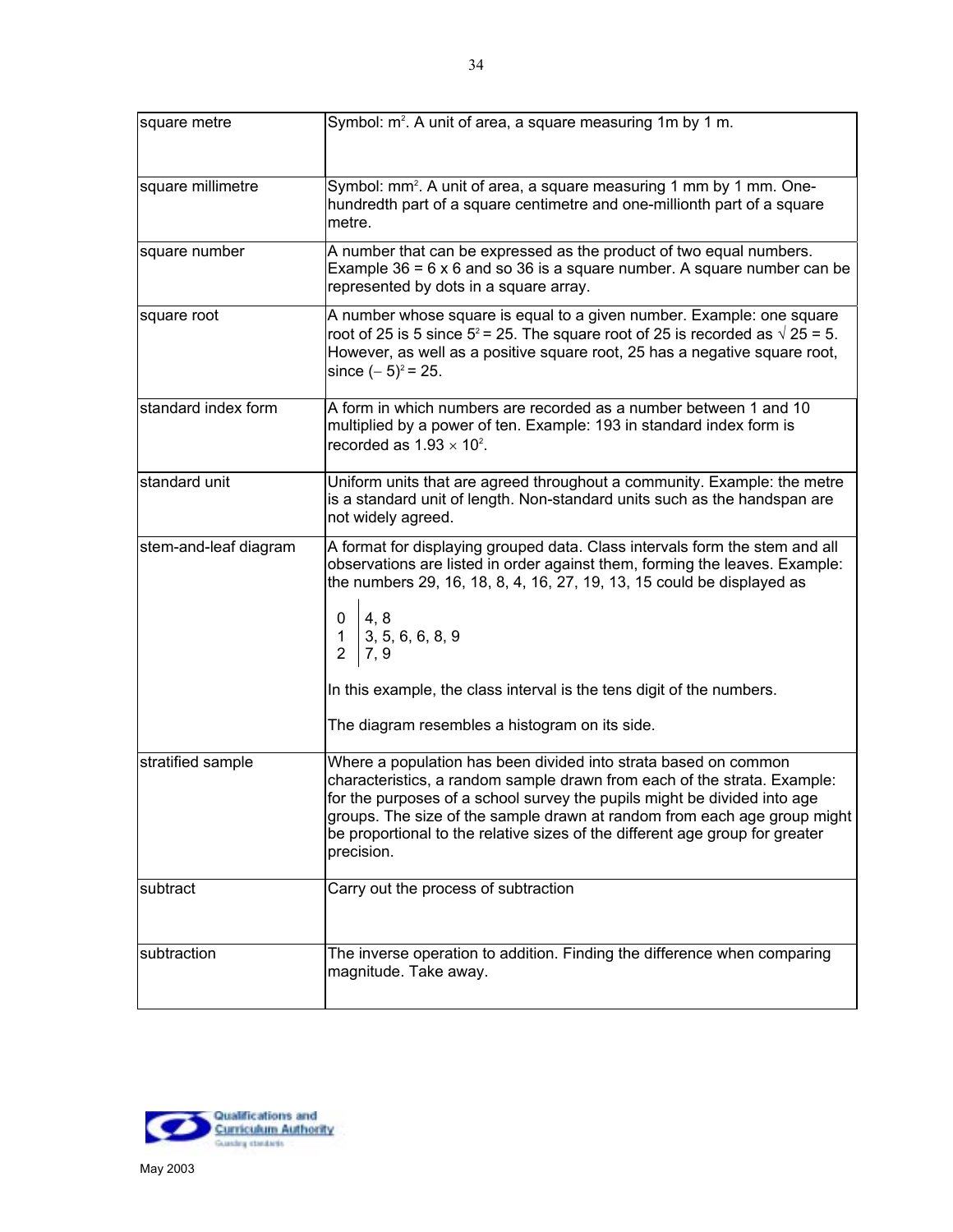<span id="page-35-0"></span>

| subtraction by<br>decomposition | A vertical method of subtraction. The number in the top line is broken down<br>to aid calculation. Example: For 719 - 297 the calculation is written as                                                                                                                          |
|---------------------------------|----------------------------------------------------------------------------------------------------------------------------------------------------------------------------------------------------------------------------------------------------------------------------------|
|                                 | 67119                                                                                                                                                                                                                                                                            |
|                                 | $-297$                                                                                                                                                                                                                                                                           |
|                                 | 4 2 2                                                                                                                                                                                                                                                                            |
| sum                             | The result of one or more additions.                                                                                                                                                                                                                                             |
|                                 |                                                                                                                                                                                                                                                                                  |
| surd                            | An irrational number expressed as the root of a natural number.<br>1.<br>Examples: $\sqrt[3]{2}$ .                                                                                                                                                                               |
|                                 | 2. A numerical expression involving irrational roots.<br>Example: $3 + 2\sqrt{7}$ .                                                                                                                                                                                              |
| surface                         | A set of points defining a space in two or three dimensions.                                                                                                                                                                                                                     |
| symbol                          | A letter, numeral or other mark that represents a number, an operation or<br>another mathematical idea. Example: $L$ (Roman symbol for fifty), $>$ (is<br>greater than).                                                                                                         |
| symmetry                        | A plane figure has symmetry if it is invariant under a reflection or rotation i.e.<br>if the effect of the reflection or rotation is to produce an identical-looking<br>figure in the same position. See also reflection symmetry, rotation symmetry.<br>Adjective: symmetrical. |
| table                           | An orderly arrangement of information, numbers or letters usually in rows<br>and columns.                                                                                                                                                                                        |
| take away                       | Subtract<br>1.<br>Remove a number of items from a set.<br>2.                                                                                                                                                                                                                     |
| tally                           | Make marks to represent objects counted.                                                                                                                                                                                                                                         |
| tangent                         | A line that touches a curve at one point only.<br>1.<br>See trigonometric function.<br>2.                                                                                                                                                                                        |
| terminating decimal             | A decimal fraction that has a finite number of digits. Example: 0.125 is a<br>terminating decimal. In contrast 1/3 is a recurring decimal fraction.<br>All terminating decimals can be expressed as fractions in which the<br>denominator is a multiple of 2 or 5.               |
| tetrahedron                     | A solid with four triangular faces. A regular tetrahedron has faces that are<br>equilateral triangles. Plural: tetrahedra                                                                                                                                                        |

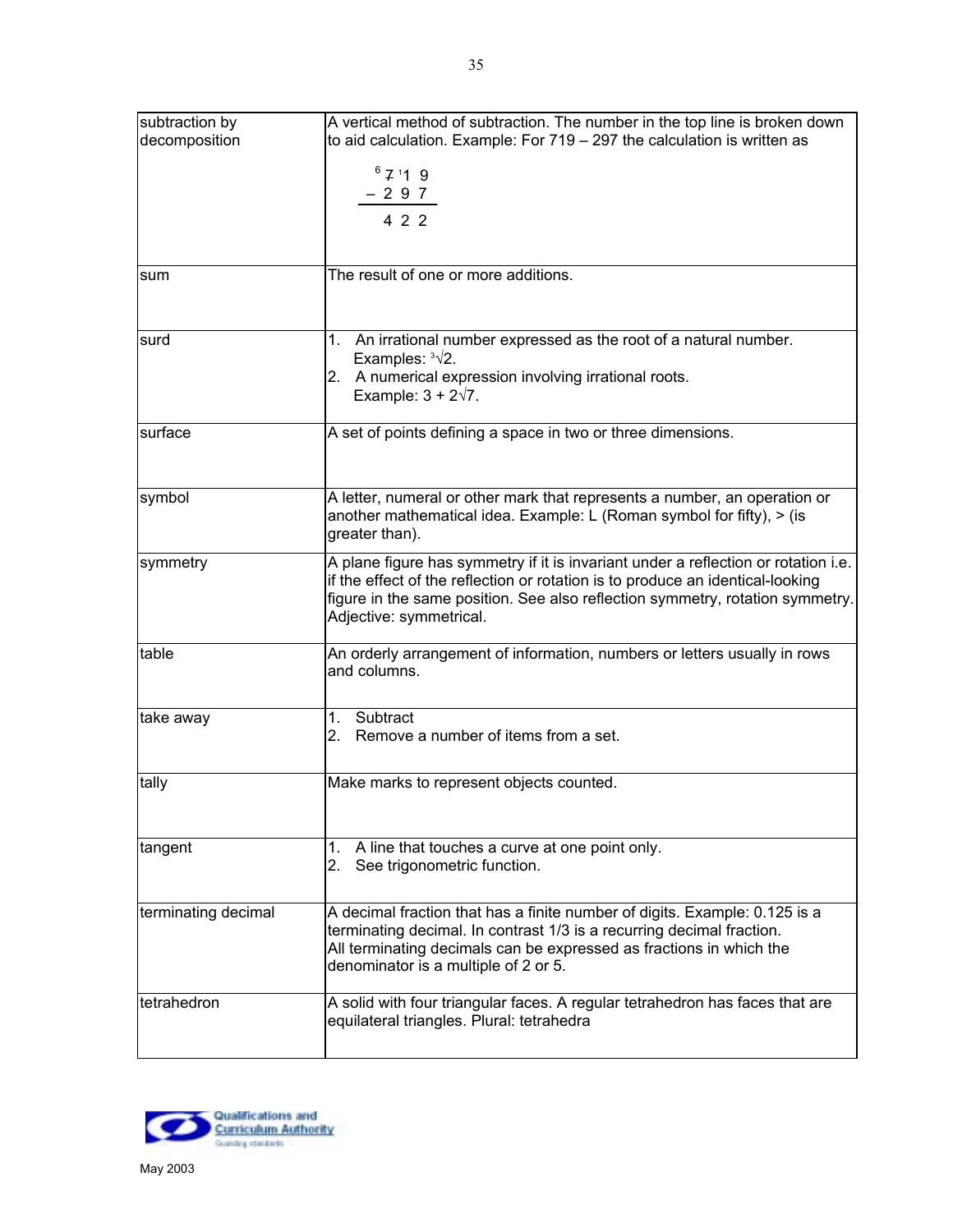| theorem           | A mathematical statement derived from premises and established by means<br>of a proof.                                                                                                                                                                                                                                                                                                                                 |
|-------------------|------------------------------------------------------------------------------------------------------------------------------------------------------------------------------------------------------------------------------------------------------------------------------------------------------------------------------------------------------------------------------------------------------------------------|
| time series       | A set of observations, generally measurements or counts, taken over time<br>usually at equally spaced intervals. Examples: annual birth rate for a<br>country, mean monthly rainfall for a city. Time series are widely used in<br>economics to predict future trends. To reduce the influence of short-term<br>irregularities, a moving average may be used.                                                          |
| total             | The aggregate. Example: the total population - all in the population.<br>1.<br>2.<br>The sum found by adding.                                                                                                                                                                                                                                                                                                          |
| translation       | A transformation in which every point of a body moves the same distance in<br>the same direction. A transformation specified by a distance and direction<br>(vector).                                                                                                                                                                                                                                                  |
| trapezium         | A quadrilateral with exactly one pair of sides parallel.                                                                                                                                                                                                                                                                                                                                                               |
| tree diagram      | A branching, decision diagram in which probabilities may be assigned to<br>each branch and used to determine the probability of any outcome of<br>combined or compound events.                                                                                                                                                                                                                                         |
| triangle          | A polygon with three sides. Adjective: triangular, having the form of a<br>triangle.                                                                                                                                                                                                                                                                                                                                   |
| triangular number | A number that can be represented by a triangular array of dots with the<br>1.<br>number of dots in each row from the base decreasing by one.<br>Example:<br>The triangular number 10 represented as a triangular array of dots.<br>2. A number in the sequence 1, $1 + 2$ , $1 + 2 + 3$ , $1 + 2 + 3 + 4$ etc.<br>55 is a triangular number since it can be expressed as,<br>$1 + 2 + 3 + 4 + 5 + 6 + 7 + 8 + 9 + 10.$ |

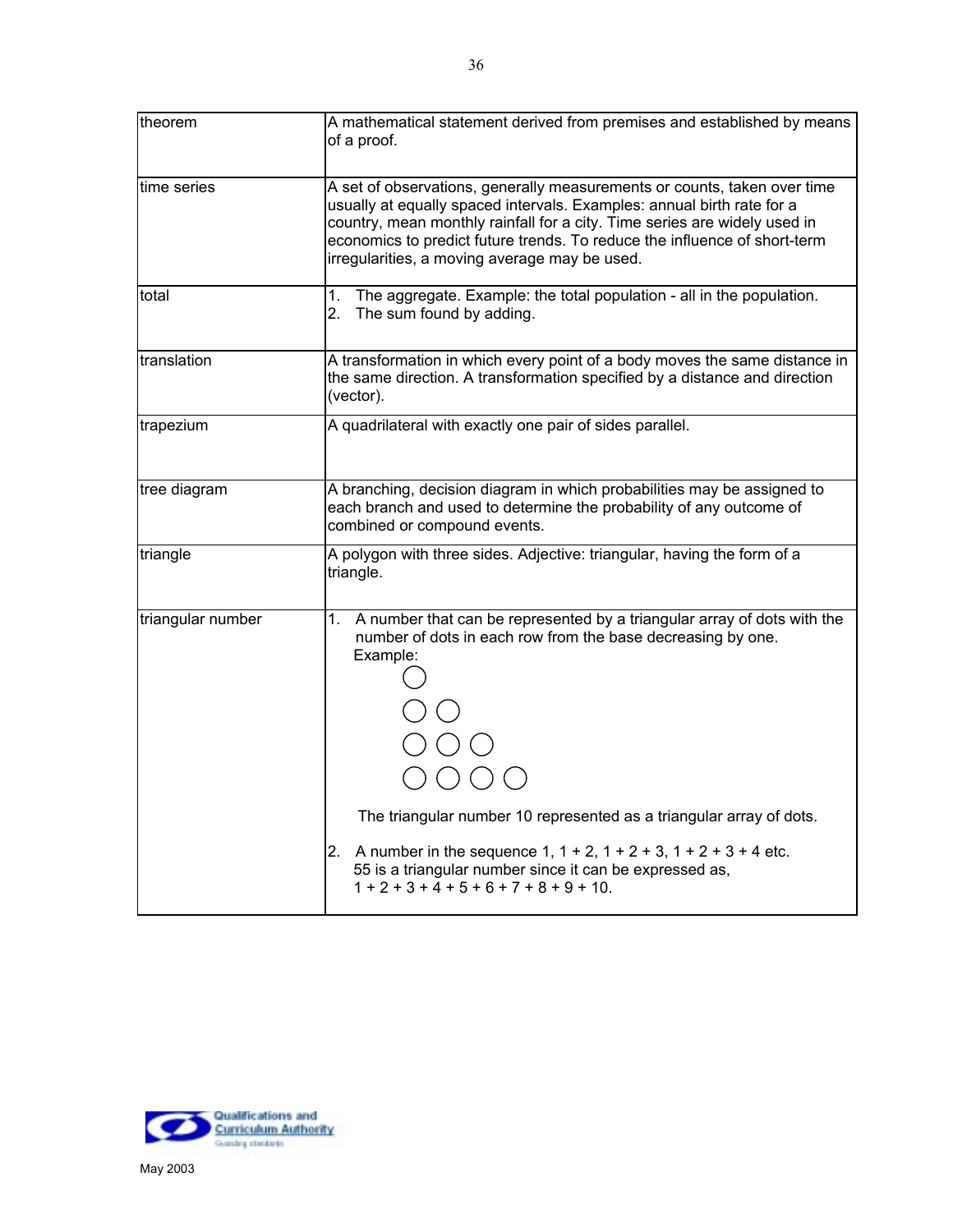<span id="page-37-0"></span>